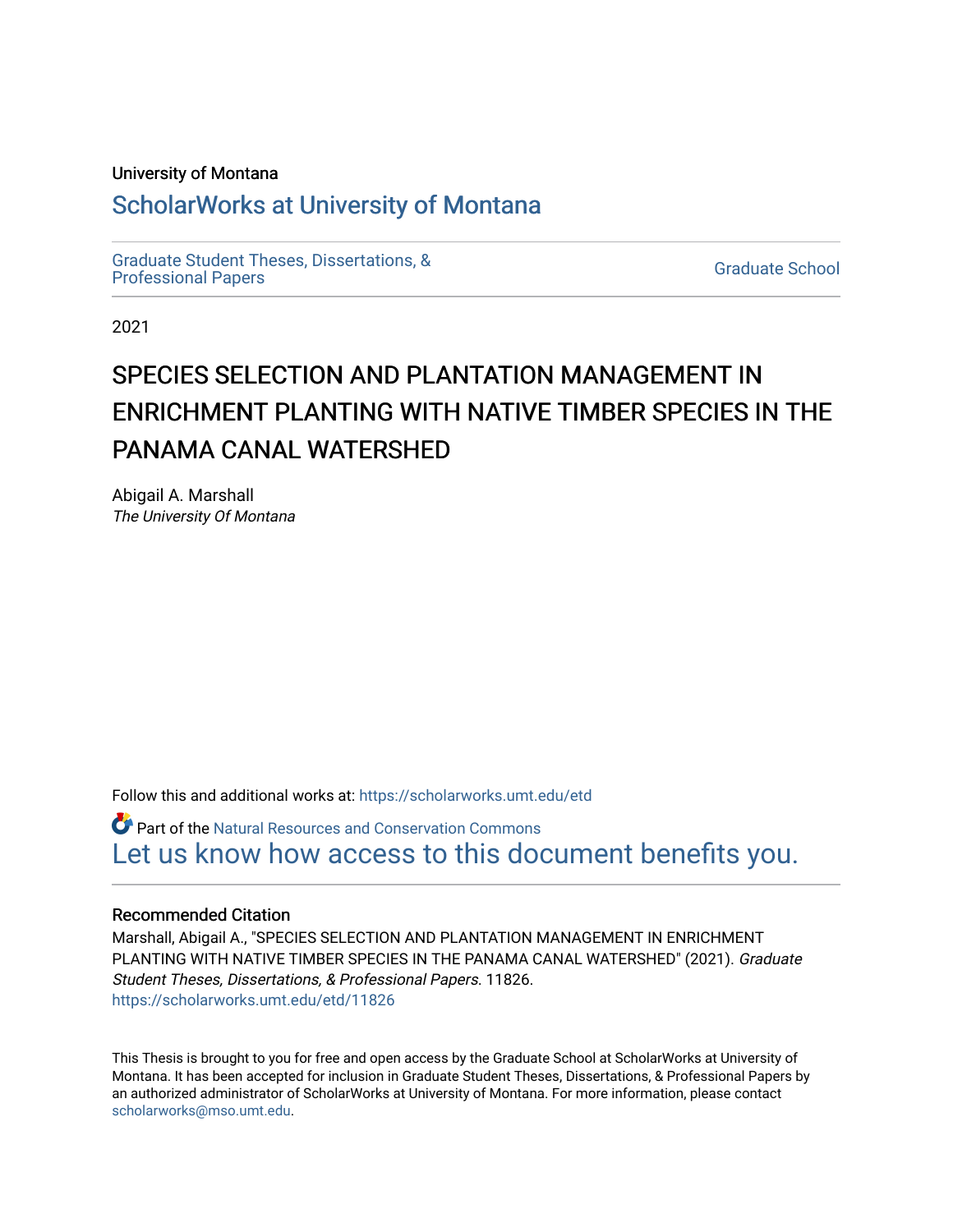#### SPECIES SELECTION AND PLANTATION MANAGEMENT IN ENRICHMENT PLANTING

## WITH NATIVE TIMBER SPECIES IN THE PANAMA CANAL WATERSHED

By

#### ABIGAIL ANN MARSHALL

B.S., The Evergreen State College, Olympia, WA, 2012

Thesis

presented in partial fulfillment of the requirements for the degree of

Master of Science in Resource Conservation, International Conservation and Development

> The University of Montana Missoula, MT

> > December 2021

Approved by:

Scott Whittenburg, Dean of The Graduate School Graduate School

Dr. Cara Nelson, Chair Department of Ecosystem and Conservation Sciences

> Dr. Jefferson S. Hall Smithsonian Tropical Research Institute

> > Dr. Anna Sala Division of Biological Sciences

<span id="page-1-0"></span>Dr. Stephen Siebert Department of Forest Management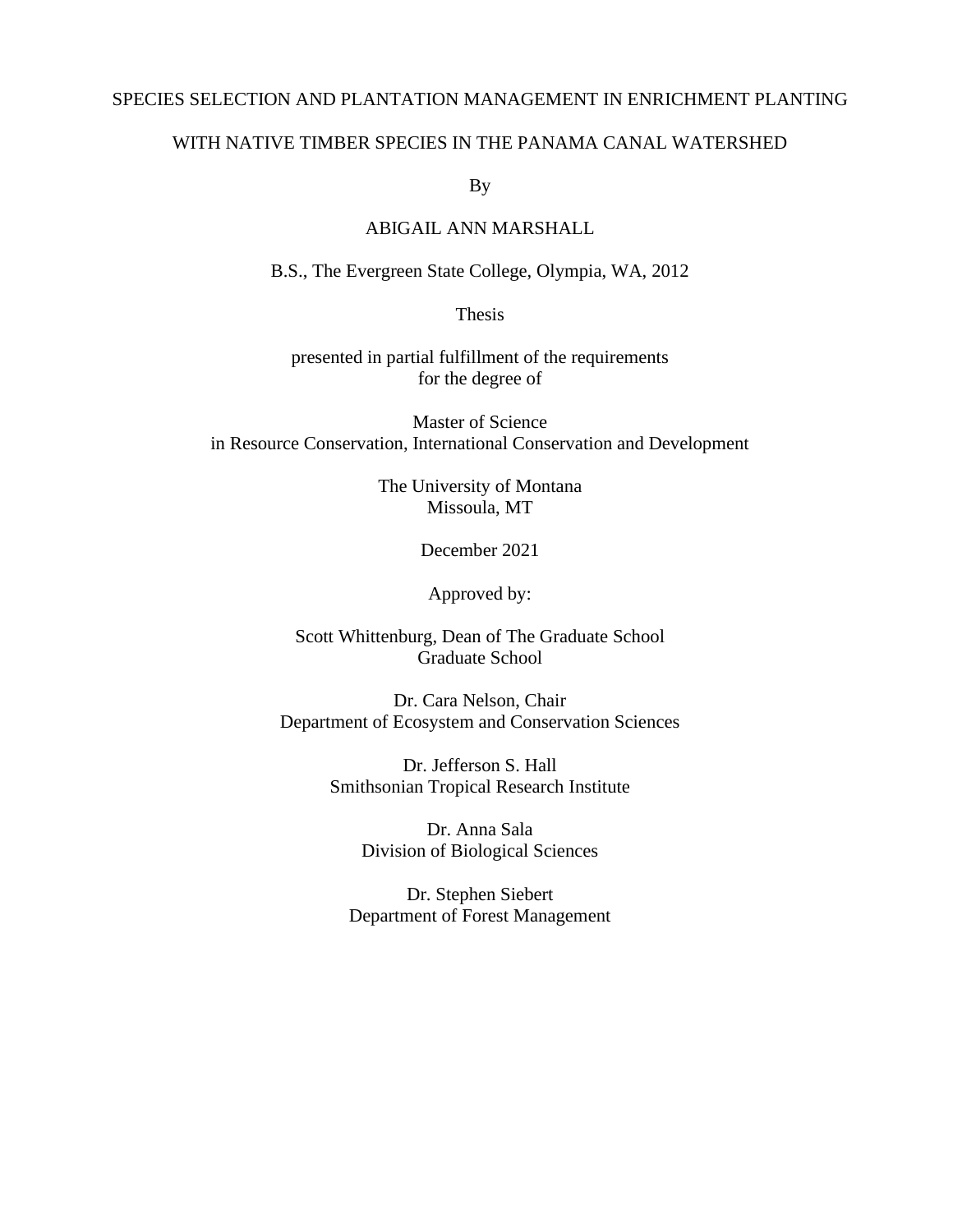# © **COPYRIGHT**

by

Abigail Ann Marshall

2021

All Rights Reserved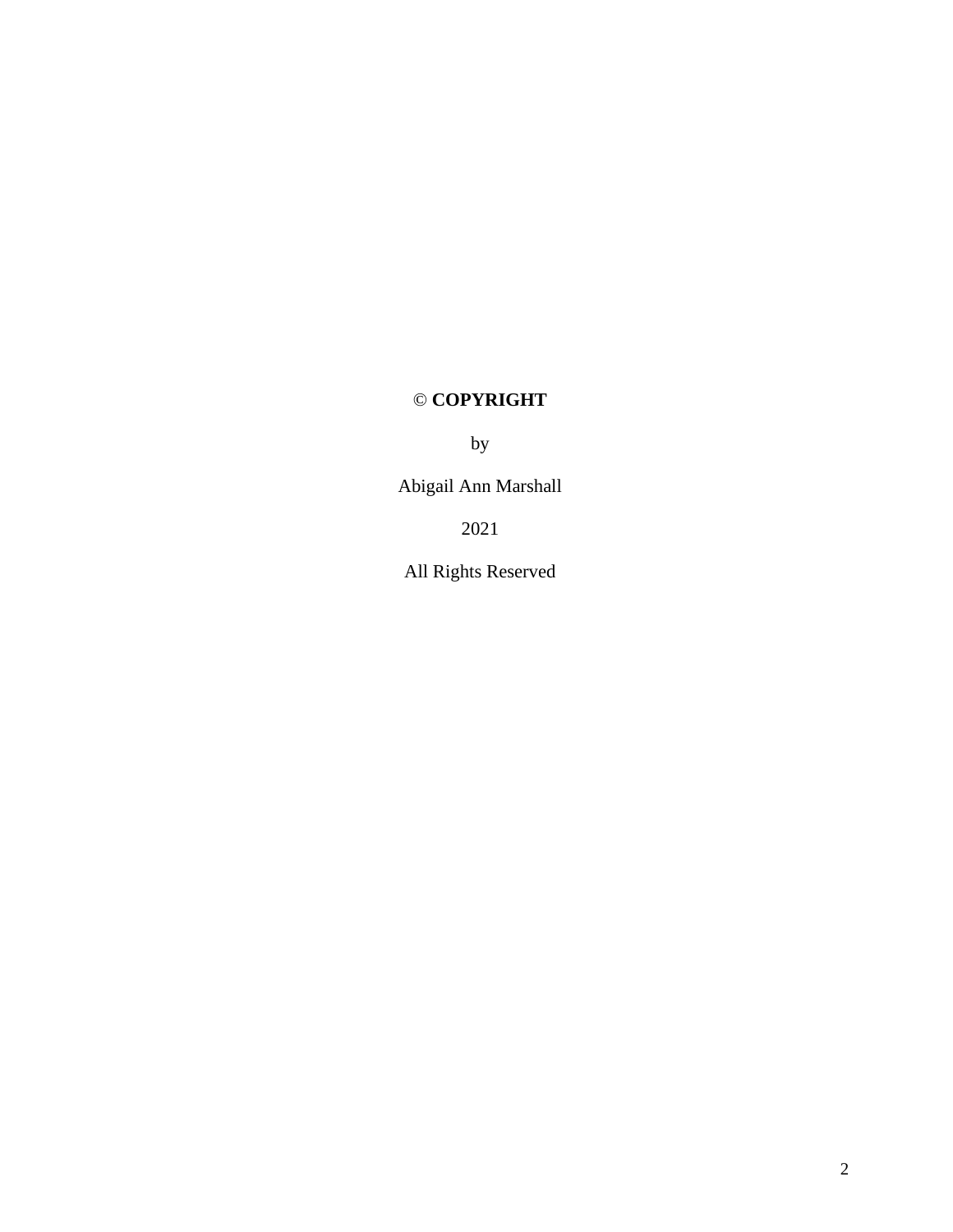*Marshall, Abigail, M.S., Fall 2021 Resource Conservation*

Species selection and plantation management in enrichment planting with native timber species in the Panama Canal Watershed

<span id="page-3-0"></span>Chairperson: Dr. Cara Nelson

## **ABSTRACT**

Large areas of the Panama Canal Watershed have been converted to monocultures of teak (*Tectonia grandis*), a non-native timber species that is generally not providing hoped-for economic and ecological benefits of Forest Landscape Restoration. Enrichment planting offers a potential strategy for revitalizing these underperforming plantations through the addition of high-value, native species to the understory, but more information is needed to guide implementation and management in this region and other tropical areas. I assessed the performance of six promising native species (*B. crassifolia, D. retusa, D. oleifera, H. alchorneoides, P. pinnatum, T. amazonia*) as an enrichment planting in teak plantations, and specifically considered how light availability, crowding pressure and annual fertilization affected seedling performance, I measured survival and growth for the first 30 months post-planting for ~3,000 seedlings; half received annual fertilization and half did not. I found that growth rate did not significantly affect survival among- or within-species, except for a positive relationship for *D. oleifera.* Overall seedling survival was high (83%), and, while species varied widely, there was not a strong effect of light, crowding or fertilization on survival. In contrast, overall growth of species was significantly affected by these factors.. Across all species growth was negatively related to crowding and positively related to light availability and fertilization. There were among-species differences; while all but one species (*D.* oleifera) were negatively affected by crowding, only half responded positively to light availability (*D. retusa, P. pinnatum,* and *B. crassifolia*) and fertilization *(D. retusa, P. pinnatum,* and *T. amazonia)*. My findings suggest that all study species except for *B. crassifolia,* which suffered unacceptably high mortality, have high potential for use in enrichment planting in Panama teak plantations. Among-species differences in response to fertilization and growing environment highlight the need for continued studies to establish specific silvicultural guidelines for species in the enrichment planting context.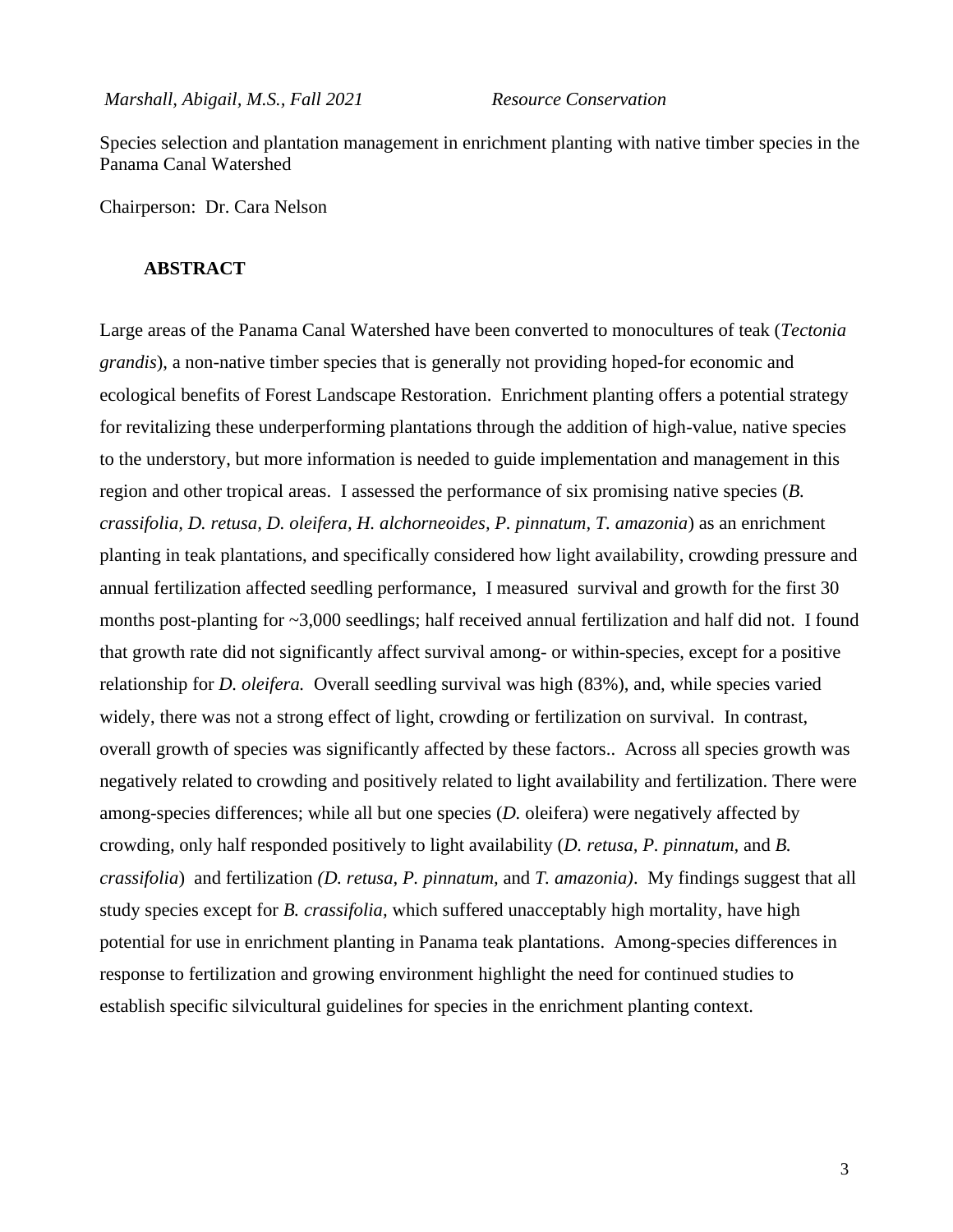# **ACKNOWLEDGEMENTS**

<span id="page-4-1"></span><span id="page-4-0"></span>This work can only aspire to the greatness of those who provided the inspiration and support so critical to my process. So many great minds and great hearts.

My advisor Dr. Cara Nelson was one of the first people I met in Missoula as an undergraduate, and over the past decade she has been one of my most important mentors, both personally and professionally. She is the reason I started graduate school, and ultimately the reason I stayed. Her unwavering faith and infectious joy in science were crucial counterpoints to my uncertainties and frustrations. She is one of the most brilliant and compassionate people I know.

I met Dr. Jefferson Scott Hall during my Peace Corps service through using one of his neotropical tree guides in a community reforestation project. In the last 5 years I can't think of anyone that has contributed more to the sustainable management of the Panama Canal Watershed; his deep commitment to place and work in the realms of both research and policy is inspiring and exemplary. Throughout this study he challenged me but also believed in me, and I am honored to have been a part of the Agua Salud project.

My other committee members Dr. Anna Sala and Dr. Steve Siebert are also wonderful scientists and wonderful humans. They were insanely accommodating to my extended timeline and supportive in all stages of the writing process, and each brought an important perspective from their respective focuses of plant physiology and tropical social-ecological systems.

I am so lucky for my friends and family; their love and support got me through and also made what could have been a rough patch into a genuinely enjoyable experience. I'm grateful to my Peace Corps community in Panama for first teaching me about native trees of Panama, for the other many Panamanians and STRI folks I learned from and worked with along the way.

The University of Montana's College of Forestry is on the traditional lands of Indigenous peoples, including the Selis, Ksanka, and Qlispé. Many others, including Blackfeet, Nez Perce, Shoshone, Bannock, and Coeur D'Alene, had and continue to have a crucial presence in the area. These tribes are holders of tremendous knowledge of these lands, and this knowledge has a vital place in future stewardship. I want to acknowledge the role of policies related to conservation and forestry in the historical and ongoing exclusion of indigenous people from their lands and resources in Montana and elsewhere. The UM's FCFC is positioned to support de-colonization by empowering indigenous-led research, employing indigenous faculty, and making Indian Education a priority for all UM students.

I also want to acknowledge the land and people of my research site in what is now the Eastern Panama Canal watershed. The historical inhabitance of these so-called "Cuevan lands" is complex and has included ancestors of the Guna tribe as well as the Embera and Wounaan tribes. The Smithsonian Tropical Research Institute does not have an institutional land acknowledgement and I was not able to consult members of these tribes prior to this presentation, but nonetheless would like to acknowledge the many people whose care and knowledge of these beautiful, forested hills and river valleys pre-dates colonialism. Western science has much to learn from this deep knowledge of place that is ever-evolving within modern indigenous groups in Panama.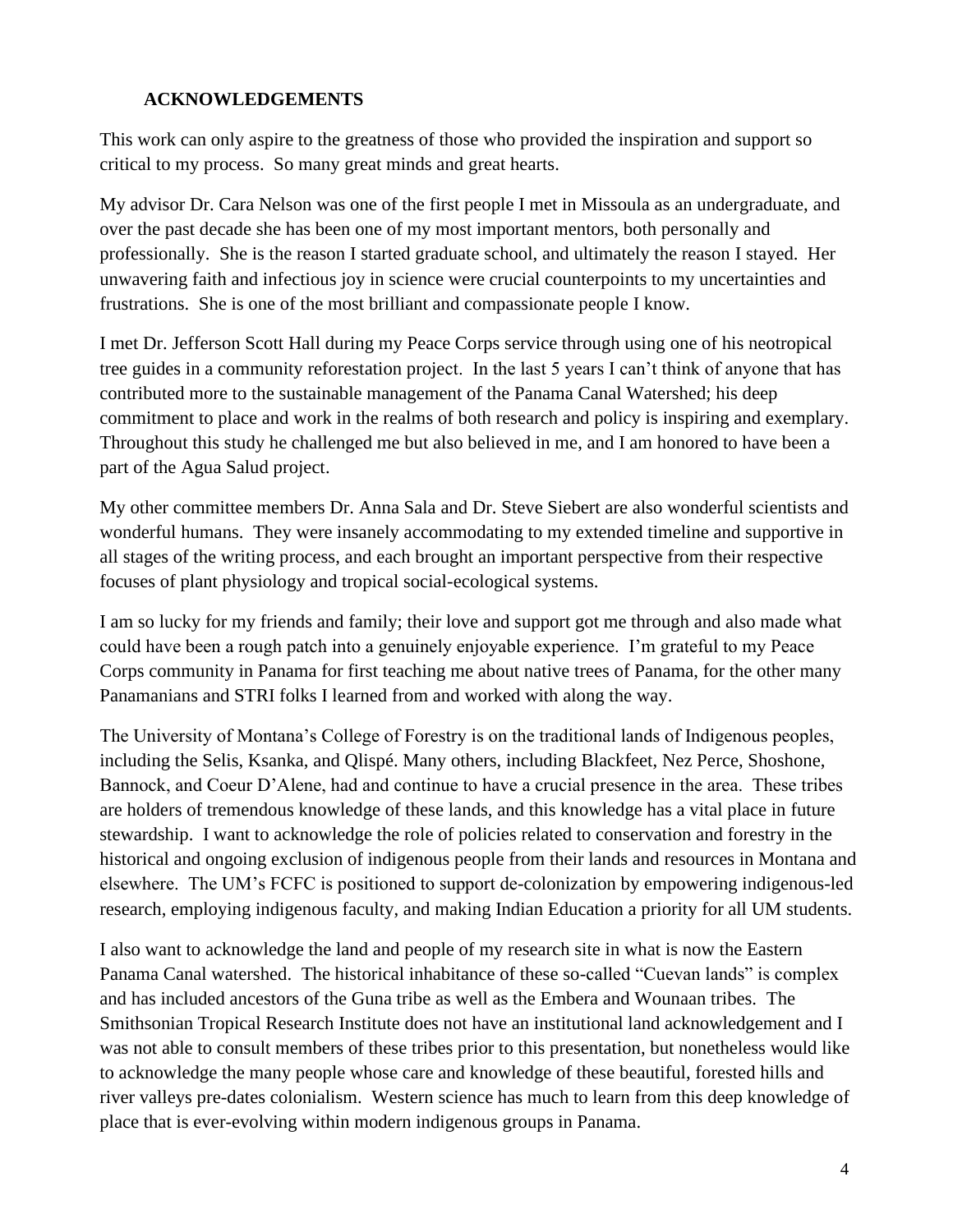# TABLE OF CONTENTS

| 2.1   |  |  |
|-------|--|--|
| 2.2   |  |  |
| 2.3   |  |  |
| 2.4   |  |  |
| 2.4.1 |  |  |
| 2.4.2 |  |  |
| 2.4.3 |  |  |
| 2.5   |  |  |
| 2.5.1 |  |  |
| 2.5.2 |  |  |
| 2.5.3 |  |  |
| 2.6   |  |  |
| 2.6.1 |  |  |
| 2.6.2 |  |  |
|       |  |  |
| 3.1   |  |  |
| 3.2   |  |  |
| 3.3   |  |  |
|       |  |  |
| 4.1   |  |  |
| 4.2   |  |  |
| 4.3   |  |  |
| 4.4   |  |  |
| 4.5   |  |  |
|       |  |  |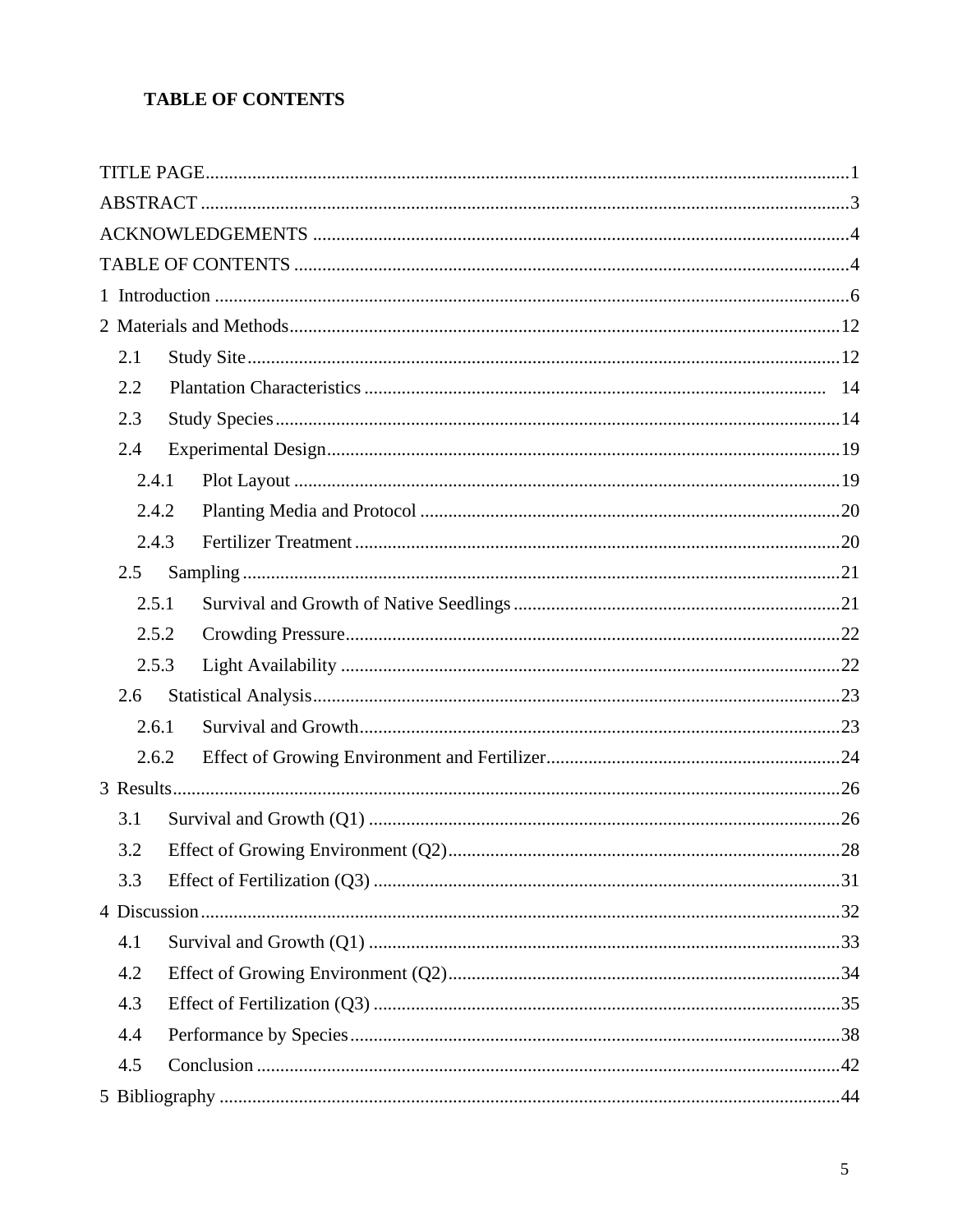#### **TABLE OF CONTENTS**

#### <span id="page-6-0"></span>**1 Introduction**

Despite global increases in tree plantation establishment, Latin America is lagging behind: smaller gains in planted forest area are projected for this region compared with other places in the tropics (Korhonen et al. 2020). This is especially concerning for the Panama Canal Watershed (PCW) (Dale et al. 2005)**,** given the critical role of forest cover in stabilizing year-round water supply necessary for Canal function (Ibáñez et al. 2002; Ogden et al. 2013) and its critical role in maintaining local and regional biological corridors (Hall et al.). Planted forests are a major component of ongoing forest landscape restoration (FLR) initiatives that seek to strategically increase tree cover in degraded or deforested landscapes like the PCW, and on a larger scale the Bonn Challenge (Dave et al. 2019). Incorporating a diversity of native species can increase ecological integrity and ecosystem service provisions of planted forests in comparison to the monoculture plantations of non-native species that are more common in the tropics, but barriers including lack of silvicultural knowledge have limited implementation (Messier et al. 2021).

Tropical forests have exceptional potential for carbon sequestration and biodiversity conservation (Benayas et al. 2009; Laurance et al. 2012; Chazdon et al. 2016), yet continue to decline due to national policies and larger economic forces that contribute to expanding agriculture, timber harvesting and growing infrastructure (Geist and Lambin 2002). Plantation forestry has been heralded as a "win-win" that both provides opportunity for rural landowners to generate income and also preserves the ecosystem services of natural forest cover (FSC et al. 2012; Kissinger et al. 2012), but these potential benefits are not always realized. Factors that limit the socio-economic benefits of plantations for low-resource producers include insecure land rights and long return times on initial financial investments (Sinacore, K. et al.; Brown et al. 2008; Brancalion et al. 2012), as well lack of technical support and access to markets (Shyamsundar et al. 2018). Ecologically, plantations can contribute to a heterogeneous landscape (Barlow et al. 2007) and increase per-area productivity to facilitate conservation and minimize over-harvesting of natural forests in other areas (Parrotta et al. 1997; Paquette and Messier 2010), as well as enhancing benefits of natural forests by buffering edges and increasing connectivity amongst forest fragments (Brockerhoff et al. 2008). However, studies of understory plant biodiversity and wildlife habitat within plantations present mixed findings (Cusack and Montagnini 2004; Barlow et al. 2007; Bremer and Farley 2010; McFadden and Dirzo 2018). Understory development can be variable and different than natural stands (Aubin et al. 2008), and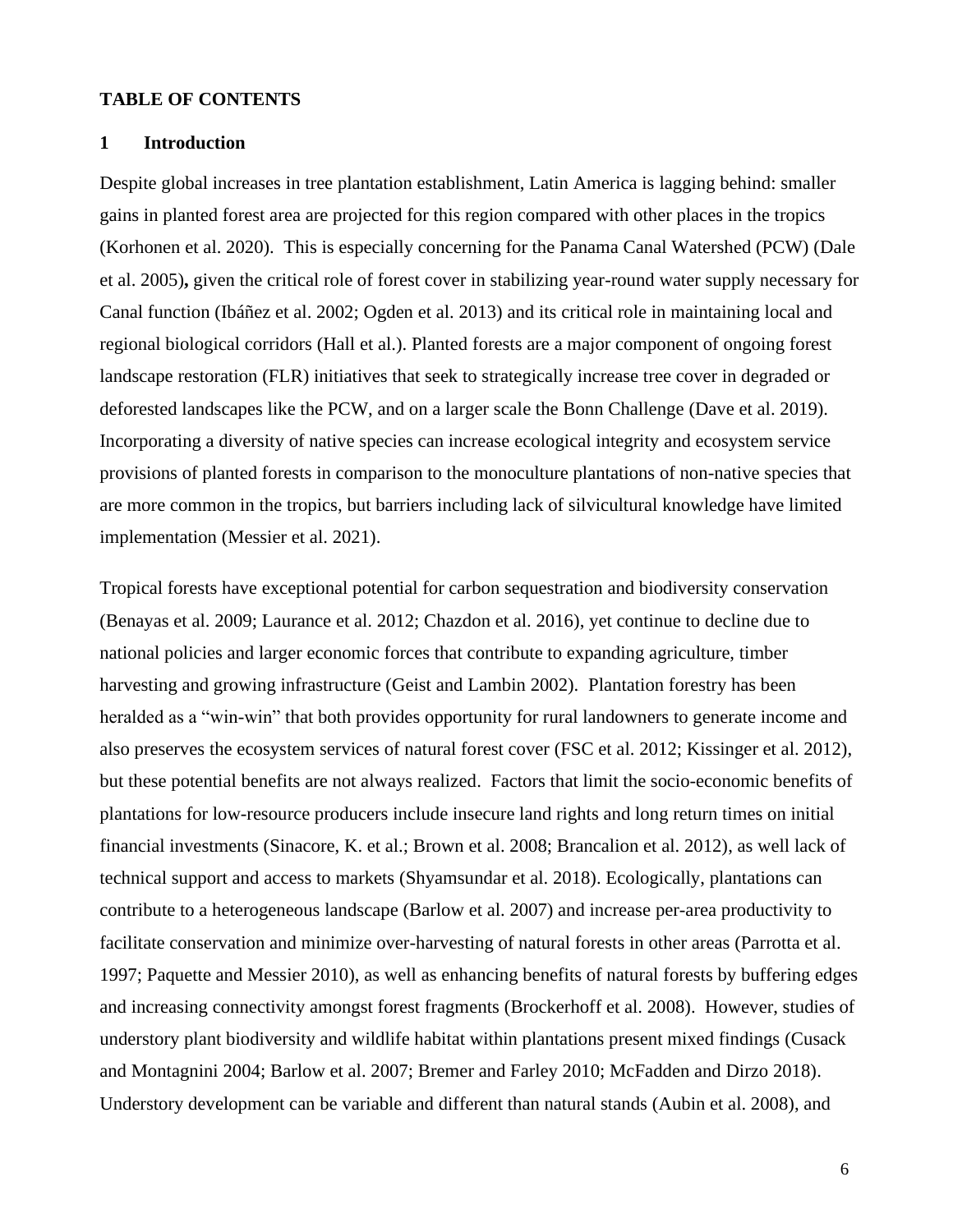may provide inferior habitat for native species (Brockerhoff et al. 2008). Plantation establishment and management practices are critical factors in determining ecological benefits (Aubin et al. 2008; Paquette and Messier 2010), and active management of plantation understory may be necessary to encourage a future forest trajectory that is similar to reference plant communities in natural forest (Parrotta et al. 1997).

Incorporating a diversity of native tree species can increase the ecological and social value of planted forests in comparison to exotic monocultures that are still widespread, throughout the tropics (Payn et al. 2015; Messier et al. 2021). Past studies comparing single- and mixed-species stands have shown that greater species richness can contribute to higher productivity due to lower intra-specific competition (Piotto et al. 2010; Mayoral et al. 2017), greater above- and below-ground carbon sequestration and storage in both the short- and long-term (Redondo-Brenes 2007; Davis et al. 2012), lower water use (Sinacore et al. 2019), reduced herbivory (Jactel and Brockerhoff 2007), and improved soil conditions due to nutrient cycling (Montagnini and Porras 1998). Although exotic species can facilitate natural regeneration, especially in highly degraded areas (Griscom and Ashton 2011), native species that are adapted to local conditions and the local soil microbiome (i.e. presence of symbiotic mycorrhizae) can provide greater ecological benefits and, especially in light of decreased management costs, may be more cost effective (Sinacore, K. et al.; Piotto et al. 2010; Griess and Knoke 2011). In addition to comparable wood production with even the most highlyproductive exotic species (Amazonas et al. 2018), native species can also provide fruits, nuts and other non-timber forest products that are important to rural livelihoods (RRB et al. 2017). In comparison with exotics, native species offer additional social advantages in meeting cultural needs and helping maintain traditional forest values (Davis et al. 2012).

Enrichment planting is an evidence-based, low-risk strategy for incorporating native species and increasing both ecological and economic value of timber plantations (Ashton et al. 1997; Paquette et al. 2006a; Millet et al. 2012; Ouédraogo et al. 2014). In enrichment planting, valuable species are planted into the understory of already-established plantations or natural forests (Paquette et al. 2009). Potential ecological benefits of enrichment plantings include increasing structural diversity and facilitating natural regeneration (Lamb et al. 2005; Griscom and Ashton 2011). Although enrichment planting can be done with native or exotic species, ecological benefits are generally higher when native species are used. Economically, land managers can benefit through staggered harvest rotations: combining early seral species, which are a quicker return on investment due to fast growth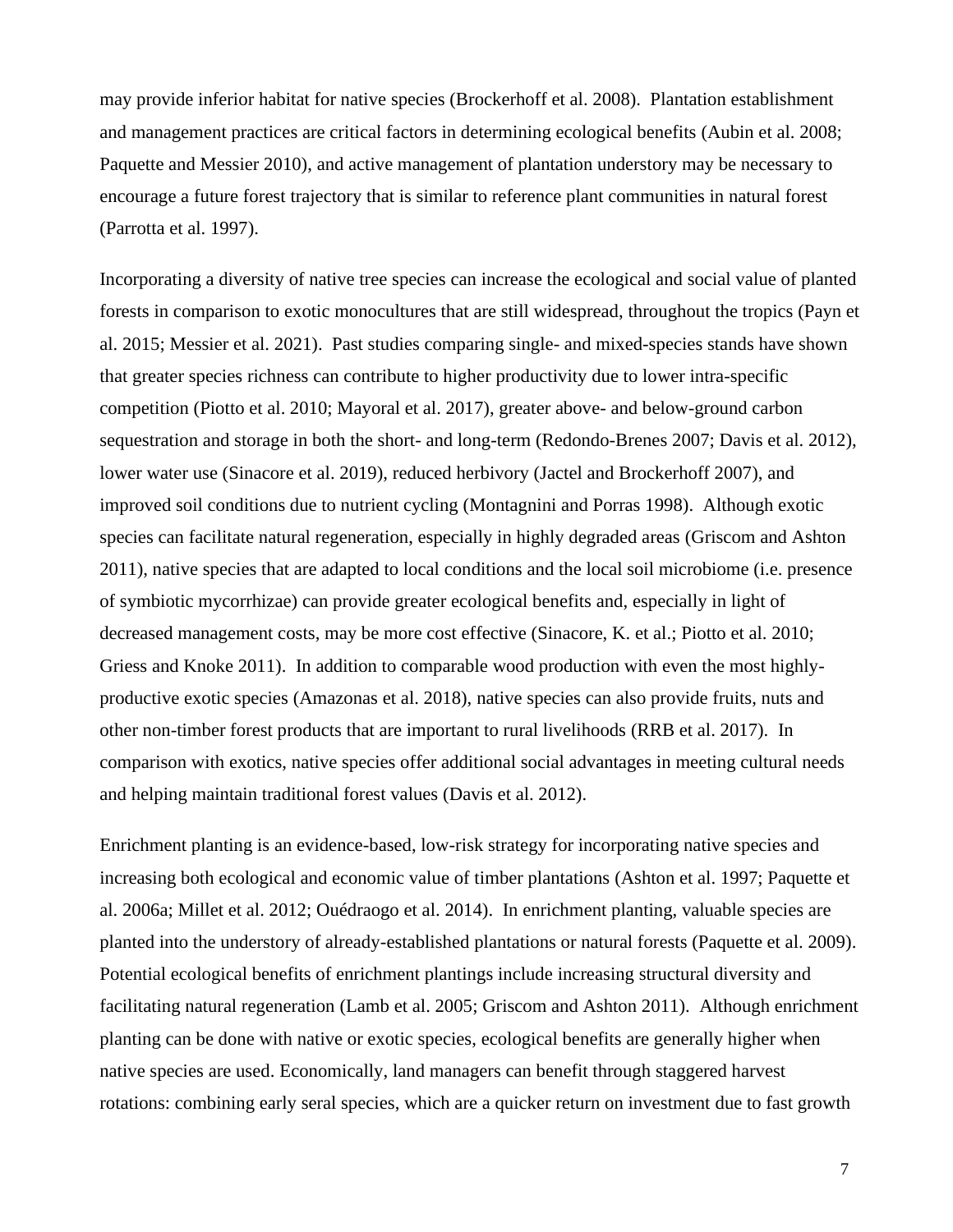rates, with late successional species, which have longer harvest rotation, allow for several commercial harvests instead of just one and thereby provide a more sustained income with lower economic risks (Piotto et al. 2004; Lamb et al. 2005). Additionally, enrichment planting in alreadyestablished plantations lowers startup costs and requires less additional maintenance labor (Keefe et al. 2012)

The widespread adoption of enrichment planting and integration of native species into FLR are limited by critical knowledge gaps (Paquette et al. 2006b; Hall et al. 2011a; Schneider et al. 2014). Specifically, there is a lack of information on species-specific performance in plantation or enrichment planting settings (Wishnie et al. 2007; Schweizer and Brancalion 2020), as well as best practices for overstory management and fertilization. Outcomes of mixed-species plantings are difficult to predict due to unique and understudied site requirements of native tropical species (Redondo-Brenes and Montagnini 2006). Some species that perform poorly in open-grown conditions may do better in an enrichment planting setting (Kelty 2006), and differences in growth rates among species, even species of similar successional status, is an important consideration for land managers given that it affects rotation times (Kammesheidt 2011). On the other hand, although fast-growing species are often viewed as a priority for enrichment planting and assumed to be the best performers (Charles et al. 2018; Craven et al. 2009), relationships between growth and survival have not been tested for most species. Poor survival can greatly reduce or negate financial benefits for land managers so field trials are a critical first step before widespread planting of native species (Keefe et al. 2012).

Another gap in knowledge is the extent to which the performance of individual planted trees depends on the neighborhood environment in which it is growing. Interactions among pre-established vegetation and newly-planted seedlings can range from facilitation, through amelioration of harsh growing conditions and increased nutrient availability, to suppression through competition for aboveand below-ground resources (Kelty and Cameron 1995; Forrester et al. 2006; Rappaport and Montagnini 2014). Overstory density has been shown to negatively affect enrichment planting growth, but species differ in their response to levels of crowding (Ramos and del Amo 1992; Ashton et al. 1997; Forrester et al. 2005). While the partially-shaded conditions of an enrichment planting setting can improve seedling survival of later-succession species when compared with full-sun conditions (Ashton et al. 1997; Cole et al. 2011), these same shaded conditions may inhibit the growth of more heliotrophic species (Hooper et al. 2002a). This variation among species, or niche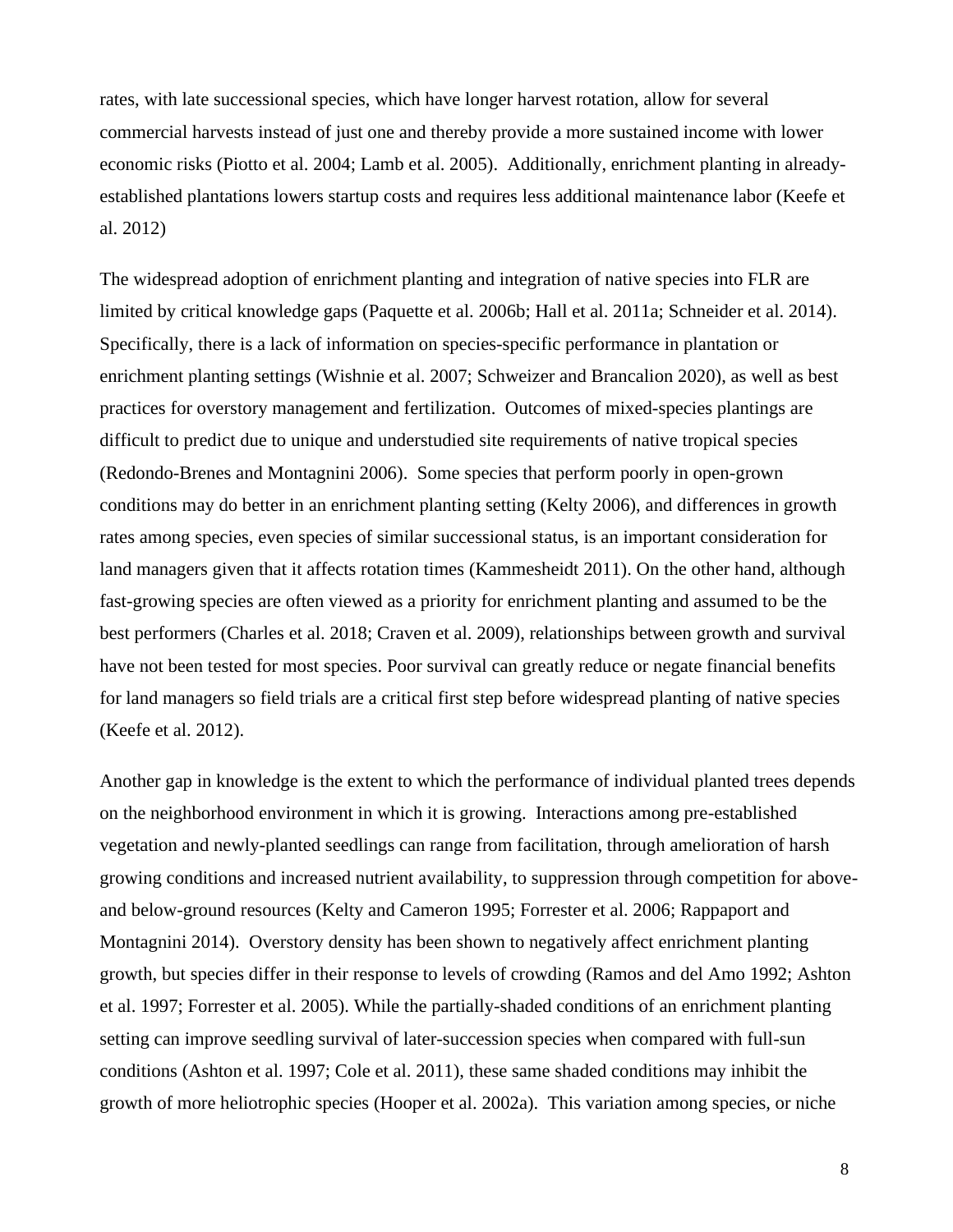differentiation, can allow for more effective utilization of available light, water and nutrients in a mixed species plantation than in a homogenous monocultures (Kelty and Cameron 1995). The "complimentarity effect" from differential resource use among species can increase overall stand productivity, but improper species and site combinations can also suppress growth of desired species (Loreau and Hector 2001; Redondo-Brenes and Montagnini 2006). Quantifying the effects of crowding from neighboring trees on species targeted for enrichment plantings can improve understanding of appropriate planting densities in mixed plantations, and additional assessment of light availability can help disentangle shade responses from below-ground resource competition (Canham et al. 2004).

There is also limited information on post-establishment fertility requirements of native trees in plantations. A one-time, localized application of inorganic Nitrogen-Potassium-Phosphorus (N-P-K) fertilizer during or shortly-after planting is a common practice (Smethurst 2010) that has been shown to positively affect establishment and initial growth for a variety of tree species across different regions and plantation systems, including timber production in the tropics (Chamshama and Hall 1987; Cochran et al. 1991; Wang et al. 2008; Oskarsson and Brynleifsdóttir 2009; Cicek et al. 2010). In addition to the initial fertilizer treatment, however, some managers use regular application of inorganic N-P-K in the years following planting; the efficacy of these regular applications has not been well studied and results have been mixed (Smethurst 2010). Although fast-growing, highproduction timber species have generally shown a positive growth response to fertilization (e.g. Albaugh et al., 2004; Coyle et al., 2016; Giardinaet al., 2003), there is also evidence that species adapted to low-nutrient soils or that exhibit less plasticity in response to increased soil fertility may grow well on infertile sites or may not benefit from supplemental fertilization (Carpenter et al. 2004; Stape et al. 2008; Smethurst 2010). Response to increased nutrient availability differs widely and unpredictably among species and depending on site conditions (McDonald et al. 2003). Given the cost of fertilization and low profit margins for plantation forests, information on its impact on growth of native tree species is critical. Furthermore, excessive N fertilization of plantations can result in potentially negative ecological consequences such as leaching (Georgiadis et al. 2017), acidification (Wright et al. 2011; Santiago et al. 2012), and decreased soil microbial activity (Treseder 2008).

The Panama Canal Watershed (PCW) – a nexus of social, economic, cultural and ecological interest ─ is an important focus area for improved management and, therefore, an ideal case study in FLR. The Canal is a key international trade route: In 2019 there were 13,785 transits connecting 160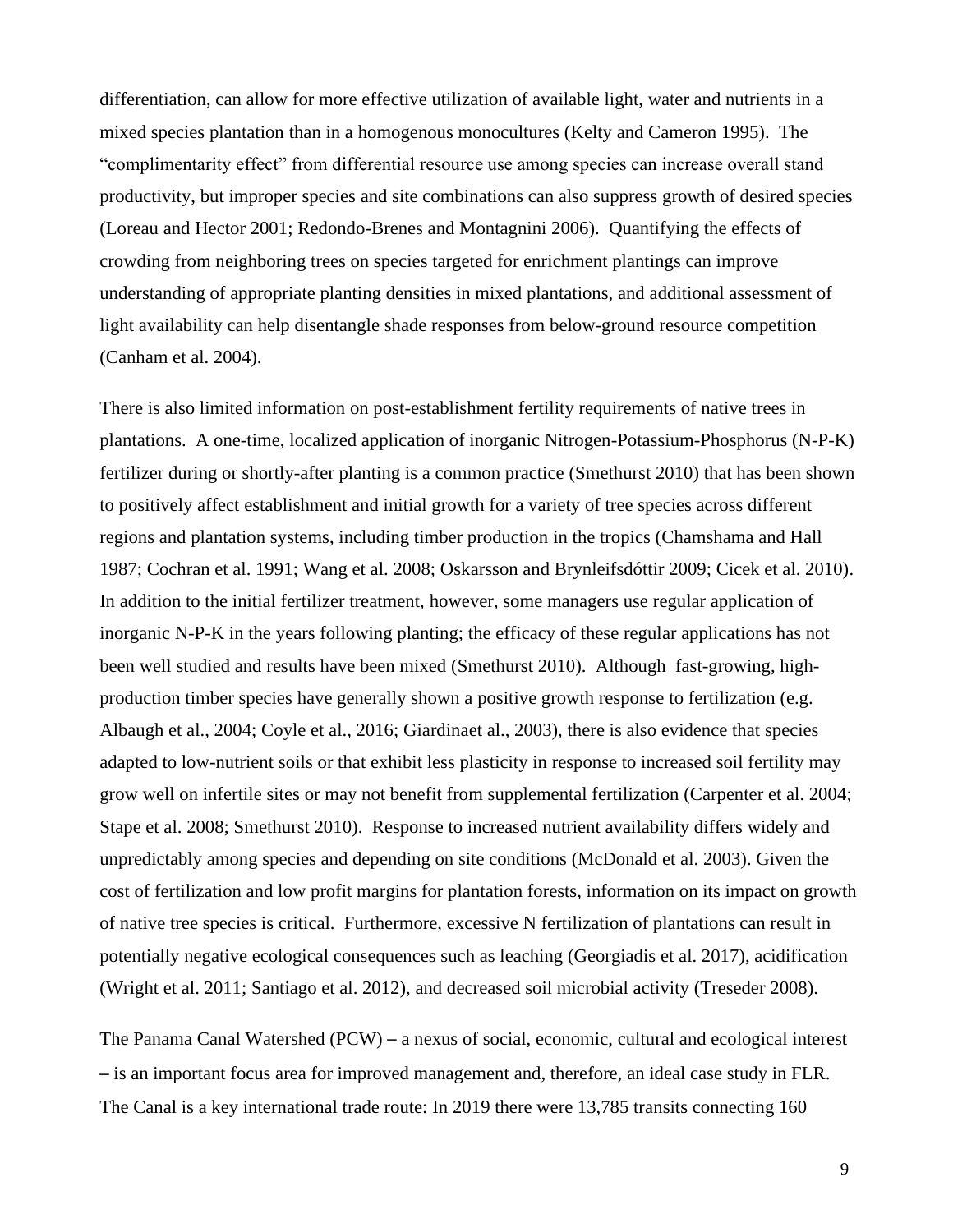countries, and domestically the Canal contributed nearly \$3 billion to Panama's economy and employed 9,701 workers (Autoridad del Canal de Panama 2019). The area in and around the PCW is the most densely-populated of the country and home to an increasingly large percentage of the country's population (MINERPA 2021), which has resulted in a rapid decline in forest cover throughout the second half of the  $20<sup>th</sup>$  century (Dale et al. 2003). Forests provide key hydrologic functions, including erosion prevention, flood mitigation and year-round fresh water supply (Noordwijk et al. 2017; Zhang et al. 2017; Peña-Arancibia et al. 2019; Adamowicz et al. 2019); these functions are crucial in the PCW, where seasonal high- and low-flows routinely threaten Canal operations (Ibáñez et al. 2002). Furthermore, natural forests of the PCW have a "sponge-effect" allowing for water infiltration, which regulates both base flow during the dry season and maximum runoff during storms (Ogden et al. 2013). In addition to hydrological function, PCW forests provide other key ecosystem services including wildlife habitat and carbon sequestration (Hall et al.; Ibáñez et al. 2002)

The transfer of Canal management from the United States to Panama at the end of 1999 sparked a number of laws incentivizing forestry in the PCW (Hall et al. 2015), resulting in a flurry of commercial plantation establishment (Dale et al. 2003). From these early days to present, the vast majority of PCW plantations are monocultures of teak (*Tectona grandis)* - an exotic timber species that is highly valuable but ill-suited to the area's infertile, poor-drainage clay soils (Stefanski et al. 2015).Similar to other types of exotic monoculture plantations worldwide, there is evidence that PCW teak plantations are not achieving the hoped-for economic and ecological benefits. In appropriate growing conditions, exotic timber species such as teak are economically attractive to land managers seeking high productivity under short harvest rotations, consistent genetics, and high-value timber with an established market (Kumar BM 2005; Pérez and Helsingin yliopisto 2005; FSC et al. 2012). However, the PCW largely does not provide appropriate growing conditions and teak have generally not yielded the hoped-for financial return (Stefanski et al. 2015). Lack of economic benefit for private landowners offers a possible explanation for the lower-than-predicted establishment and upkeep of PCW plantations despite decades of government- and NGO-led programs and subsidies (Dale et al. 2003). Additionally, there is evidence that these plantations are not achieving other desired forest functions such as water resource balancing, soil conservation and carbon sequestration (Kraenzel et al. 2003; Cernusak et al. 2007; Fernández-Moya et al. 2014).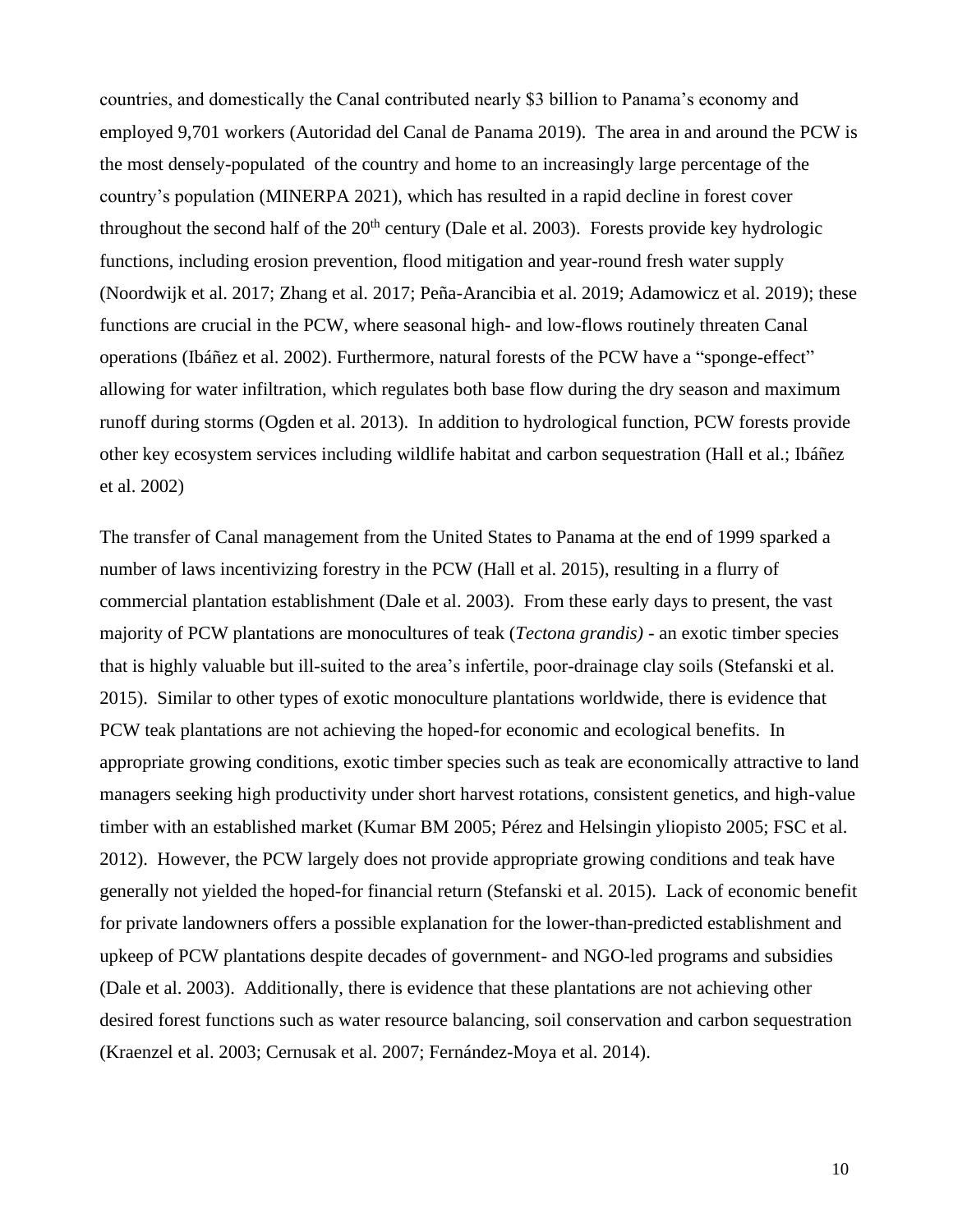Prior studies (e.g. Sinacore et al.; Piotto et al. 2010; Griess and Knoke 2011) suggest that using native species in PCW FLR efforts can provide greater economic and ecological benefits, but more information is needed to guide implementation and management. This study contributes to a small but growing body of literature (e.g. Piotto et al. 2010b; Plath et al. 2011; Hall et al. 2011a; Schneider et al. 2014) that seeks to evaluate the survivorship and growth performance of valuable native species in plantations. It builds on preliminary research (Marshall et al. 2020) by including a broader range of species with varying life history strategies, as well as a greater variety of teak plantation conditions. Specifically, we studied variability in the performance of six native species (*B. crassifolia, D. retusa, D. oleifera, H. alchorneoides, P. pinnatum, T. amazonia*) valued for timber and fruit, and the factors that are predictive of these species' performance as an enrichment planting in Panama Canal Watershed teak plantations. My research addresses the performance of these species in an enrichment planting setting and, specifically, the following questions:

- 1) To what extent do seedling survival and growth (basal diameter, height, total biomass, relative growth rate) vary by species and is growth predictive of survival?
- 2) To what extent is seedling survival or growth (basal diameter) related to crowding, light availability, or other site conditions, and do these relationships vary by species?
- 3) To what extent does annual application of chemical N-P-K fertilizer affect seedling survival or growth and do results vary by species?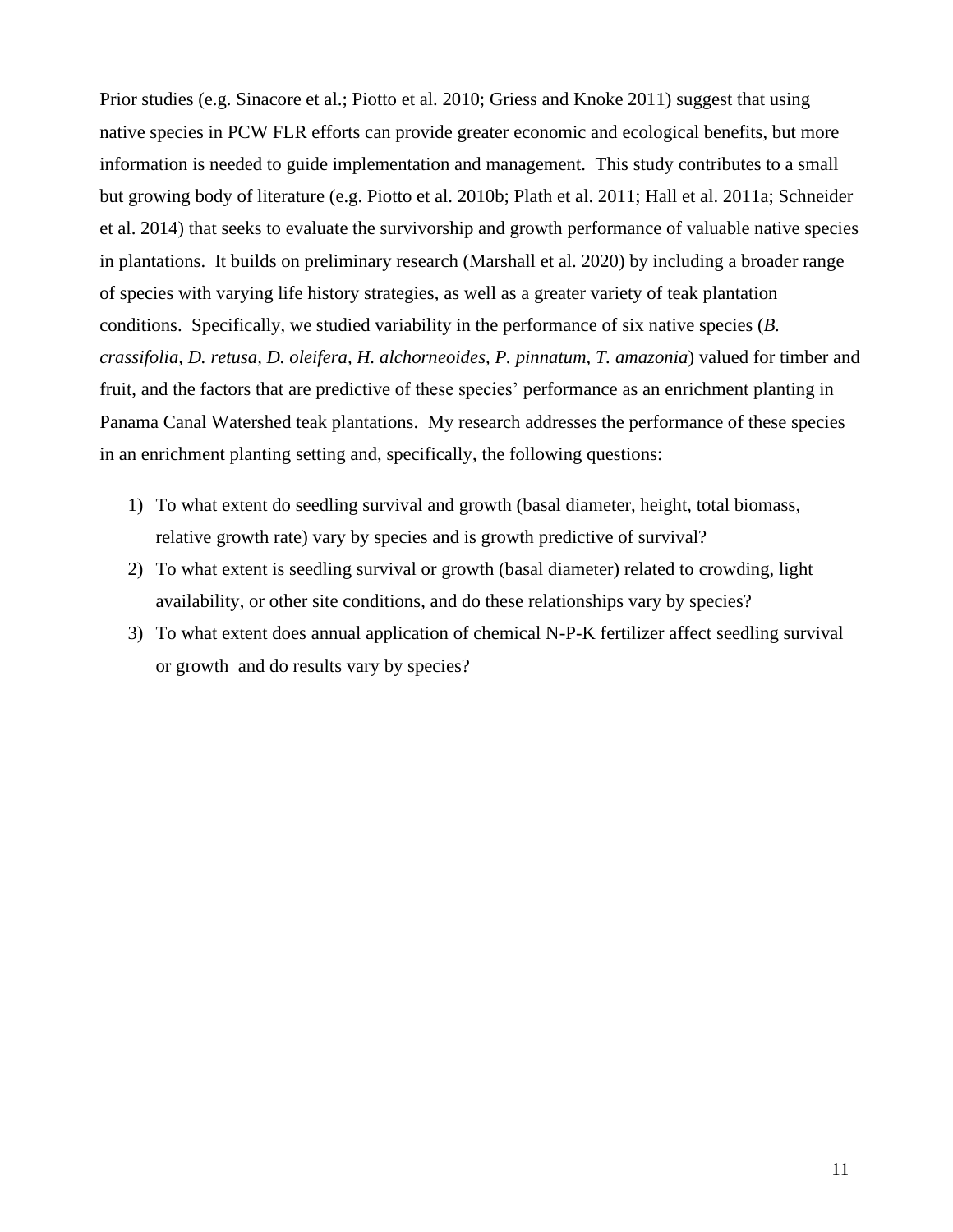# <span id="page-12-0"></span>**2 Materials and Methods**

# <span id="page-12-1"></span>**2.1 Study Site**

This study was conducted in the province of Colon, Panama on the Caribbean (Eastern) side of the central Canal basin within an approximately 10-km radius (Longitude: 9°11'55"N to 9°17'02"N and Latitude: 79°41'01"W to 79°47'07"W). Six enrichment planting areas were established in existing monoculture teak (*Tectona grandis)* plantations **[Figure 1]**. Two of the planting areas are privatelyowned near the towns of El Limon and El Giral. The remaining four are within the 30-ha teak plantation in the Smithsonian Tropical Research Institute's Agua Salud research site (Stallard et al. 2010), an approximately  $15\text{-}km^2$  area near the town of Frijolito. To complement enrichment plantings and represent traditional open-grown plantation establishment conditions, an additional planting area was established in an Agua Salud pasture, and cattle were henceforth excluded from the site. Given the lack of replication, this site was not included for statistical analysis but rather as anecdotal comparison.

Figure 1: *Study area locations (stars) in the Eastern Panama Canal watershed, within an approximately 10-km radius (Longitude: 9°11'55"N to 9°17'02"N and Latitude: 79°41'01"W to 79°47'07"W). Two planting areas are in privately-owned teak plantations near the towns of El Limon and El Giral. The remaining four areas are located within the 30-ha teak plantation in the Agua Salud research site.*

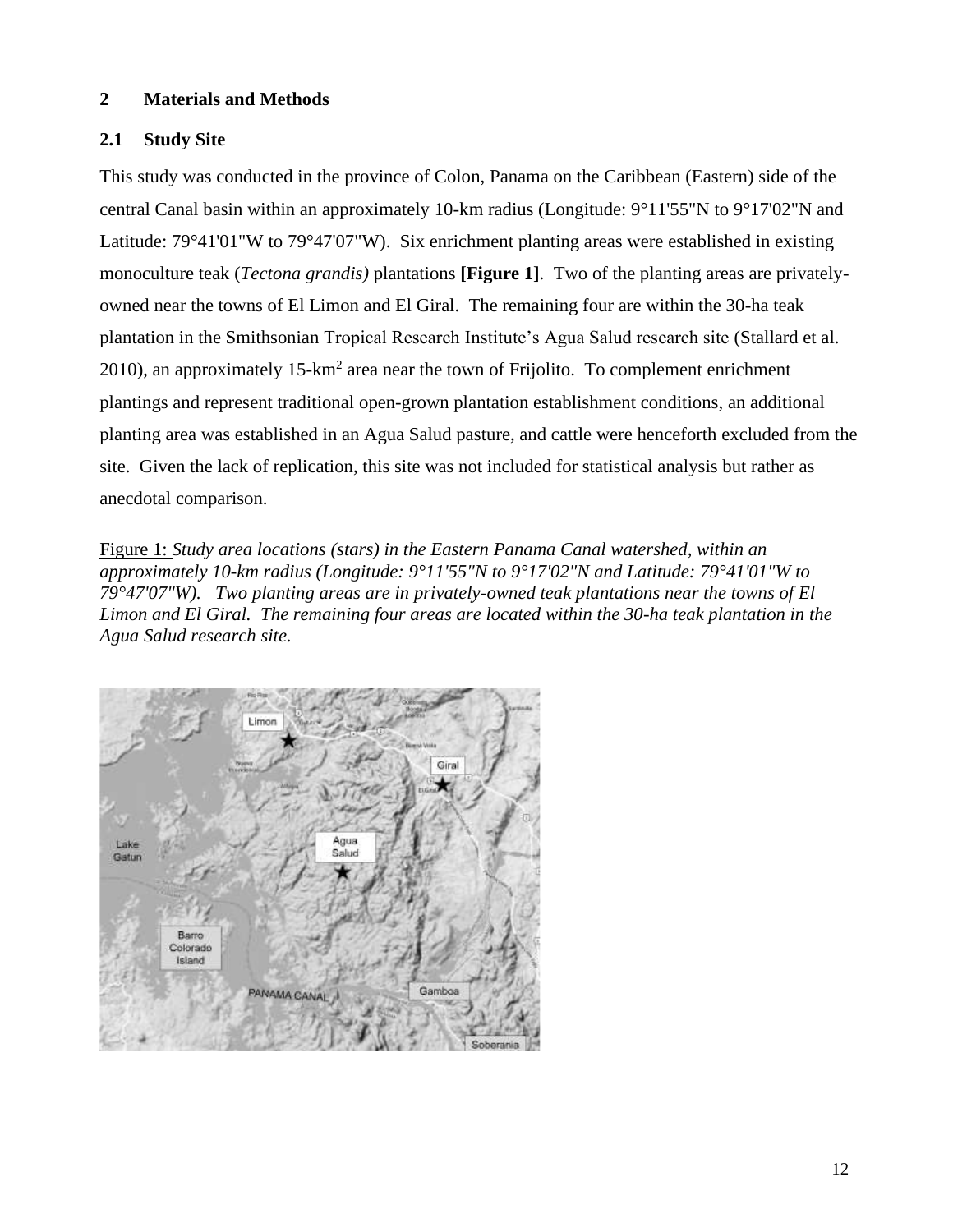Climate is seasonal humid tropical and similar across planting areas. Daytime high temperature averages 32°C year-round, and annual rainfall averages 2,700 mm and typically is received almost exclusively during the wet season from May to mid-December (Ogden et al. 2013). The initial planting year of this study followed an historic El Niño drought, one of the three driest periods of the last century in the PCW (Sinacore et al. 2019). After 2016, precipitation remained within normal range for the duration of the study. Planting area soils are acidic, highly-weathered Oxisol and Inceptisol clays typical of the surrounding PCW. Initial soil sampling, conducted in 2016 (prior to fertilizer treatment application), confirmed that levels and variation in mineral and macronutrient content among Agua Salud planting areas in this study was similar to variation among private plantations and that the sites are representative of low-fertility sites in the PCW **[Table 1, detailed sampling protocol and methods available in Supplementary]**. Findings of extensive prior soil testing of the Agua Salud plantation are further described in publications including (Hassler et al. 2011; Mayoral et al. 2018; van Breugel et al. 2019).

Table 1: *Mean (SE) soil characteristics for all study planting areas: 2 located in private teak plantations (LI=Limon, GI=Giral), 4 located within the Agua Salud research site (AS 1-4); and the open-grown pasture comparison area (OG, italics). n= number of plots sampled; pH= soil acidity (BaCl2 method); ECEC= effective cation exchange capacity; Al= aluminum (a measure of potential toxicity); C= total carbon; N= total nitrogen content (including all inorganic and organic forms); P=phosphorus; K= potassium; Ca=calcium; Mg=magnesium. Data were collected in 2016.*

| <b>AREA</b>     | $\boldsymbol{n}$ | pH         | <b>ECEC</b><br>(cmolc/kg) | Al<br>$(\% sat.)$ | $\mathcal{C}$<br>(%) | $\boldsymbol{N}$<br>(%) | $\boldsymbol{P}$<br>(mg/kg) | K<br>(cmolc/kg) | Ca<br>(cmolc/kg) | Mg<br>(cmolc/kg) |
|-----------------|------------------|------------|---------------------------|-------------------|----------------------|-------------------------|-----------------------------|-----------------|------------------|------------------|
| LI              | 4                | 5.20(0.18) | 15.82(1.4)                | 0.28(0.1)         | 3.79(0.21)           | 0.29(0.01)              | 1.52(0.13)                  | 0.20(0.03)      | 12.76(1.48)      | 2.53(0.25)       |
| GI              | 10               | 4.58(0.09) | 9.87(1.36)                | 8.70(3.4)         | 2.11(0.14)           | 0.14(0.01)              | 2.03(0.11)                  | 0.23(0.03)      | 6.41(0.96)       | 2.62(52)         |
| AS1             | 12               | 4.54(0.08) | 8.78(0.65)                | 11.04(3.43)       | 3.24(0.07)           | 0.25(0.01)              | 1.90(0.11)                  | 0.20(0.03)      | 5.34(0.68)       | 2.02(0.17)       |
| AS <sub>2</sub> | 12               | 4.46(0.05) | 8.57(0.36)                | 8.88(2.45)        | 3.34(0.06)           | 0.26(0)                 | 1.50(0.03)                  | 0.34(0.02)      | 4.62(0.35)       | 2.38(0.14)       |
| AS3             | 12               | 4.47(0.08) | 10.57(0.82)               | 10.53(3.72)       | 3.31(0.08)           | 0.26(0.01)              | 1.68(0.11)                  | 0.33(0.04)      | 6.56(0.87)       | 2.56(0.23)       |
| AS4             | 12               | 4.38(0.03) | 9.26(0.66)                | 9.43(2.29)        | 3.18(0.14)           | 0.25(0.01)              | 1.45(0.06)                  | 0.32(0.04)      | 5.23(0.51)       | 2.69(0.27)       |
| OG              | 9                | 4.40(0.06) | 9.27(0.64)                | 10.29(3.03)       | 3.11(0.11)           | 0.23(0.01)              | 1.36(0.05)                  | 0.44(0.07)      | 4.81(0.47)       | 2.59(0.27)       |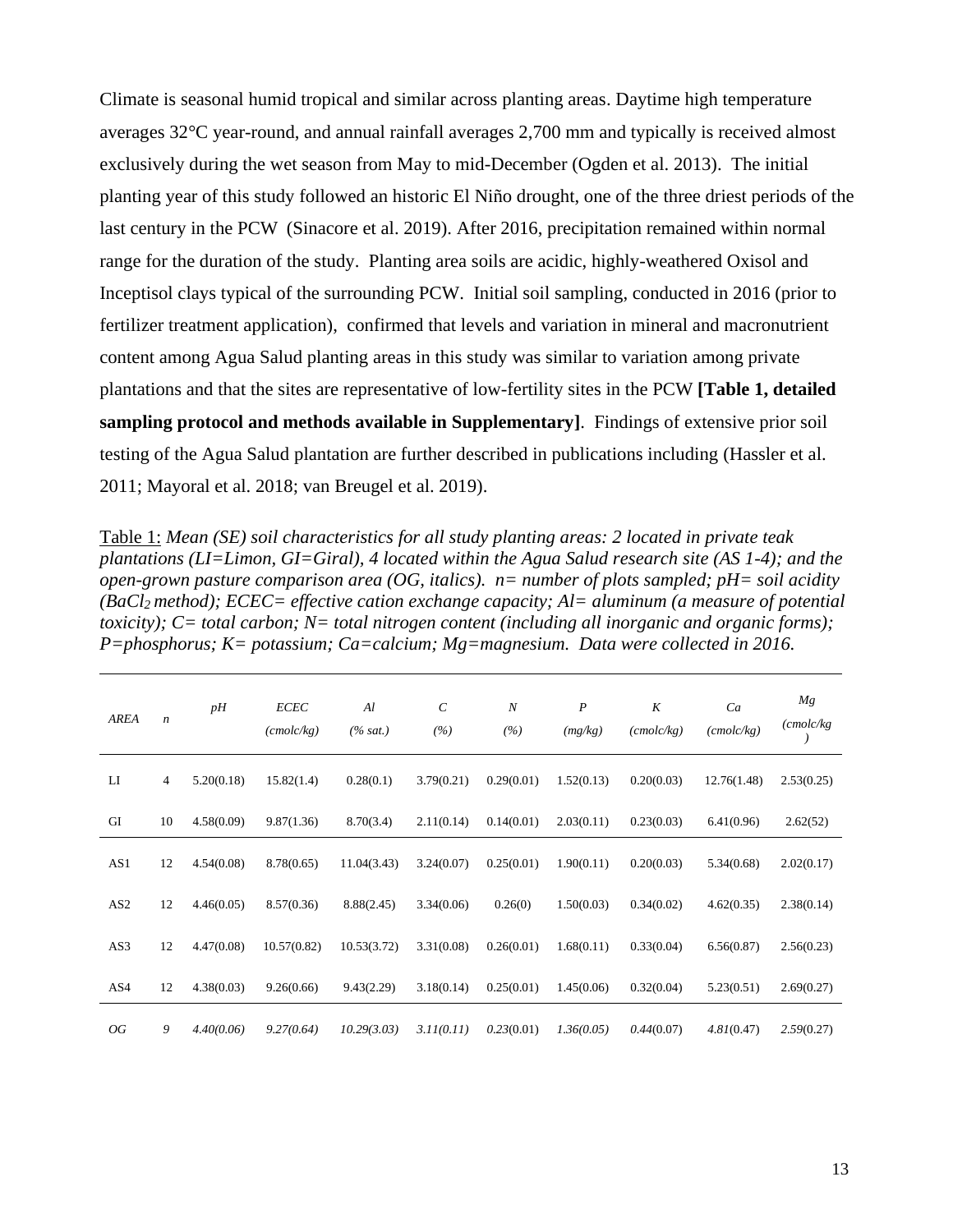#### <span id="page-14-0"></span>**2.2 Plantation Characteristics**

The age of teak plantations ranged from 11-25 years at the time of measurement in January 2019. Although teak were initially planted at a regular 3-m spacing, thinning treatments as well as mortality created variability in tree spacing in all planting areas. One year after enrichment planting stem density averaged 64% of the original planting density across all planting areas (Hall, unpublished data). The growth of teak in the Agua Salud plantations is classified as well below average, based on site index curves established for Central American teak (Keogh 1982; Hall 2013), and observations from the more fertile soils of the Panama Este and Darien provinces (Fennica et al. 2020). Given low growth rates, teak at Aqua Salud are not projected to be financially profitable within a 20-year rotation (Sinacore, K. et al.; Hall 2013). In the private plantations, teak growth is similarly poor, though trees are older and thus, on-average, slightly larger **[Table 2].**

Table 2: *Number of 12-seedling experimental plots (n), plantation age (Age, years after initial teak planting), mean (SE) number of teak trees per hectare (TPH) and quadratic mean diameter (QMD) of teak at the last measurement period (30-months after enrichment planting; January 2019) for all study planting areas. See Table 1 caption for planting area codes.*

| Area            | n  | Age (yrs) | $TPH(\#)$ | $QMD$ (cm) |
|-----------------|----|-----------|-----------|------------|
| LI              | 16 | $15 - 16$ | 425(28)   | 20(1.0)    |
| GI              | 37 | $23 - 25$ | 452(31)   | 16(0.5)    |
| AS1             | 48 | 11        | 749(33)   | 13(0.4)    |
| AS <sub>2</sub> | 48 | 11        | 934(26)   | 8(0.2)     |
| AS <sub>3</sub> | 48 | 11        | 628(25)   | 11(0.3)    |
| AS4             | 48 | 11        | 785(26)   | 10(0.2)    |

## <span id="page-14-1"></span>**2.3 Study Species**

The six study species were selected from a list of species with high potential or broader interest for commercial production based on existing literature and author communications with land managers (Breugel et al. 2011; also see below) **[Table 3]**. Species had shown high survivorship and good growth on low fertility, moist sites across a rainfall-soil fertility matrix (Hall and Ashton 2016).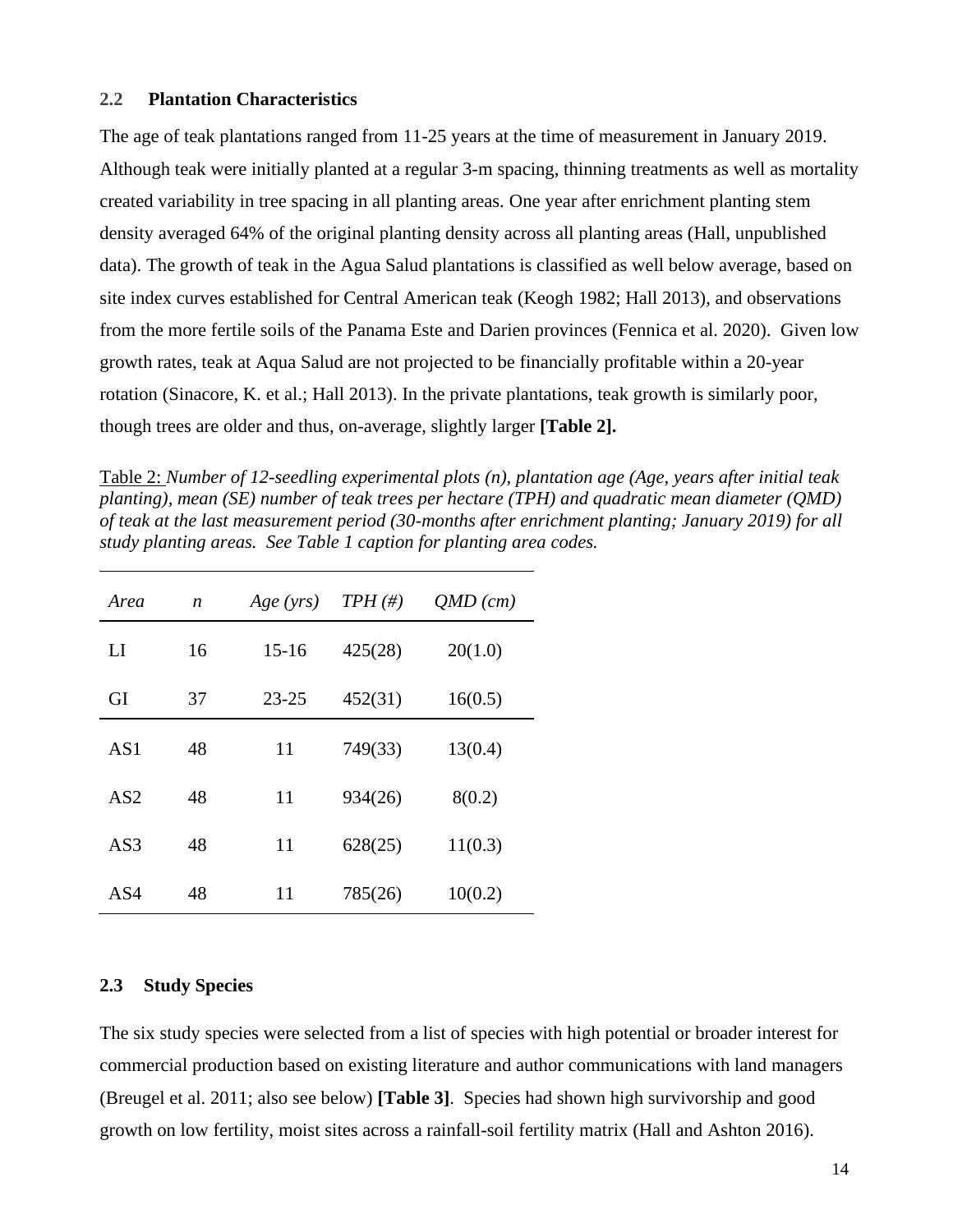| <b>Species</b>                  | Shade tolerance                                                                                                                                                                                                                                  | Site and fertilization requirements                                                                                                                                                                                                                         |
|---------------------------------|--------------------------------------------------------------------------------------------------------------------------------------------------------------------------------------------------------------------------------------------------|-------------------------------------------------------------------------------------------------------------------------------------------------------------------------------------------------------------------------------------------------------------|
| <b>Byrsonima</b><br>crassifolia | Shade intolerant; well-adapted to<br>exposed conditions for germination and<br>early growth (Hooper et al. 2002a)                                                                                                                                | Above-average growth and survival on infertile<br>sites; consistent growth across fertile/infertile<br>sites and moderate to high survival overall (Hall<br>and Ashton 2016)                                                                                |
| Dalbergia<br>retusa             | Shade- and small-gap tolerant; faster<br>initial growth in shaded conditions but<br>taller in full sun over time (Augspurger<br>1984); can grow in open conditions<br>(Craven et al. 2011)                                                       | Consistent and above-average survival and<br>growth across fertile/infertile sites; above-<br>average height on infertile sites (Hall and<br>Ashton 2016); nitrogen fixer (Batterman et al.<br>2018), but does not always nodulate (Gei and<br>Powers 2015) |
| Dipteryx<br>oleifera            | Gap specialist (Balderrama and Chazdon<br>2005); late-successional species, but<br>seedling growth and survival high at high<br>light levels (Hooper et al. 2002a; Schmidt<br>2009); may grow better in moderate shade<br>(Hall and Ashton 2016) | Overall below-average growth and moderate to<br>poor survivorship ;in full sunlight slightly better<br>growth on fertile sites (Hall and Ashton 2016);<br>legume but non-nitrogen fixing (Moreira et al.<br>1992)                                           |
| Hyeronima<br>alchorneoides      | Gap specialist (Clark and Clark 1992);<br>seedling growth and survival higher with<br>increasing light availability (Balderrama<br>and Chazdon 2005)                                                                                             | Widely varied survival and growth across sites,<br>ranging from below to above average; specially<br>high performance in infertile, wet conditions<br>(Hall and Ashton 2016); higher growth in<br>ultisols versus inceptisols (Delgado et al. 2003)         |
| Platymiscium<br>pinnatum        | Moderately shade tolerant; initial<br>seedling growth highest in partial shade<br>(Davidson et al. 2002); can persist and<br>grow in partial to deep shade (Hall and<br>Ashton 2016)                                                             | Good survivorship and growth in infertile sites;<br>overall high survivorship and consistent growth<br>across sites (Hall and Ashton 2016); nitrogen-<br>fixer (de Faria et al. 2010)                                                                       |
| Terminalia<br>amazonia          | Shade- and small-gap tolerant, slow<br>growth in shade, much faster growth in<br>sun (Augspurger 1984); long-lived pioneer<br>(Nichols 1994)                                                                                                     | Especially high growth in wet infertile<br>conditions (Hall and Ashton 2016); exceptional<br>ability to access nutrients on acidic, low-<br>phosphorus clays;                                                                                               |

Table 3: *Shade tolerance and site and fertilization requirements for each of the six study species, based on the pre-existing literature.*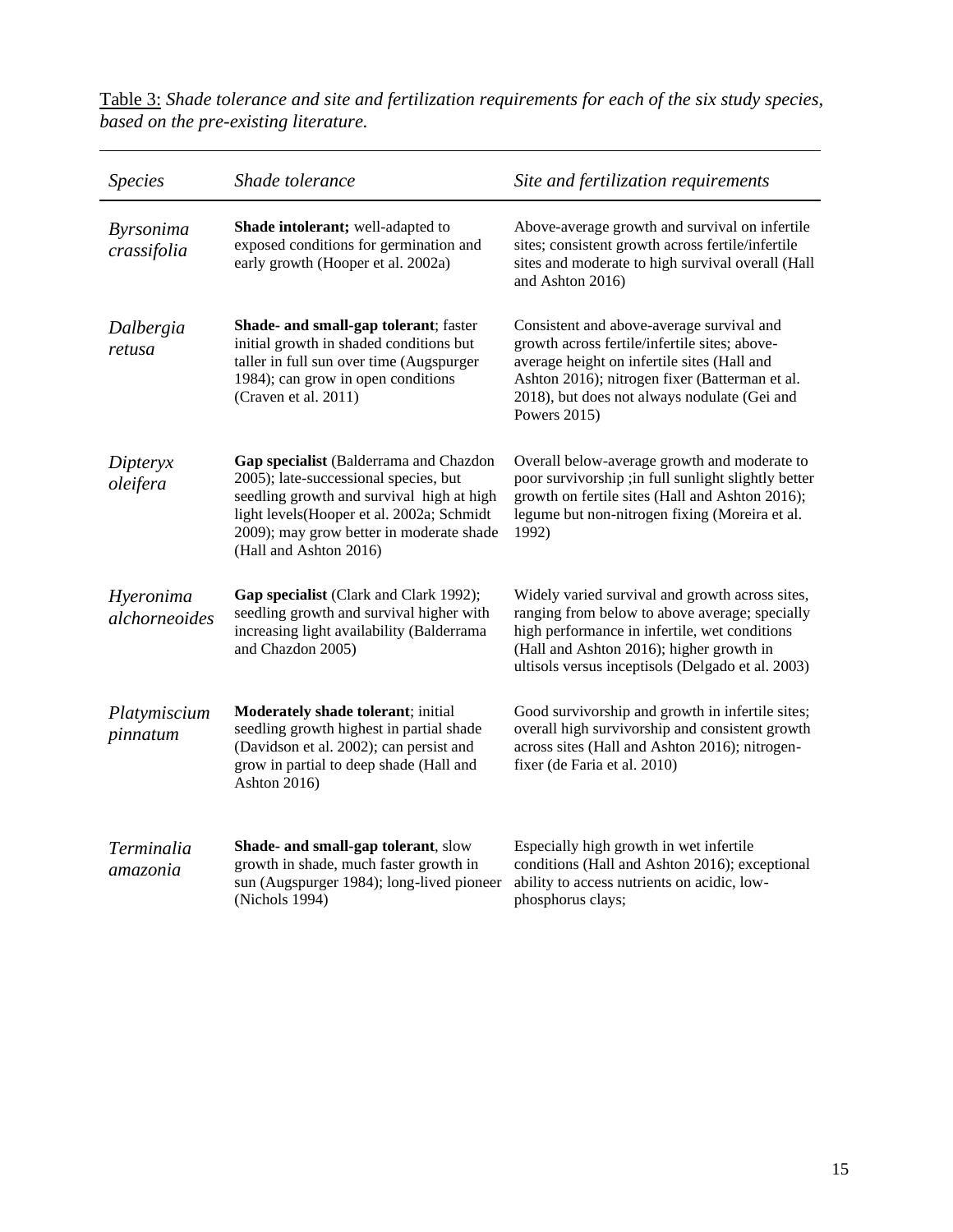#### *Byrsonima crassifolia* **(Malpigheaceae)**

*B. crassifolia,* commonly known in Panama as "nance," is a highly-valued, multiuse species across its broad neotropical range, from central Mexico to central South America (Correa A. 2010). There is archaeological evidence of human use of the species in Panama over 4,000 years ago (Cooke and Ranere 1992). Compounds in the bark, roots and leaves are used medicinally, and fruits are sold commercially for culinary use in desserts and drinks (Correa A. 2010). The dense wood is highlyvalued in rural areas for firewood and small-scale construction (Love and Spaner 2005; Garen et al. 2011), and when forests are cleared for agriculture *B. crassifolia* is commonly protected and left standing (Aguilar and Condit 2001). The primary source of *B. crassifolia* timber and fruit is natural regeneration, although there is some planted commercial production on the Pacific coast of Mexico (Duarte 2011). *B. crassifolia* is considered to be "incipiently domesticated," as cultivated populations don't differ genetically from wild populations (Croft 2012). It is typically found in savanna and open pastures (Correa A. 2010) and is considered to be highly shade intolerant (Hooper et al. 2002a). *B. crassifolia* has a deep, radical root system, providing access to deeper, more consistent moisture sources and allowing the species to maintain fruit production under drought conditions (Torres et al. 2018) and also on infertile soils (van Breugel et al. 2011).

## *Dalbergia retusa* **(Fabaceae)**

Of the species tested in this study, *D. retusa* produces the highest-value wood, and is most commonly referred to by the tradename 'rosewood' in reference to the distinctive scent (UNEPWCMC 2015) and locally known as "cocobolo." *D. retusa* has long been used in indigenous artisanry throughout the species' Central American range, and is now one of the most prized woods worldwide for fine artisan work, especially as tonewood for musical instruments (Vardeman and Runk 2020). Illegal logging has greatly decreased its abundance in natural dry tropical primary and secondary forests, prompting a CITES restriction on all *Dalbergia* species and listing as a vulnerable species on the IUCN Red List; it accounted for 35% of the total value of worldwide plant and animal seizures from 2005-2014 (UNODC 2020). In Panama, the Emberá and Wounaan indigenous groups use the dense and rot-resistant wood for carvings and household tools, which they sell commercially, but historically avoided overharvesting by utilizing fallen limbs or roots. A surge in illegal logging, fueled by international demand and a developing high-volume trading market, led to rampant poaching from indigenous-managed forests in Eastern Panama which peaked in 2014-15 but is ongoing despite nationaland international protections (Vardeman and Runk 2020). Increasing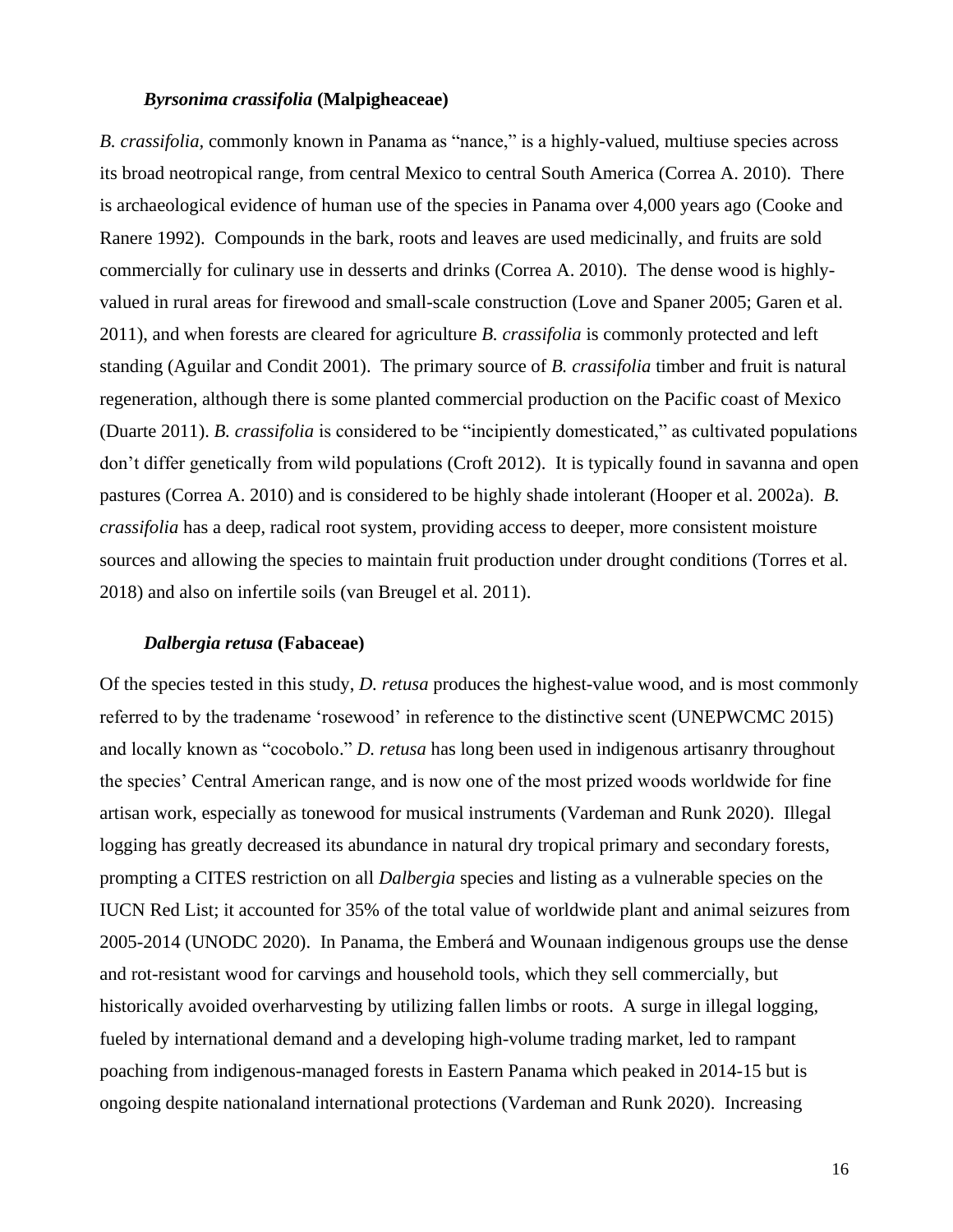plantation production is therefore a high priority to mitigate continued threat to natural populations. Given the high value and cultural importance of this species, Panamanian farmers have expressed especially strong interest in cultivation of *D. retusa* (Garen et al. 2011; Hall et al. 2011b). In a study comparing plantations of native timber species to teak in the PCW, *D. retusa* was far more productive than teak by all measures (Sinacore, K. et al.; Sinacore 2018). The species consistently achieves high growth and survival across a range of environmental conditions including dry and infertile sites (Craven et al. 2013; Soderlund 2016; Hall and Ashton 2016), but in full-sun conditions *D. retusa* tends to have a wide-spreading, multi-stemmed growth form that is not ideal for timber; identifying strategies for improving growth form is a management priority (Mayoral et al. 2017). In addition to its cultural and economic importance, *D. retusa* is ecologically valuable as a leguminous tree species and exceptionally strong nitrogen fixer through associations with rhizobia bacteria (Batterman et al. 2018). High-nutrient leaf litter can enhance soil fertility in the surrounding forest floor ( Paul et al. 2012; Gei and Powers 2013; but see also Quesada-Ávila et al., in press). *D. retusa* is also very drought tolerant (Sinacore et al. 2019); the species has high water use efficiency (Cernusak et al. 2007) and avoids drought by losing its leaves during the dry season (Sinacore et al. 2019).

## *Dipteryx oleifera* **(Fabaceae)**

*D. oleifera* (pseudonym *D. panamensis*) is most commonly known as "Almendro," Spanish for almond, in reference to its large, nutrient-dense, abundant seeds. These seeds are an important food source for many birds and mammals, and for this critical ecological role *D. oleifera* is considered a "keystone species" of tropical wet forests throughout Central America (Schmidt 2009). *D. oleifera* is also highly-valued for its beauty and high-quality, dense timber (Aguilar and Condit 2001), which is used for construction (Tenorio et al. 2016). *D. oleifera* is not widely grown in plantations, and commercial harvesting from natural forests has decreased its abundance and prompted its listing as a CITES threatened species (Schmidt 2009). Growth and survival were relatively low in previous growing trials, but in some cases high-quality compensated for low-quantity wood production in overall value estimation (Tilkia and Fisherb 1998; Redondo-Brenes and Montagnini 2006). *D. oleifera* has been found to have higher survival and growth under nurse trees versus in open-grown plantations (van Breugel et al. 2011). Despite being large seeded and considered shade tolerant, *D. oleifera* has displayed a strong, positive growth response to increased light and also has been observed to grow faster on high fertility sites (De Steven 1988; Delgado et al. 2003; Balderrama and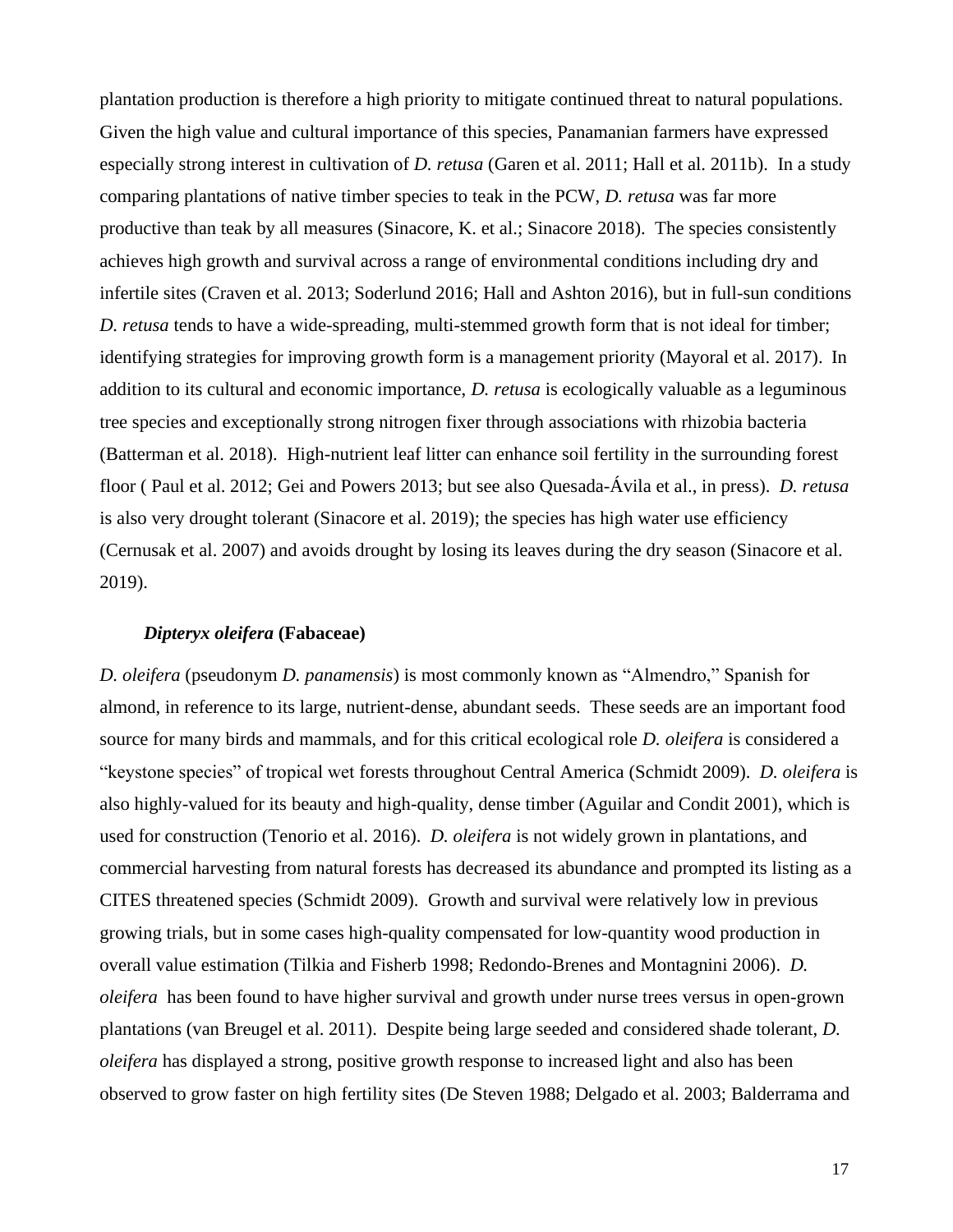Chazdon 2005). Though a member of the legume family, this species does not appear to form root nodules or to fix nitrogen (Montagnini 2000).

## *Hyeronima alchorneoides* **(Euphorbiaceae)**

*H. alchorneoides* (spelling variant *Hieronyma*) is one of the most widely used native species in Costa Rican commercial timber plantations (De Los Santos-Posadas et al. 2011), and is increasingly planted throughout its Central and South American range. It is a tall, canopy tree that primarily grows in low-elevation, humid forests (Flores 1993). In Panama, the species is commonly known as "zapatero" or "pilon" and is valued in rural communities for construction and firewood (Aguilar and Condit 2001). Its wood has high commercial value for its excellent density, workability and rot resistance (Tenorio et al. 2016), though one study found plantation-grown wood was inferior to natural sources (Roque and Leandro 2009). While this species was the top performer in a 13-year study of native timber species in Costa Rican plantations (Ewel et al. 2015), another long-term Costa Rican plantation study found growth was below average compared to other study species (Fonseca et al. 2012).

#### *Platymiscium pinnatum* **(Fabaceae)**

*Platymiscium pinnatum* is culturally valued and a traditional timber tree in Panama, where it is commonly known as "quira" (Klitgaard 2005). While its dense, attractive wood is commercially valuable, there is very little plantation cultivation of *P. pinnatum* (Fournier 1993). Despite strong interest among Panamanian farmers in planting this species (Hall et al. 2011b), there is very little published research on its growth and survival in plantations, and the results that are available show contrasting trends: in Costa Rican plantations, *P. pinnatum* had relatively high survival but low growth after 5 years (Leopold et al. 2001), whereas in Ecuador it was one of the top performing species after 2 years (Villacís et al. 2016). This species is a strong candidate for enrichment planting trials due to its shade tolerance: a greenhouse study identified *P. pinnatum* as a later-successional species that performs best under shaded conditions rather than full light (Davidson et al. 2002). *P. pinnatum* has high water-use efficiency, comparable to a C4 grass (Cernusak et al. 2007)*.* The same study also observed nodulation, suggesting nitrogen fixation, though it was less pronounced than it was on *D. retusa,* the other N-fixing species included in my study*.*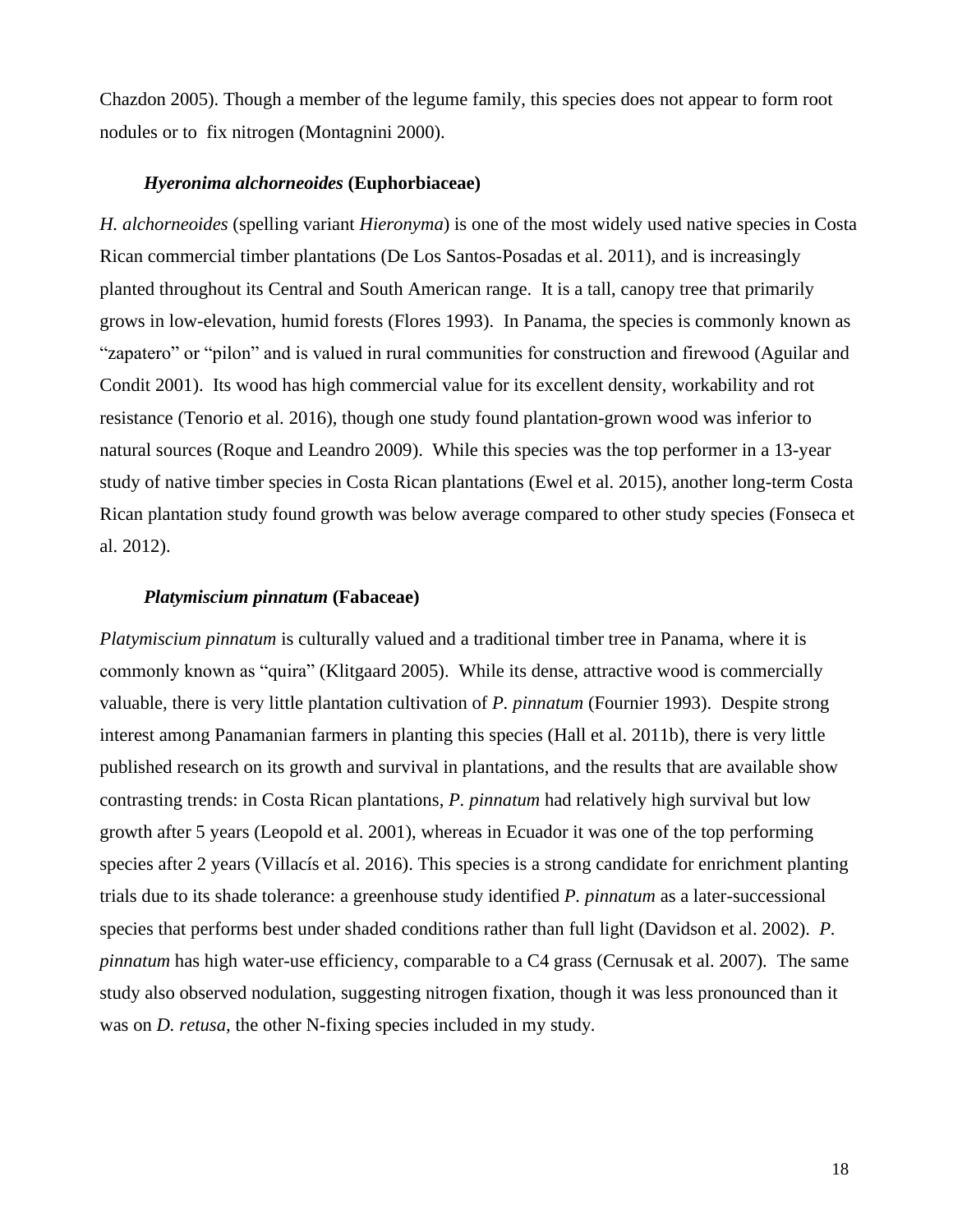#### *Terminalia amazonia* **(Combretaceae)**

*T. amazonia* has the longest legacy and most widespread current use in commercial timber plantations of the 6 study species (Nichols 1994). Natural regeneration occurs in both pastures and forests, and typically in wetter sites (Hall and Ashton 2016). This species may be less well-known outside of the regions in which it is common: in a survey of farmers in Rio Hato and Los Santos, both drier areas of Panama, the majority didn't recognize or express interest in this species (Hall et al. 2011b), while in another study in the Las Pavas area of the PCW, a wetter climate, participants reported preferentially protecting *T. amazonia* during field clearing and burning (Aguilar and Condit 2001). The straight bole and narrow crown typical of *T. amazonia* is excellent for timber production. The common name "Amarillo" refers to the light, yellow-colored wood that is high quality (Flores 2009), though quality of plantation wood may be inferior to natural sources due to reduced heartwood content (Roque and Leandro 2009). Numerous studies across Latin America have noted the exceptionally high performance of *T. amazonia* across a variety of site conditions (Chiu and Snow; Cusack and Montagnini 2004; Piotto 2007), and height index curves have been established for Costa Rica (Montero et al. 2003; De Los Santos-Posadas et al. 2006). Early growth of this species is notably slower relative to other native species, but after the first couple of years *T. amazonia* seems to "take off" (Craven et al. 2011; Sinacore et al. 2019). In a study comparing growth in mixtures versus monocultures, *T. amazonia* had the highest growth of any study species and performed better in mixtures than monocultures due to lower intra-specific competition (Mayoral et al. 2017). *T. amazonia*'s improved performance when surrounded by smaller neighboring trees (of different species) suggests this species was sensitive to the effects of crowding. Along the same lines, *T. amazonia* survival was positively related to plantation spacing when grown in pure plantations (Montero et al. 2003).

#### <span id="page-19-0"></span>**2.4 Experimental Design**

#### <span id="page-19-1"></span>**2.4.1 Plot Layout**

Each of the four Agua Salud planting areas were subdivided into 48 contiguous, variably sized plots, with 8 plots for each of the 6 species. Each plot was randomly assigned one of the 6 study species and had 12 seedlings of this species **[Supplementary Figure 1**], planted at least 6 m apart (to avoid among-seedling interactions) and at least 1 m away from teak trees. Where possible, plots were planted in 4 rows of 3 to form  $\sim$ 18 x 24 m (ca. 432 m2) rectangular plots, but plot shape and size frequently deviated to maintain a 6-m buffer from plantation edges. Due to space constraints and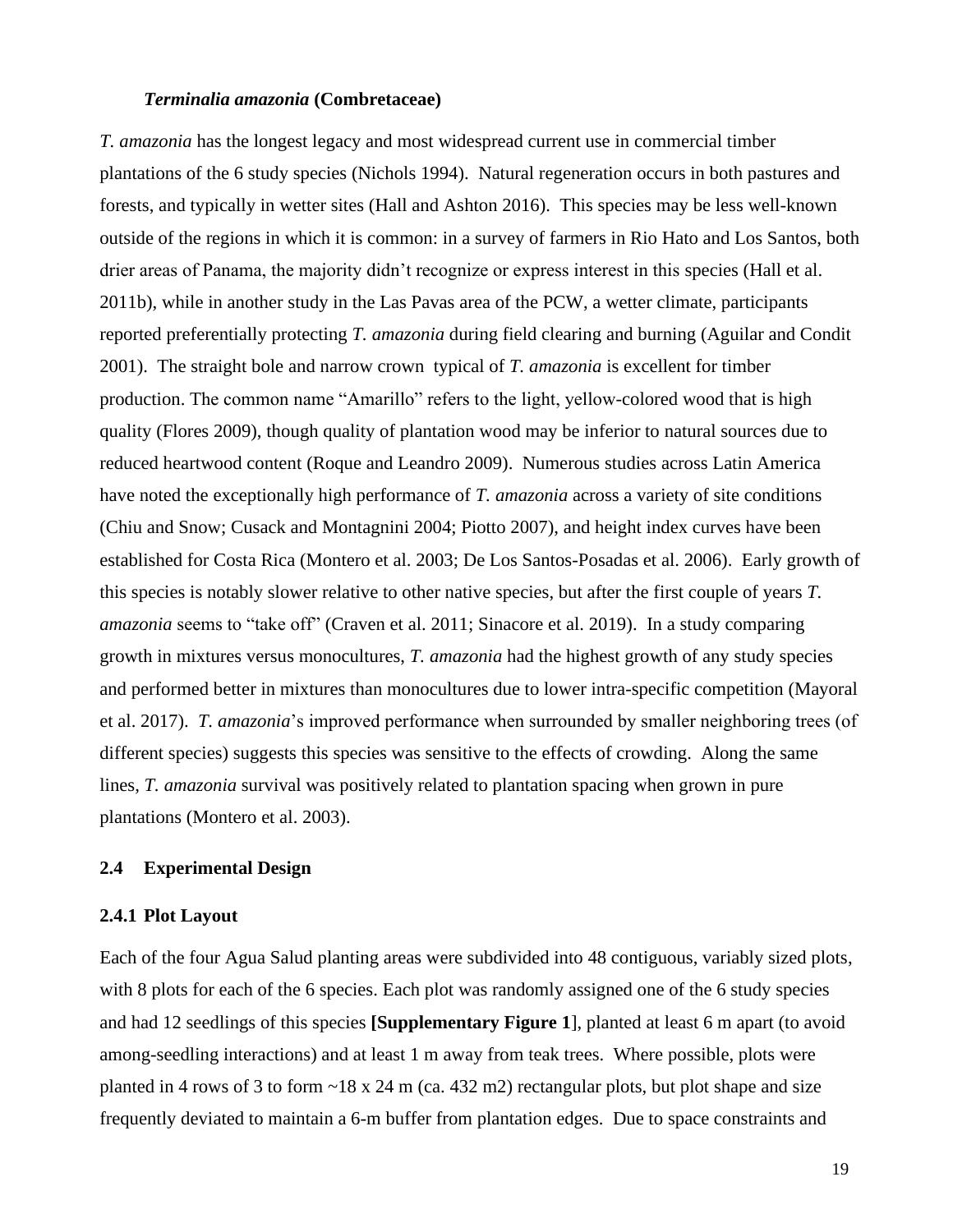landowner preference, the two planting areas that are privately owned have fewer plots and do not include all study species: the Giral plantation contains 41 plots and 5 of the 6 study species (*B. crassifolia* was not planted)*;* and the Limon plantation contains 16 plots and 4 of the 6 study species (*P. pinnatum* and *H. alchorneoides* were not planted)*.*

## <span id="page-20-0"></span>**2.4.2 Planting Media and Protocol**

All seedlings were grown in tubettes at the Futuro Forestal [\(www.futuroforestal.com\)](http://www.futuroforestal.com/) nursery in Las Lajas, in the Chiriqui province of Panama (see also Roman et al. 2012). Exact seedling age at planting time varied depending on species-specific phenology of seed production and germination requirements, but all seedlings were less than 1-year-old when outplanted. Pre-planting seedling size differed significantly among species for all measures (p-values <0.001) **[Supplementary Table 1]**. Immediately prior to planting, seedlings across all species had mean stem length of  $34.6\pm1.2$  cm, mean root collar of  $4.1\pm0.18$  mm and mean dry biomass of  $2.8\pm0.23$  g.

One to two months prior to planting, understory vegetation was cut with machetes and, immediately prior to planting, a 1-m diameter circle was cleared to bare dirt around each seedling planting site. Similar clearing was repeated 2-3 times annually for the duration of the study. At the time of planting, each seedling received 90g of 12-24-12 NPK dry, granular chemical fertilizer (10.8g N, 21.6g P, 10.8g K) and one handful of organic material (composted cow manure and forest duff), incorporated with loose dirt at the bottom of the planting hole. *B. crassifolia, T. amazonia, D. retusa,*  and *D. oleifera* were planted in August 2016; *H. alchorneoides* and *P. pinnatum,* for which planting stock was initially unavailable, were planted in July-August 2017. Only seedlings with good vigor and without evidence of foliar disease were planted.

## <span id="page-20-1"></span>**2.4.3 Fertilizer Treatment**

For each species, half of plots were chosen to receive annual fertilization (treatment group); the remaining half received no additional fertilization following planting (control group). Assignment to fertilizer treatment or control was done by subjectively stratifying treatments across topographic conditions to ensure their even distribution throughout each planting area; in other words, I ensured that both treatment and control plots were spread across upper to lower hill positions for each species. For the fertilization treatment plots, 100g of 12-24-12 N-P-K fertilizer was applied once annually at the start of the rainy season, beginning the first year after planting. For each planted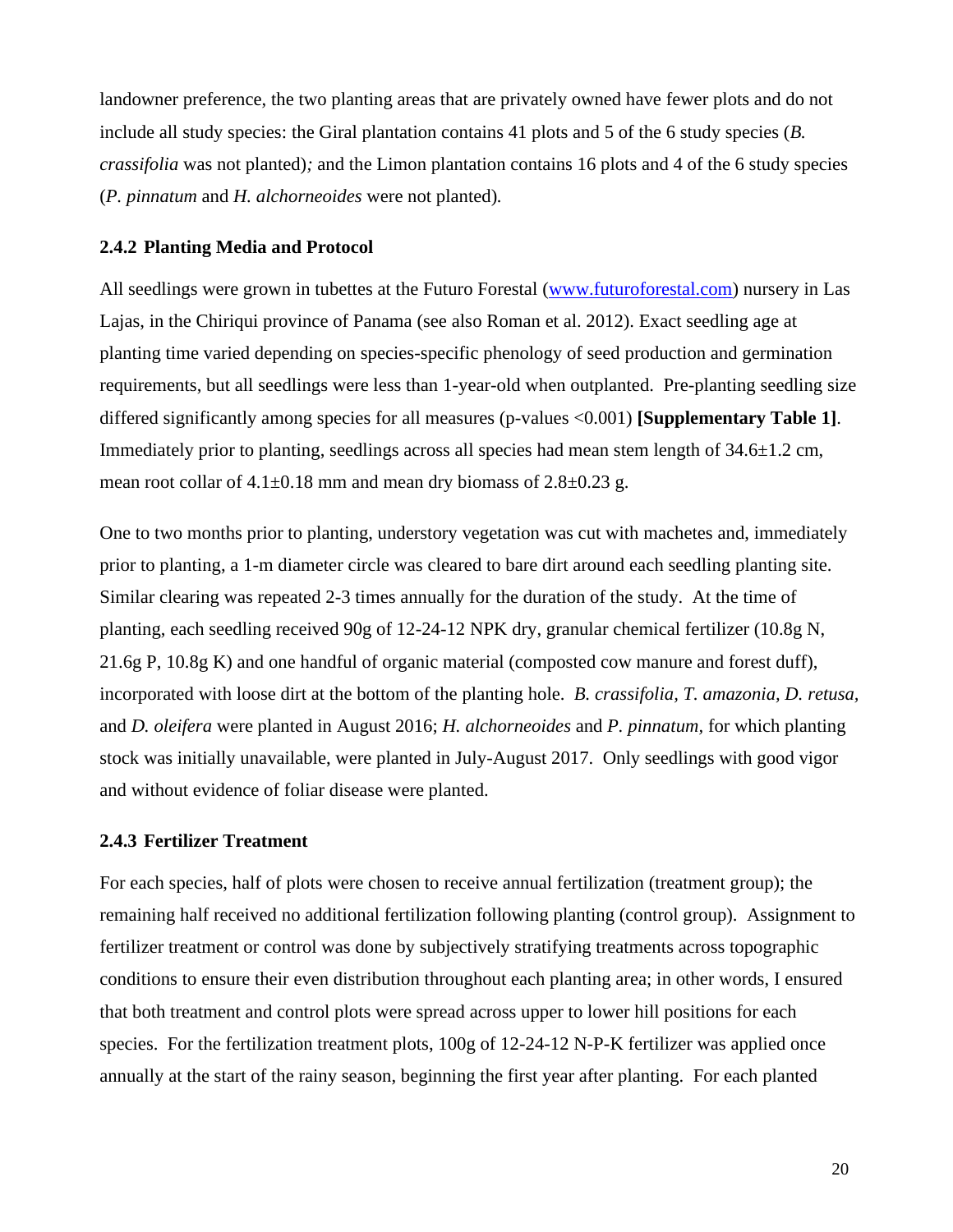seedling in treated plots, the fertilizer was split evenly between two ~15 cm-deep holes dug 15-20 cm uphill from the base of the seedling, and covered with a layer of soil.

# <span id="page-21-0"></span>**2.5 Sampling**

## <span id="page-21-1"></span>**2.5.1 Survival and Growth of Native Seedlings**

In order to assess survival and growth of enrichment planting seedlings, seedling status (alive or dead), height (m) and basal diameter (BD, cm) were recorded 6 months post planting and then annually during the dry season (January) from 2017-2020 for 2,976 seedlings in all planting areas (n= 6 species x 2 levels of fertilizer x 216 to 264 seedlings/planting area). Height was measured from the soil surface vertically to the highest point of main photosynthetic tissue, excluding leaves (Pérez-Harguindeguy et al. 2013). For each seedling with BD  $\leq$ 5 cm, 2 BD measurements were made with digital calipers from opposite sides of the stem (to account for irregularly-shaped stems) and averaged; for larger seedlings, a single measurement was made with a diameter tape. For trees with multiple stems at or below 5 cm above the root collar, the tallest stem was measured and BD was recorded below the branching point. Final measurements were taken ~42 months post-planting (after 3 full growing season) for species planted in 2016 and ~30 months post-planting (following 2 full growing seasons) for species planted in 2017. Analyses were done on the 30 month post-planting data only, since 42 month data were only available for a subset of species.

BD relative growth rate (RGR), a common and widely-used metric for growth comparison, was calculated for the time between initial and final post-planting measurements using the standard equation (FISHER 1921):

$$
RGR = [ln(M_2) - ln(M_1)]/(t_2 - t_1)
$$

where  $M_1$  and  $M_2$  are initial (6 month) and final (30 month) BDs, respectively, and t<sub>2</sub>-t<sub>1</sub> is the number of years (2) between measurements.

Total biomass (TB, kg), which reflects both growth and wood density for each species, was estimated using an equation developed through direct measurement of native tree species growing in PCW plantations (Sinacore et al. 2017):

$$
TB = -2.586 + (2.456 * BD * ln(BD)) + (0.915 * BD * ln(WSG))
$$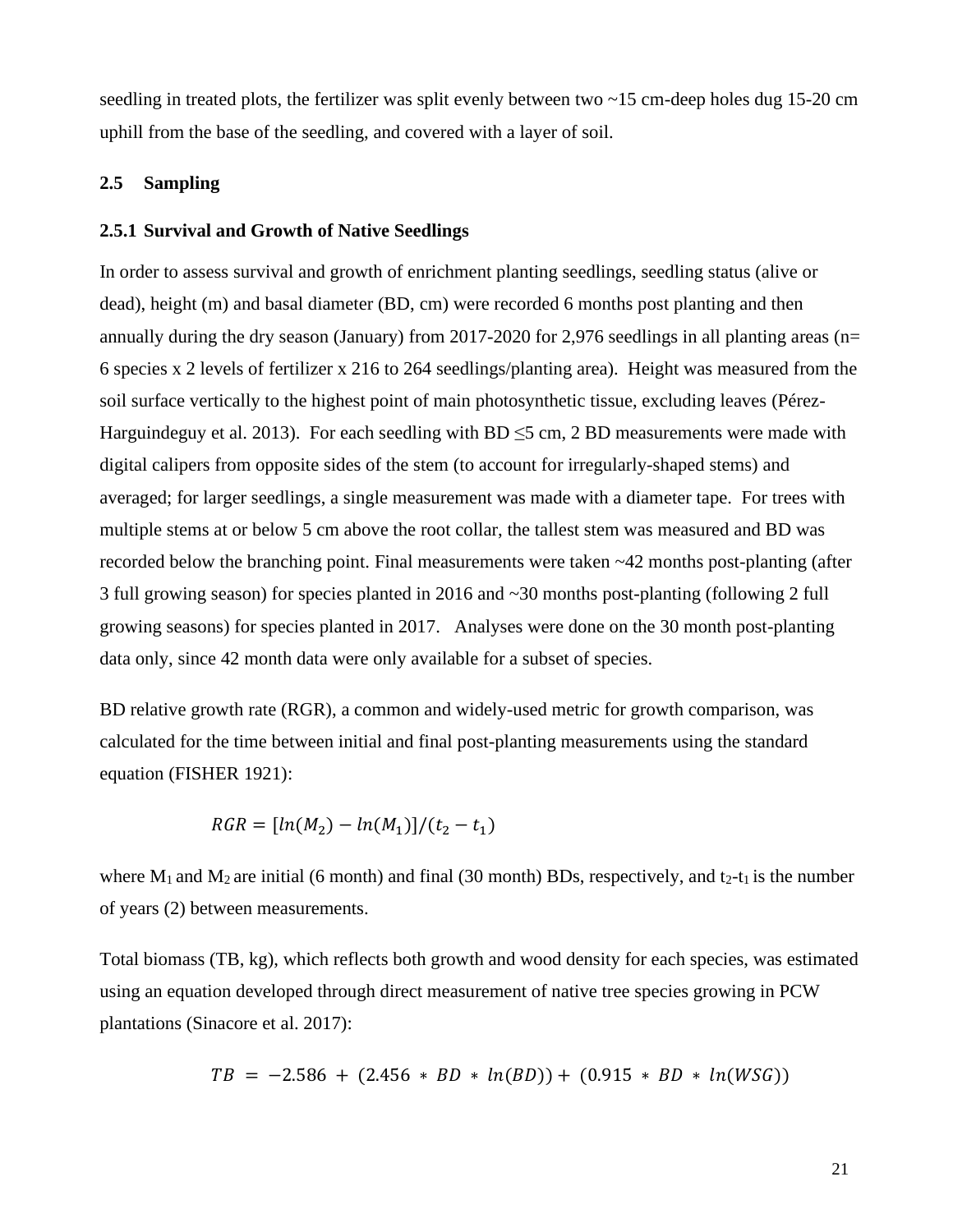where *BD* is the individual BD measurement (cm) of a given seedling and *WSG* is the wood-specific gravity of the species as approximated based on compiled results of prior studies in the region (Zanne, A.E., Lopez-Gonzalez, G., Coomes, D.A., Ilic, J., Jansen, S., Lewis, S.L., Miller, R.B., Swenson, N.G., Wiemann, M.C., and Chave 2009; ICRAF 2020). This equation was developed with 6-year-old trees and its reliability for younger seedlings is unknown, , but it is is best measure available for among-species comparison of same-aged seedlings.

## <span id="page-22-0"></span>**2.5.2 Crowding Pressure**

Crowding pressure from teak overstory trees was assessed for one centrally-located target seedling per plot using a 6-m fixed-radius subplot (Berger et al. 2008). Target seedlings were located in the center of the plot, so that the subplot would fall within the larger plot boundaries. For each teak within the subplot, DBH (cm) and distance (m) were measured from the target seedling. Distance was measured two ways: ground distance and slope-corrected distance. Measurements proved highly correlated (Adj  $R^2$ =0.97) and only ground distance was used in the final analysis. Because seedlings were planted at 6-meter spacing, and understory vegetation was removed, only overstory teak trees (and not other seedlings) fell within the subplot radius.

Total crowding pressure for each target seedling was calculated as

Crowding pressure = 
$$
(\sum_{i=1}^{n} (\frac{DBH_i}{Dist_i})) / 100
$$

where i=1....n neighboring teak, DBH=diameter (cm) of main teak bole at 1.35 m above soil surface, and Dist=ground distance (m) from base of target seedling to base of teak trunk closest to seedling. Crowding pressure increases with increasing DBH of each teak neighbor and decreases with increasing distance from the target seedling, and the combined effects of all neighbors provide an estimate of both below-ground and above-ground interactions (Fichtner et al. 2015). The summed effects of all neighbors was divided by 100 to keep values within the same order of magnitude of other variables for more easily-interpretable coefficient estimates.

#### <span id="page-22-1"></span>**2.5.3 Light Availability**

In order to partition the above-ground effects of crowding from below-ground effects such as competition for nutrients and water, light availability was measured for each seedling using hemispherical photography. Photos were taken with a CI-110 Plant Canopy Imager, positioned directly above seedlings at a height of 1 m, in early morning, late afternoon or during overcast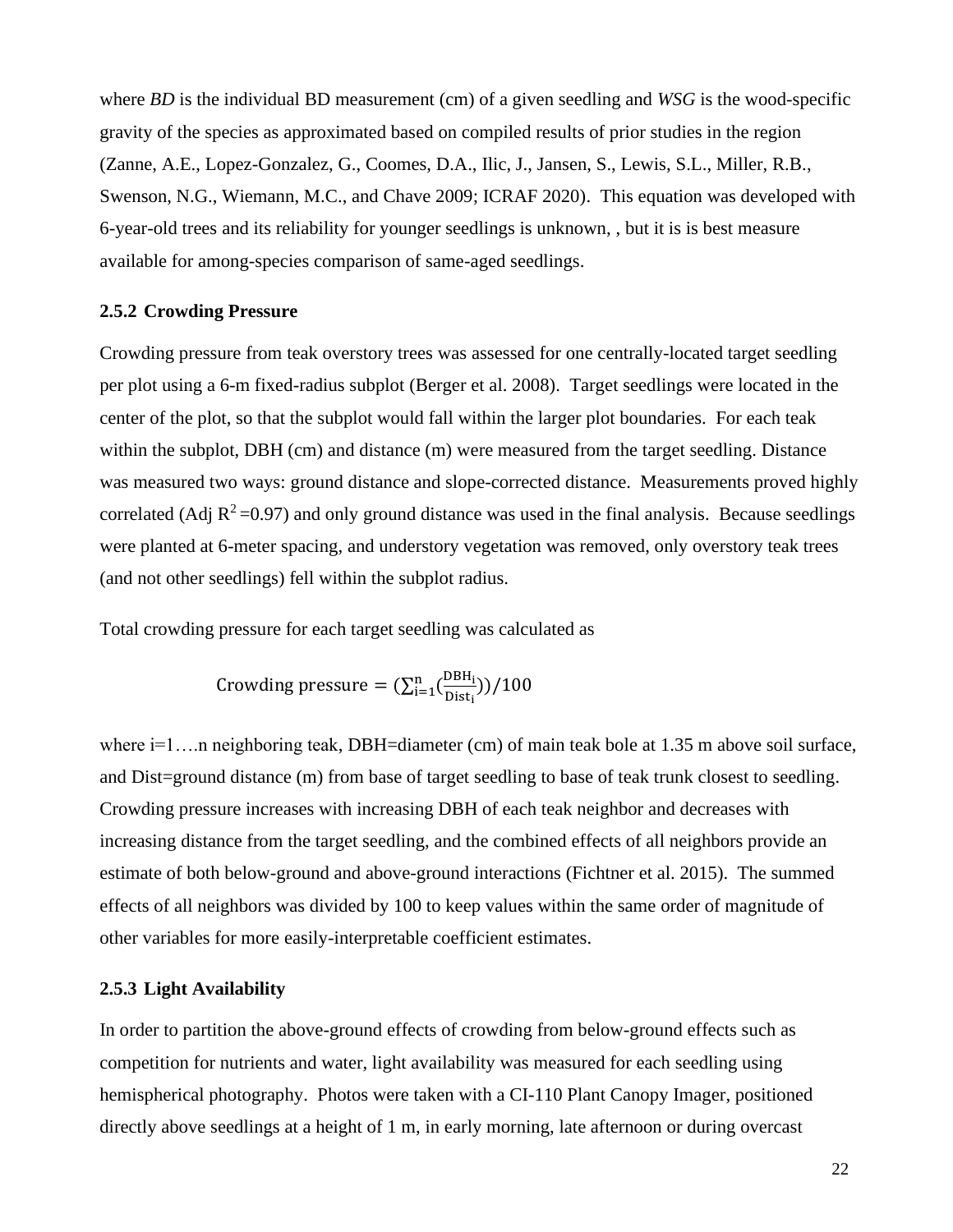weather to avoid direct sunlight. These data were collected in January 2018, when seedlings were still too short to affect light availability of one another and teak overstory had not begun to drop leaves as occurs later in the dry season on some sites. CID™ Plant Canopy Image Analysis software was used to calculate the transmission coefficient for the ray penetrations (or the fraction of visible sky) used to represent PAR (Mailly 2017). Software assessment of each photo was checked for accuracy, and incorrect classification was revised when possible or else excluded from the final analysis.

## <span id="page-23-0"></span>**2.6 Statistical Analysis**

#### <span id="page-23-1"></span>**2.6.1 Survival and Growth**

Survival and growth were compared among species (Q1) using ANOVA models, with separate models for each response variable (BD, BD RGR, height and TB). ANOVA assumptions confirmed with standard diagnostic plots. Significant differences were further explored using Tukey's Honest Significant Differences method. Survival was calculated at the plot level as the % of the 12 planted seedlings still living after 30 months. Growth was assessed as plot-level mean±SE of each response variable at 30 months. For these analyses only seedlings in control plots (no post-planting fertilization) were used because there were significant differences in BD between fertilizer treatments for all species combined (p-value=0.04) and for some, but not all, individual species.

The relationship between survivorship and growth was assessed using linear regression, with a model for all species as well as separate models for each species. For these and subsequent models, BD was selected as the primary response variable representing growth because it was strongly related to height (Adj  $R^2 = 0.72$ , p-value<0.001), and the height data had more error due to factors such as machete or herbivore damage, seedling position, and observer bias. RGR and TB were considered but not used as the primary response variable due to the applied nature of this study; actual, achieved growth and variation may be the most useful measure for land managers and others interested in assessing the performance of these particular species. Additionally, most seedlings were not measured at planting so RGR does not account for growth prior to the first measurement at 6 months post-planting; BD is the only direct measurement (TB was calculated with equations based on BD) that accounts for the full study period.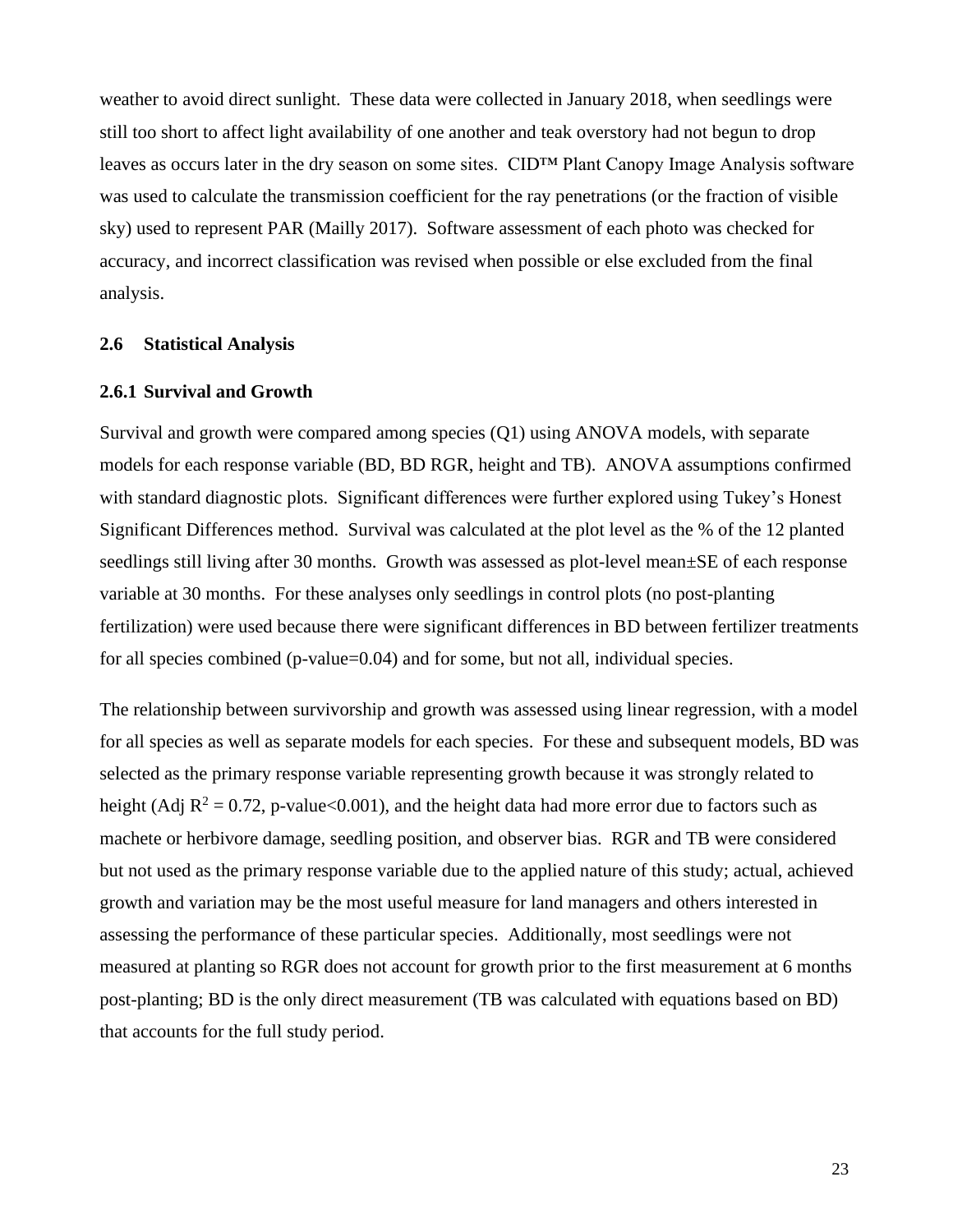#### <span id="page-24-0"></span>**2.6.2 Effect of Growing Environment and Fertilizer**

The effects of growing environment (Q2) and fertilizer (Q3) on enrichment planting survival and growth were assessed using linear mixed effects models (LMM), with separate models for each response variable (survival and BD). LMMs for all species combined and for each species individually were constructed. For these LMMs, fertilizer treatment (2 levels) and species (6 levels; only in the all-species models) were included as categorical fixed effects and either crowding pressure or transmission coefficient was included as a continuous fixed effect. I did not use both crowding and transmission coefficient in the same LMMs because, due to the collinearity of these variables, neither was significant when included together in the same model  $(P>0.7)$ 

**[Supplementary Figure 2]**. Planting area (6 levels) was included as a random intercept to account for the hierarchical data structure and potential among-area variation in planting conditions not captured by crowding or light measures. The importance of among-area variance was confirmed by using the likelihood-ratio test to compare LMMs with the null model containing only the fixed effects (Harrison et al. 2018). Treating planting area as a random effect allows for broader inference from these data, which aligns with this study's goal of informing management of poorly-performing teak plantations throughout the PCW. Distribution of data was examined both visually and using descriptive statistics produced with the fitdistrplus R package (Delignette-Muller 2014)

## **[Supplementary Figure 3].**

LMMs initially included all possible interactions among fixed effects, as other studies have found among-species differences in response to fertilizer application (i.e. Lawrence, 2003; Smethurst, 2010) and light availability (i.e. Falster, Duursma, & FitzJohn, 2018; Hooper, Condit, & Legendre, 2002a; Rappaport & Montagnini, 2014), and soil nutrient availability may affect light or crowding responses (i.e. Coates, Lilles, & Astrup, 2013). Insignificant interactions were successively eliminated based on the Likelihood Ratio Test (LRT), which uses the Chi square distribution to test the significance of fixed effects and interactions. The Akaike's information criterion (AIC) was compared for these nested models. This approach was appropriate for testing hypotheses related to the importance and potential interaction of specific fixed effects (rather than maximizing global predictive power of the entire model), given that the random effect was the same across all potential models and there were relatively few parameters (Gruber et al. 2011).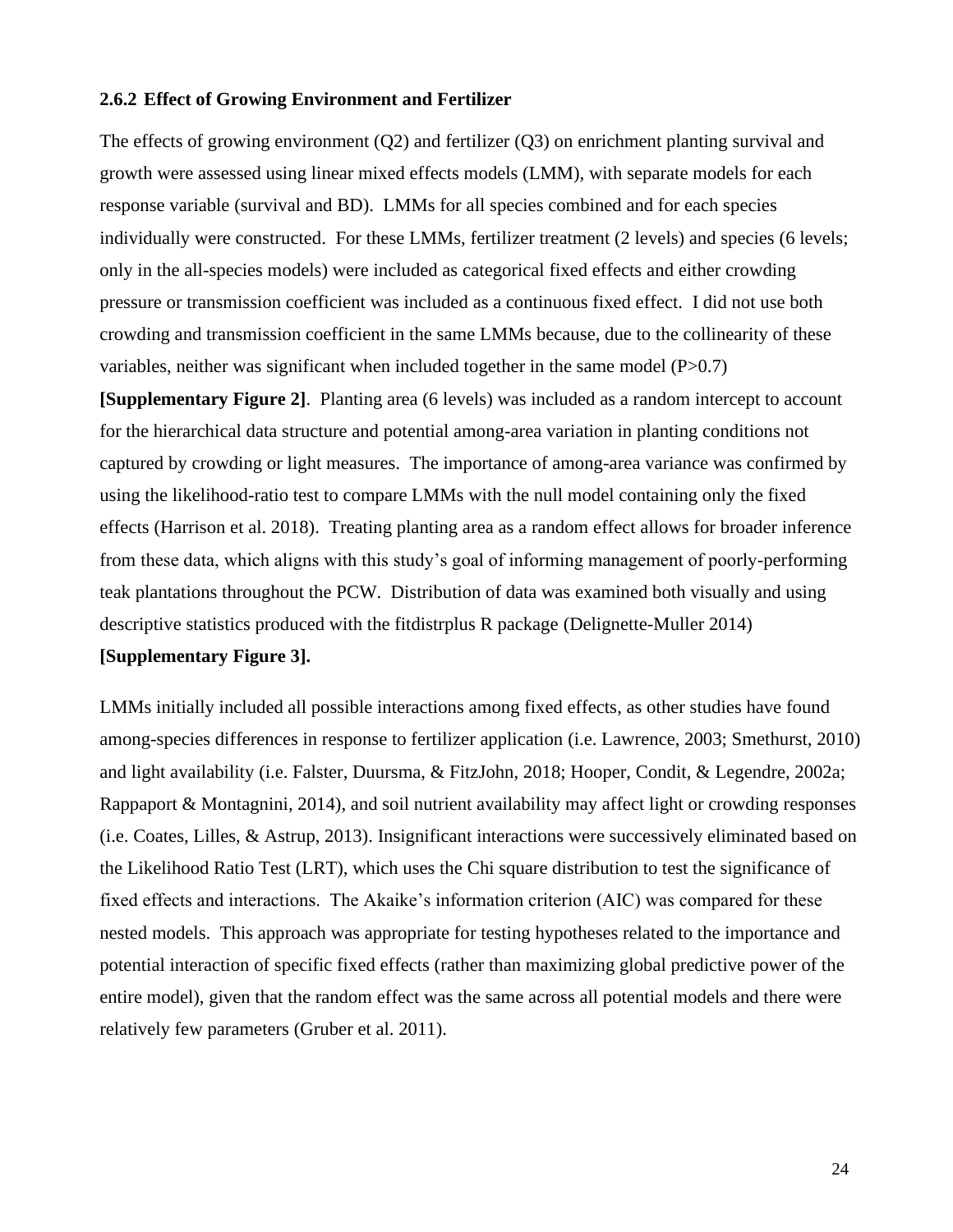#### *Model interpretation and validation*

The explanatory power (effect size) of fixed effects within the all-species LMM and each singlespecies LMM was assessed by comparing the marginal  $\mathbb{R}^2$  of models both with and without each fixed effect. In linear regression,  $R^2$  values are a standard and intuitive way of assessing the amount of variance explained by study variables, but in LMM it is important to differentiate between the Conditional  $\mathbb{R}^2$ , the overall variance explained by both fixed and mixed effects, and the Marginal  $\mathbb{R}^2$ , the variance explained by only fixed factors (Harrison et al. 2018). Said values were calculated using methods established by Nakagawa and Schielzeth (2013; Nakagawa et al. 2017), and the effects of each variable were portioned by comparing marginal  $\mathbb{R}^2$  of nested models both with and without each fixed effect using the piecewise SEM R package (Lefcheck 2016). Standard model diagnostics were conducted using the sjPlot R Package (Lüdecke 2020) to confirm assumptions of data distribution and error structure. Final models were cross-validated using a K-fold method of resampling that accounted for hierarchical data structure: 10 mutually-exclusive subsets were created using pooled data from all planting areas and including observations from each area within each subset or "fold." Each of the 10 folds was then used as a "testing set" for models developed based on the 9 remaining "training sets" (Yang and Huang 2014).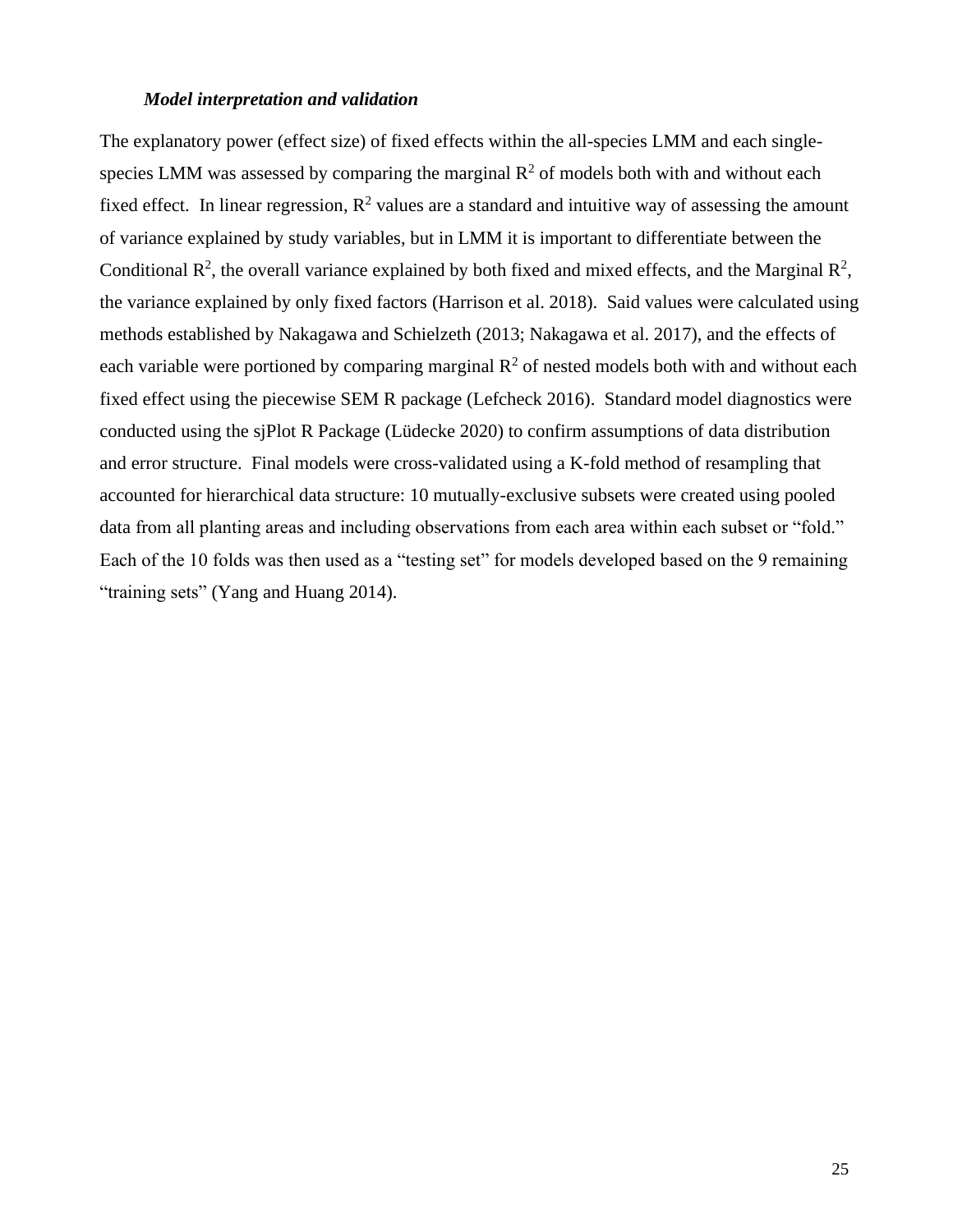## <span id="page-26-0"></span>**3 Results**

## <span id="page-26-1"></span>**3.1 Survival and Growth (Q1)**

Overall mean $\pm$ SE survival at 30 months post-planting was  $83\pm2\%$  across all control plots, all species and all planting areas. Survival varied significantly among species (p-value<0.001), ranging from a mean of 98±1% for *P. pinnatum* to 47±3% for *B. crassifolia* [**Table 4**]*.* With *B. crassifolia* excluded from analysis, the overall survival of all other enrichment planting seedlings was above 90% after 30 months. *D. oleifera* had the second lowest survival (72±5%) of any other species. Rates of survival among the remaining 4 species were not significantly different (p-values=0.07-0.99).

Table 4: *Mean (SE) survival and growth for the six study species (and all species overall, bold) across all control (i.e. no annual fertilization) plots within all planting areas at 30 months postplanting. n= total number of plots per species; survival= percent of the 12 planted seedlings within each plot that were alive; BD= mean basal diameter (cm) of all living seedlings on the plot; RGR= relative growth rate of BD of all living seedlings from 6-30 months post-planting; height= mean vertical distance (m) from soil surface to the highest point of main photosynthetic tissue for all living seedlings; TB= mean total biomass (kg)/seedling based on all living seedlings.*

| <i>Species</i>   | $\boldsymbol{n}$ | Survival(% | BD(cm)     | RGR(BD)    | Height(m)  | TB(kg)      |
|------------------|------------------|------------|------------|------------|------------|-------------|
| B. crassifolia   | 20               | 47(3)      | 2.64(0.16) | 0.71(0.03) | 1.19(0.08) | 5.36(0.72)  |
| D. retusa        | 22               | 97(1)      | 2.91(0.13) | 0.54(0.03) | 1.79(0.09) | 7.76(0.68)  |
| D. oleifera      | 22               | 73(5)      | 1.45(0.14) | 0.49(0.04) | 0.99(0.11) | 2.87(0.35)  |
| H. alchorneoides | 20               | 88(4)      | 3.42(0.31) | 0.51(0.03) | 2.66(0.29) | 10.12(1.68) |
| P. pinnatum      | 19               | 98(1)      | 2.74(0.16) | 0.54(0.02) | 2.00(0.13) | 6.87(0.72)  |
| T. amazonia      | 22               | 92(2)      | 2.08(0.08) | 0.49(0.02) | 1.35(0.05) | 3.47(0.33)  |
| <b>Overall</b>   | 125              | 83(2)      | 2.52(0.09) | 0.54(0.01) | 1.65(0.08) | 6.06(0.41)  |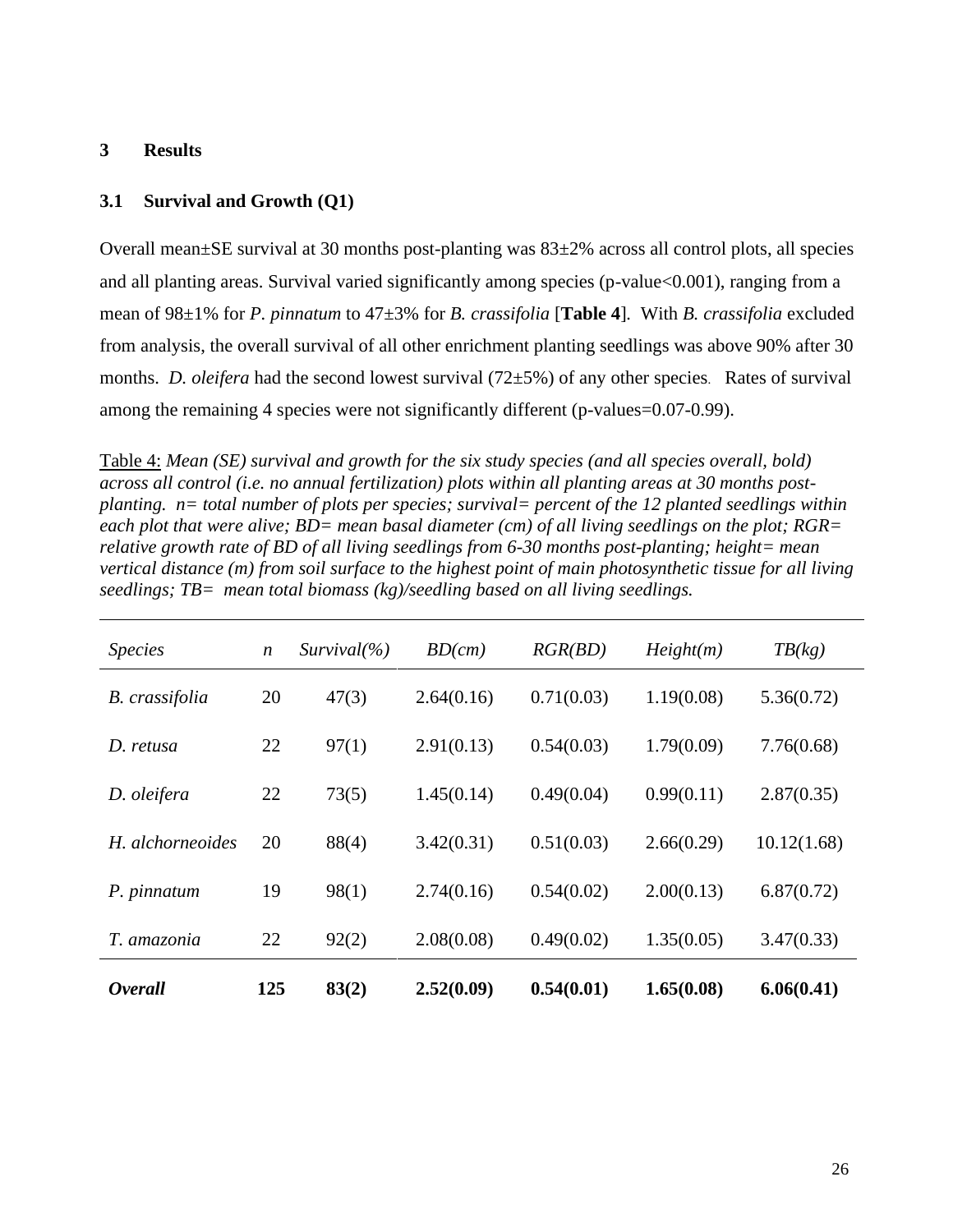Across all species and planting areas, mean±SE BD in control plots at 30 months was 2.52±0.09 cm, mean BD RGR was 0.54±0.01 per year, mean height was 1.65±0.08 m, and mean seedling TB was 6.06±0.41 kg. There were significant among-species differences for all measures of growth (p-values all <0.001). *H. alchorneoides* had the largest BD (3.42±0.31 cm), height (2.66±0.29 m) and seedling TB (10.12±1.68 kg); *D. oleifera* had the smallest values of all three measures (1.45±0.14 cm BD, 0.99±0.11 m height, 2.87±0.35 kg TB). BD RGR was significantly higher for *B. crassifolia*  $(0.71\pm0.03$  per year, p-value<0.001) than for any other species, but did not differ significantly among the other 5 species (p-values=0.16-0.99) **[Figure 2].**



Figure 2: *Mean (SE) survival (%) and growth (30-month basal diameter, cm) for the 6 enrichment planting species across all control (i.e. no annual fertilization) plots within all planting areas. Species names are above corresponding points. There was not a significant relationship between survival and growth across all species.*

For all species combined, there was not a significant relationship between survival and growth (pvalue=0.65 Figure 2). Within species, there was a positive relationship between survival and growth for *D. oleifera*: plots with seedlings with greater BD also had higher survival (Adj.  $R^2 = 0.42$ , pvalue<0.01). For the other 5 species, however, survival and growth were not significantly related (pvalues=0.09-0.25).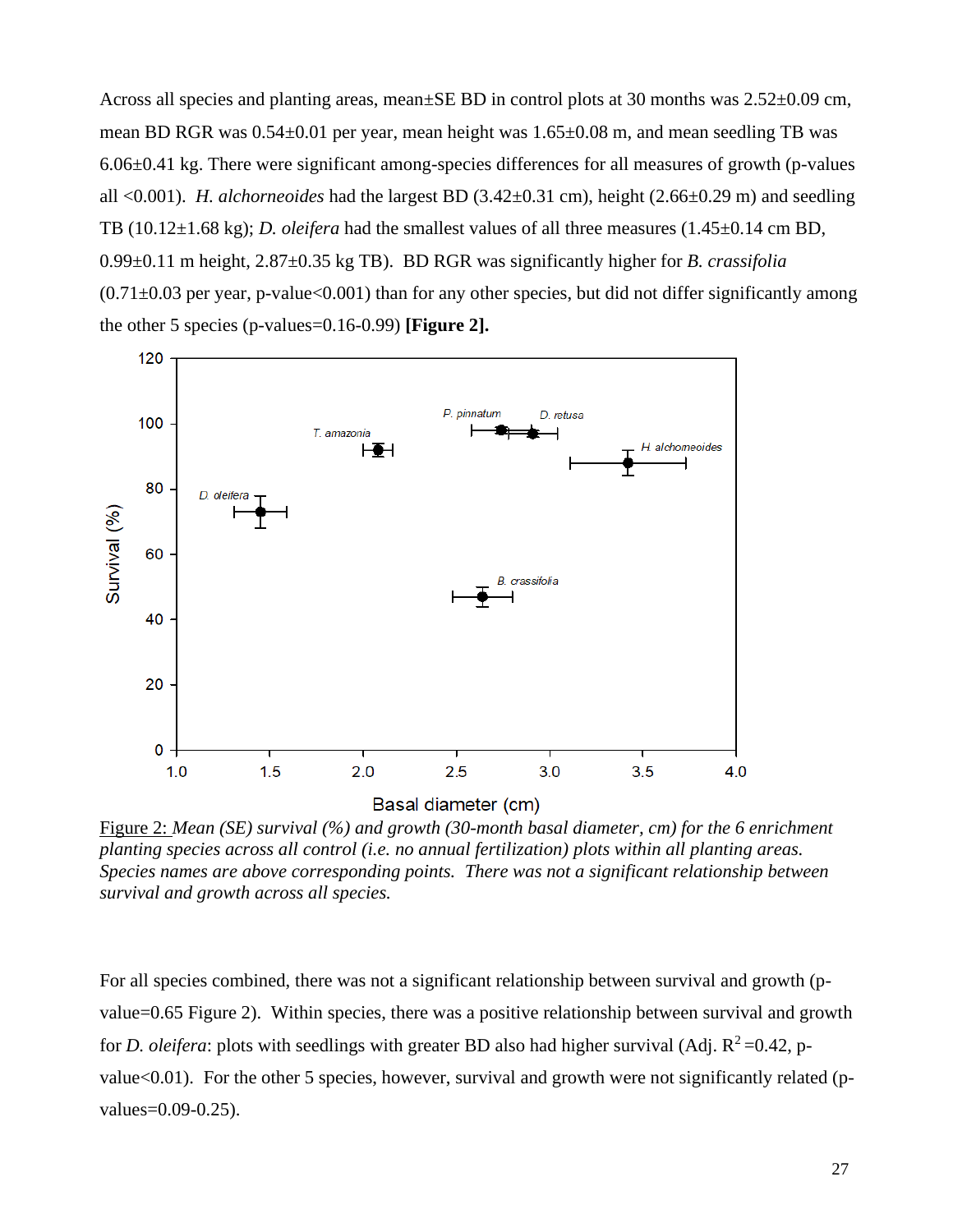## <span id="page-28-0"></span>**3.2 Effect of Growing Environment (Q2)**

Across all planting area**s**, crowding pressure on individual target seedlings ranged from 0.03 to 0.61, averaging 0.26 **[Supplementary Figure 4A].** Crowding pressure was not predictive of survival for all species combined (p-value=0.12) nor for any individual species (p-values=0.06-0.86).

Across all planting areas, transmission coefficients (light availability) for individual seedlings spanned the spectrum from full sun (1.0) to highly shaded (0.03); plot-level mean transmission coefficients ranged from 0.28-0.83, averaging 0.51 **[Supplementary Figure 4B]**. For all species combined, light availability was not predictive of survival (p-value=0.88). In single-species models light availability was significantly and negatively related to survival for *D. oleifera* and *H. alchorneoides* (p-values<0.001) but was not significantly related to survival for the remaining 4 species (p-values=0.39-0.83).

Both crowding pressure and light availability explained a significant amount of variation in growth (30-month basal diameter) for all species combined and for some, but not all, species when considered separately**.** Crowding pressure was significantly negatively correlated with growth of all species together, but explained <2% of variability (p-value=0.009) **[Supplementary Table 3]**. There was not a significant crowding x species interaction in the multispecies growth model  $(p=0.1)$ . However, in single-species models, crowding had a significant effect on growth of 5 of 6 species (*D. oleifera* was the exception*;* p-value=0.85) **[Table 5A]**. *B. crassifolia* was the most negatively impacted (p-value=0.008): crowding explained 22% of variation in growth (after accounting for the effects of fertilizer and planting area, see below). For the remaining 4 species, crowding accounted for a significant but smaller percent of variation in growth: 7% for *P. pinnatum,* 9% for *D. retusa,* 10% for *H. alchorneoides,* and 11% for *T. amazonia* (p-values<0.05) **[Figure 3]**.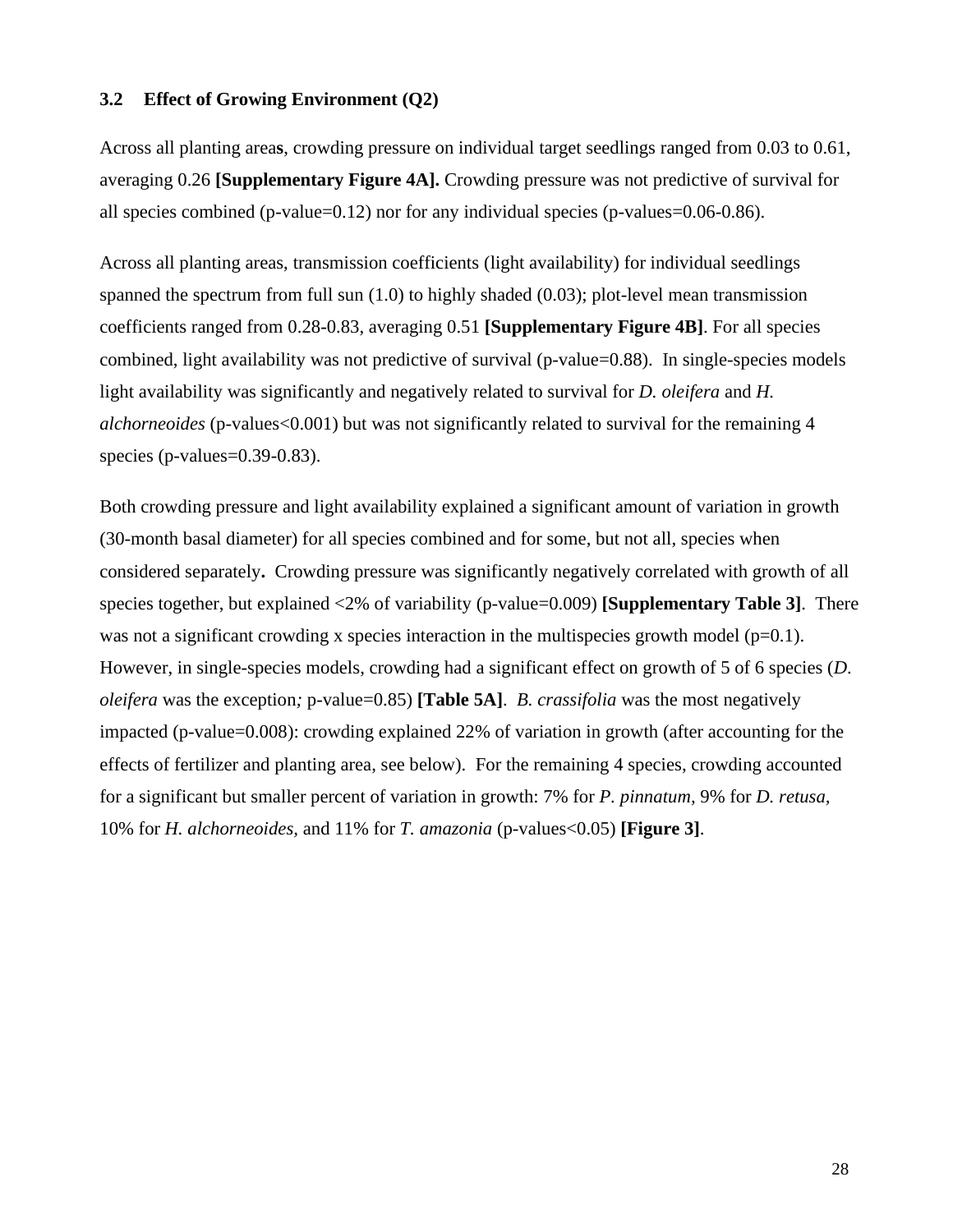

Figure 3: *Effect of crowding pressure from teak on seedling growth (30-month basal diameter, cm) for each of the 6 enrichment planting species. Basal diameter values are plot-level means (n= 12 seedlings). Crowding pressure values are for one target seedling per plot. There were significant, negative relationships (P<0.05) for all species except for D. oleifera.*



Figure 4: *Effect of light availability (transmission coefficient) on seedling growth (30-month basal diameter, cm). Due to a large number of observations, data are presented as binned counts: graph area was divided into x,y grid cells (30x30 rectangles). Shading of each grid cell represents the number of individual seedlings (n=1-12) with values of light availability and growth that fall within that cell; lighter shading denotes fewer seedlings and dark shading denotes a higher number of seedlings. Light availability was significantly related to growth of B. crassifolia, D. retusa, and P. pinnatum but not the other 3 species.*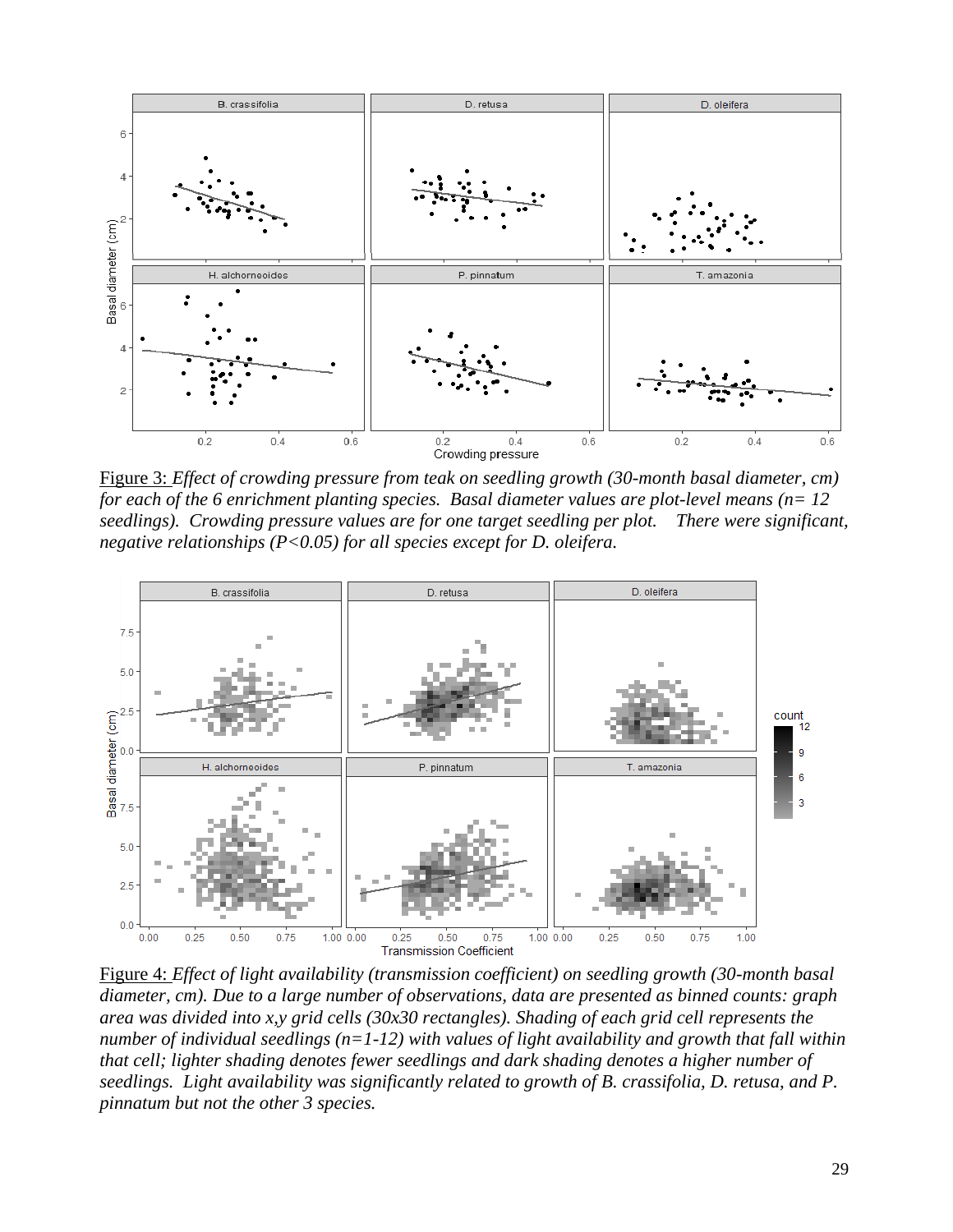Table 5: *Summary statistics for the effect of growing environment and fertilizer on BD, with separate tables for crowding pressure (A) and light availability (B). n=number of observations (plots); β=coefficient estimates; p= p-values (<0.05 bolded); σ<sup>2</sup>=random effect variance (the variance explained by planting area); ICC=intra-class correlation coefficient (the proportion of the total variance explained by the random effect); Marginal R<sup>2</sup>is the proportion of variance in BD explained by fixed effects only and conditional R<sup>2</sup>is the proportion of variation explained by the full model (fixed and random effects). Confidence intervals for coefficient estimates available in Supplementary Table 4, A and B.* 

|                                         | <b>B.</b> crassifolia |                  |               |                  | D. retusa     |                  |               | D. oleifera      |               | H.<br><i>alchorneoides</i> |               | P. pinnatum      |  | T. amazonia |
|-----------------------------------------|-----------------------|------------------|---------------|------------------|---------------|------------------|---------------|------------------|---------------|----------------------------|---------------|------------------|--|-------------|
| $\mathbf n$                             |                       | 35               | 43            |                  | 43            |                  | 40            |                  | 38            |                            | 43            |                  |  |             |
| <b>Predictors</b>                       | β                     | $\boldsymbol{p}$ | β             | $\boldsymbol{p}$ | β             | $\boldsymbol{p}$ | $\beta$       | $\boldsymbol{p}$ | β             | $\boldsymbol{p}$           | β             | $\boldsymbol{p}$ |  |             |
| (Intercept)                             | 3.95                  | < 0.001          | 3.45          | < 0.001          | 1.43          | < 0.001          | 4.76          | < 0.001          | 3.62          | < 0.001                    | 3.44          | < 0.001          |  |             |
| <b>Fixed effects</b>                    |                       |                  |               |                  |               |                  |               |                  |               |                            |               |                  |  |             |
| Fertilization                           | 0.14                  | 0.526            | 0.22          | 0.142            | 0.23          | 0.229            | $-0.02$       | 0.951            | 0.52          | 0.015                      | 0.32          | 0.009            |  |             |
| Crowding<br>pressure                    | $-1.51$               | 0.008            | $-0.67$       | 0.027            | 0.03          | 0.937            | $-1.71$       | 0.01             | $-1$          | 0.03                       | $-0.46$       | 0.023            |  |             |
| Random effect                           |                       |                  |               |                  |               |                  |               |                  |               |                            |               |                  |  |             |
| Planting area                           |                       |                  |               |                  |               |                  |               |                  |               |                            |               |                  |  |             |
| $\sigma^2$                              | 0.35                  |                  | 0.22          |                  | 0.35          |                  | 0.72          |                  | 0.34          |                            | 0.14          |                  |  |             |
| <b>ICC</b>                              | 0.06                  |                  | 0.33          |                  | 0.32          |                  | 0.62          |                  | 0.23          |                            | 0.19          |                  |  |             |
| Marginal/<br>Conditional $\mathbb{R}^2$ | 0.266 / 0.306         |                  | 0.127 / 0.415 |                  | 0.025 / 0.340 |                  | 0.103 / 0.657 |                  | 0.237 / 0.410 |                            | 0.211 / 0.359 |                  |  |             |

(A)

(B)

|                                         | <b>B.</b> crassifolia |                  | D. retusa     |                  | D. oleifera   |                  | H.<br><i>alchorneoides</i> |                  |               | P. pinnatum      |               | T. amazonia      |
|-----------------------------------------|-----------------------|------------------|---------------|------------------|---------------|------------------|----------------------------|------------------|---------------|------------------|---------------|------------------|
| $\mathbf n$                             | 33                    |                  | 42            |                  | 42            |                  | 39                         |                  |               | 39               | 44            |                  |
| <b>Predictors</b>                       | β                     | $\boldsymbol{p}$ | β             | $\boldsymbol{p}$ | β             | $\boldsymbol{p}$ | β                          | $\boldsymbol{p}$ | β             | $\boldsymbol{p}$ | β             | $\boldsymbol{p}$ |
| (Intercept)                             | 1.12                  | 0.166            | 0.95          | 0.015            | 2.01          | 0.001            | 2.82                       | 0.022            | 1.28          | 0.019            | 1.49          | < 0.001          |
| <b>Fixed effects</b>                    |                       |                  |               |                  |               |                  |                            |                  |               |                  |               |                  |
| Fertilization                           | 0.22                  | 0.328            | 0.26          | 0.035            | 0.19          | 0.287            | $-0.05$                    | 0.877            | 0.63          | 0.001            | 0.27          | 0.03             |
| Transmission<br>coefficient             | 3.21                  | 0.05             | 3.77          | < 0.001          | $-1.12$       | 0.295            | 1.09                       | 0.573            | 2.85          | 0.003            | 1.22          | 0.085            |
| Random effect                           |                       |                  |               |                  |               |                  |                            |                  |               |                  |               |                  |
| Planting area                           |                       |                  |               |                  |               |                  |                            |                  |               |                  |               |                  |
| $\sigma^2$                              | 0.35                  |                  | 0.14          |                  | 0.32          |                  | 0.87                       |                  | 0.3           |                  | 0.14          |                  |
| <b>ICC</b>                              | 0.22                  |                  | 0.28          |                  | 0.33          |                  | 0.52                       |                  | 0.37          |                  | 0.21          |                  |
| Marginal/<br>Conditional $\mathbb{R}^2$ | 0.219 / 0.389         |                  | 0.470 / 0.616 |                  | 0.046 / 0.363 |                  | 0.010 / 0.525              |                  | 0.335 / 0.583 |                  | 0.168 / 0.339 |                  |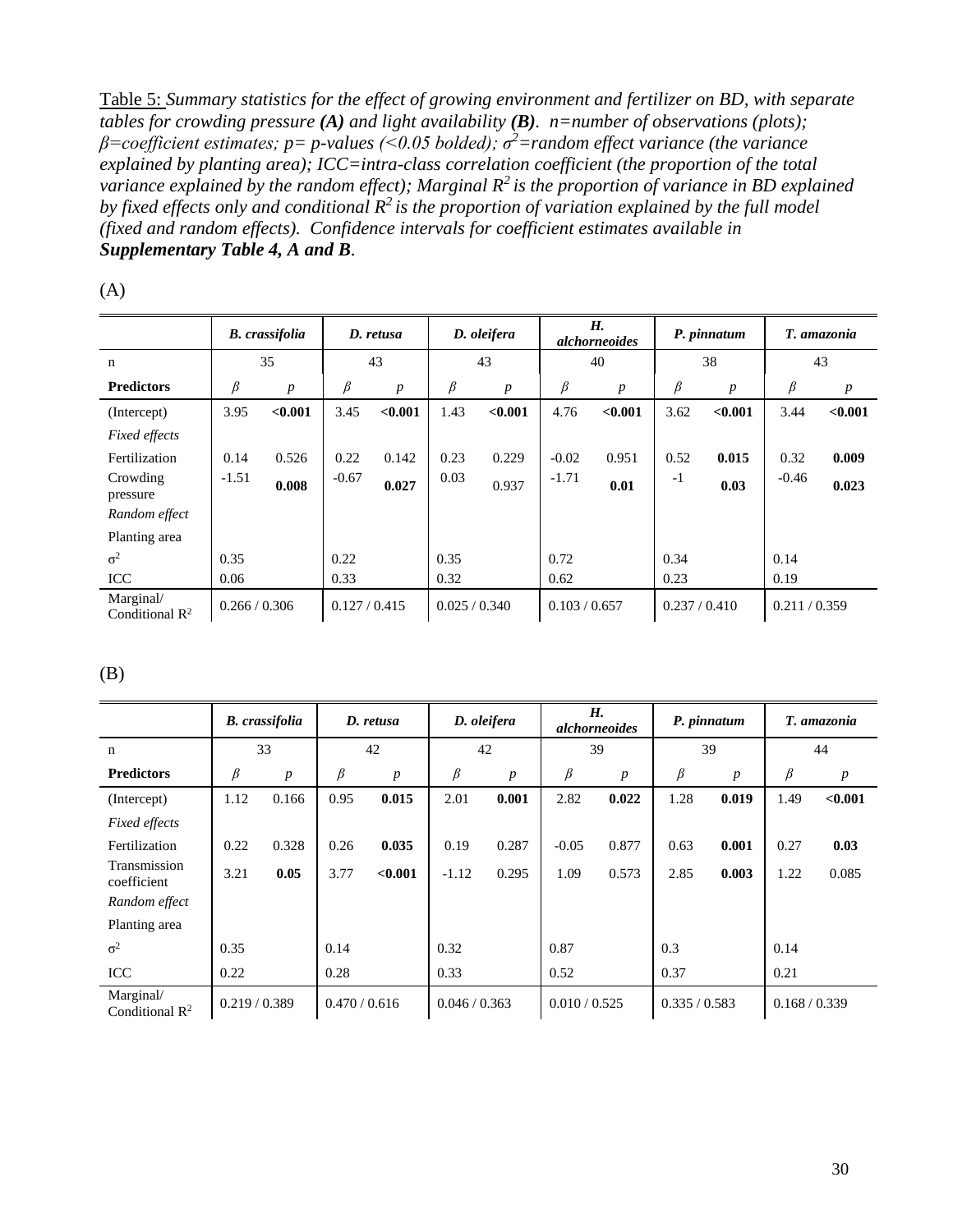Light availability was significantly positively correlated with growth of all species together and explained ~2.7% of variability in growth (p-value-0.003) **[Supplementary Table 3]**. There was a significant light availability x species interaction in the multispecies growth model ( $p<0.001$ ). For 3 of 6 species (*D. oleifera, H. alchorneoides,* and *T. amazonia*) light did not significantly affect growth (p>0.05) **[Table 5B]**. Light availability explained 43% of variation in growth for *D. retusa,* 21% for *P. pinnatum,* and 20% for *B. crassifolia* (p-values<0.03) **[Figure 4]**.

There were significant effects of planting area on enrichment planting growth not accounted for by crowding or light. For all species combined, planting area had a significant effect on growth (pvalues<0.01), but explained only a small percent of variation in the multi-species model (7% and 9% for the crowding and light models respectively) **[Supplementary Table 3]**. The effect size of planting area varied among individual species. In individual species models, planting area was significant for 5 of 6 species when crowding was included (the exception was *B. crassifolia,* pvalue=0.19) **[Table 5A]** and for all models that included light **[Table 5B]**. Different planting areas affected species differently: no area was the most or least productive across all species. Planting area had the largest effect for *H. alchorneoides,* explaining over 50% of variation in growth in both crowding and light models (p-value $<0.05$ ). For other species, the effect was smaller, explaining between 15-33% of variation in growth in both the crowding and light models (p-value<0.05). In contrast with growth, enrichment planting survival was not significantly different among planting areas after accounting for the effects of crowding and light (p-values=0.06-0.52).

#### <span id="page-31-0"></span>**3.3 Effect of Fertilization (Q3)**

There was no difference in survival between fertilized and control (unfertilized) plots for all species together or for any species individually (p-values=0.11-0.96), with the exception of *B. crassifolia* in the model that also included crowding (p-value=0.023). However, fertilizer had a significant effect on growth: for all species combined, BD was 11% higher for fertilized plots versus control plots (pvalue=0.04). Growth response to fertilization differed among species **[Figure 5].** In individual species models, fertilization significantly affected mean BD of *P. pinnatum* and *T. amazonia* in both the models that included light and those that included crowding (p-values=0.001-0.03) and *D. retusa*  in the crowding model only (p-value=0.035), but did not have a significant on mean BD of the other species (p-values=0.14-0.95) **[Table 4A]**. BD of *P. pinnatum* fertilized seedlings was 22% larger on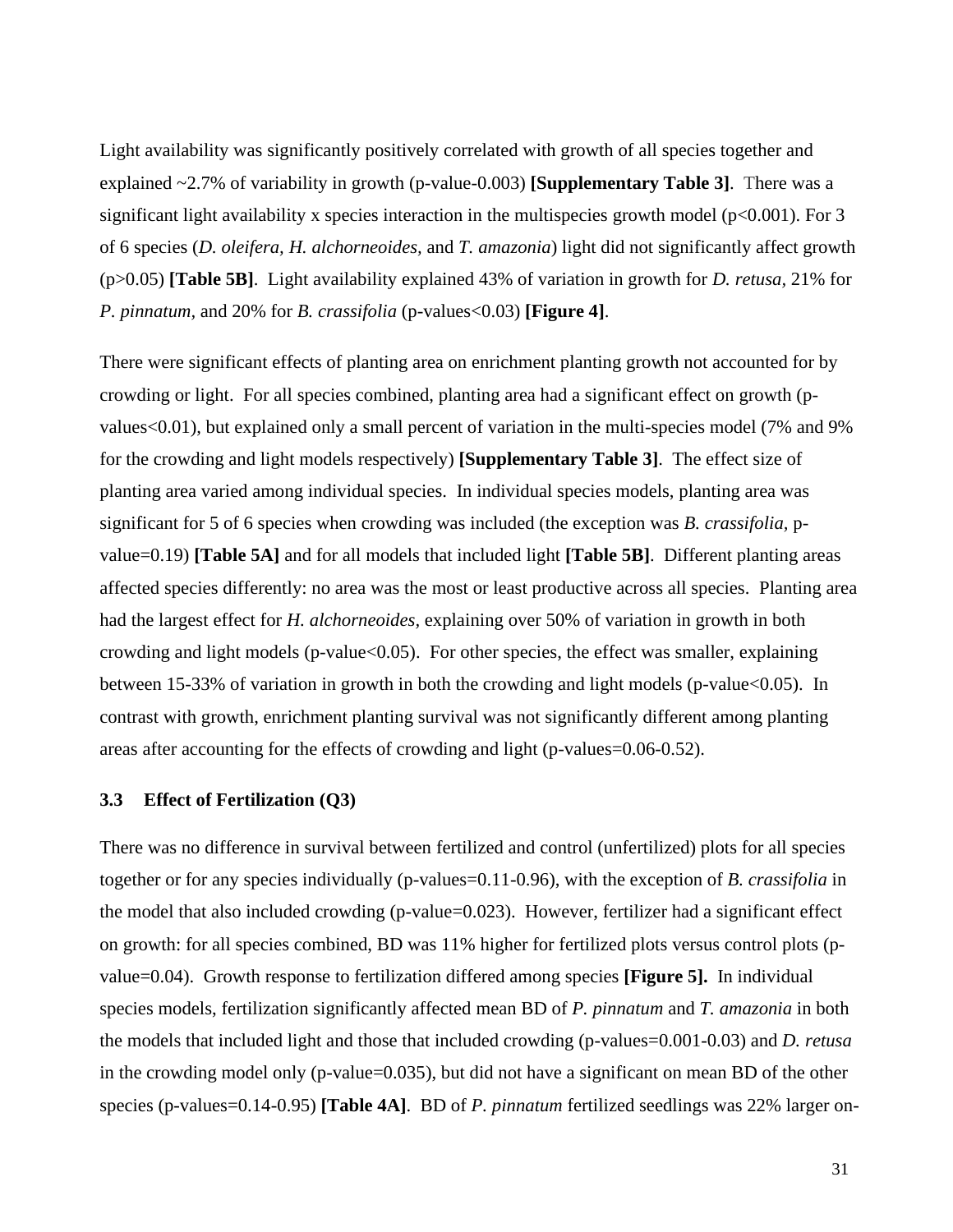average than control seedlings, 13% larger for *T. amazonia* and 8% larger for *D. retusa*. In the multispecies model there was a significant interaction between fertilization and light availability (pvalue=0.011).



Figure 5: *Mean (SE) % increase in seedling growth (30-month basal diameter, cm) between fertilizer and control treatments (calculated as [((treatment/control)-1)\*100]) among all planting areas. Fertilizer treatment seedlings received applications of chemical N-P-K fertilizer once annually; control seedlings were not fertilized after planting. Annual application of chemical fertilizer significantly increased basal diameter for D. retusa, T. amazonia and P. pinnatum (indicated with \*) but not the other 3 species.*

# <span id="page-32-0"></span>**4 Discussion**

Many native neotropical species have long been utilized by rural communities of Panama practicing sustained-use forestry and stewardship of natural forests (Aguilar and Condit 2001). These species remain culturally valued today (Garen et al. 2009; Paquette and Messier 2010) and have high potential for financial profitability (Sinacore, K. et al.; Griess and Knoke 2011), yet have been underutilized in larger-scale FLR projects in the PCW and other regions. In order to better integrate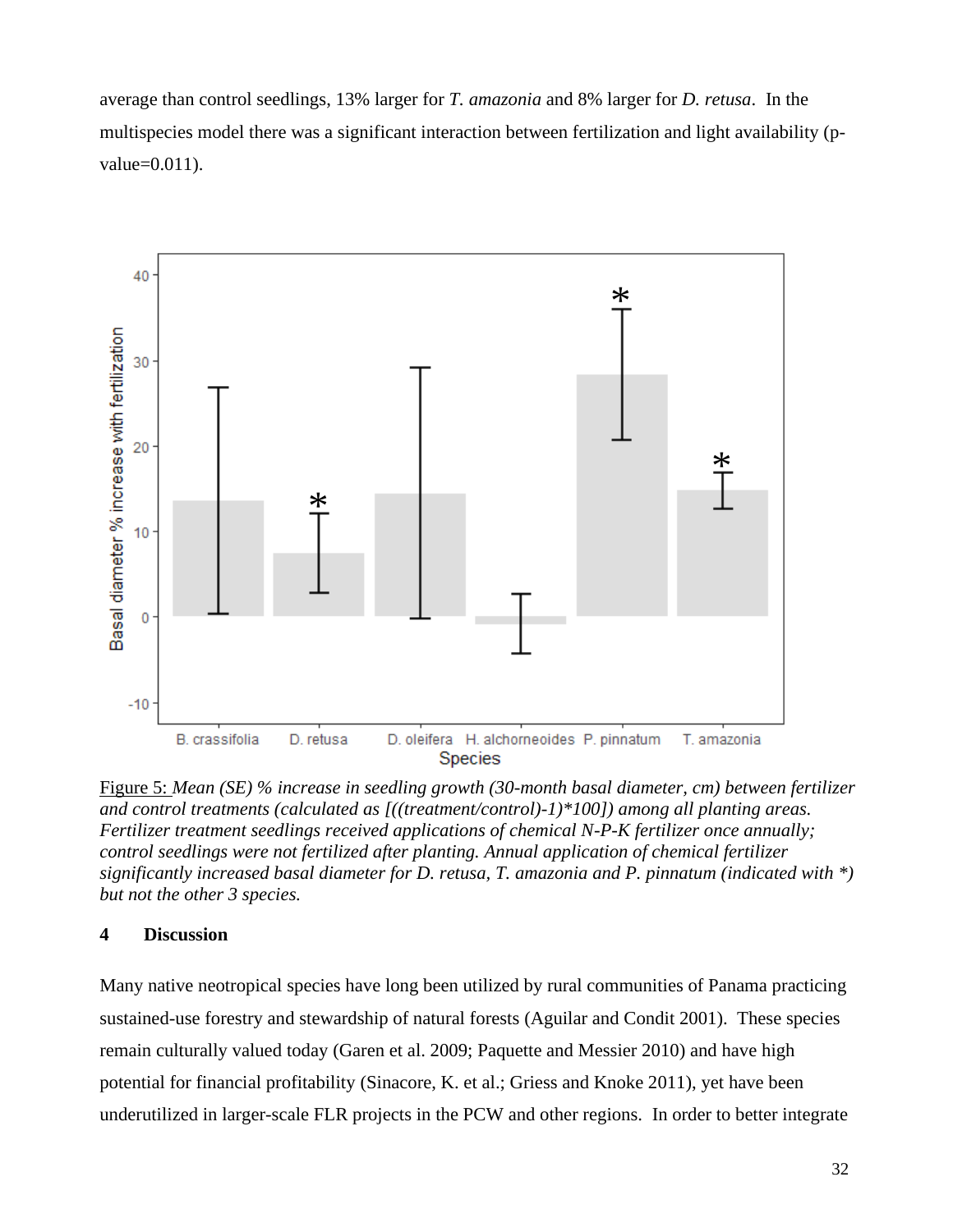native species into FLR efforts, there is a need for information on the species and management approaches that will be financially and ecologically appropriate. Specifically, land managers need evidence on whether enrichment planting can offer a potential path forward to recoup sunk costs of already-established and underperforming teak plantations. My results indicate that native timber species are capable of establishing and growing in an enrichment planting setting within teak plantations, aligning with more recent research (Wolfe et al. 2015) that challenge longstanding dogma that teak plantations inhibit understory growth (Healey and Gara 2003). Among-species differences in responses to crowding, light availability and fertilization highlight the continued need for species-specific silvicultural information to inform enrichment planting projects.

#### <span id="page-33-0"></span>**4.1 Survival and Growth (Q1)**

All of the study species were selected for their relatively high survival in growth trials and other previous studies (e.g. Park et al. 2010; Breugel et al. 2011; Hall and Ashton 2016), and overall they achieved similarly high survival in the enrichment planting context (with the exception of *B. crassifolia* and, to a lesser extent, *D. oleifera*). Variation in conditions across sites and planting years makes growth comparison to previous studies difficult, but overall the early results are promising. While average growth of enrichment planting species is far below, for example, projected 3-year growth for teak in Panama on fertile sites (Ross 2013), the wood of these species is similar to far greater in financial value (Schmidt 2009, Vardeman and Runk 2020, Tenorio et al. 2016). Furthermore, adding in these trees as an enrichment planting to an already-established plantation minimized startup costs and labor (Keefe et al. 2012). The additional ongoing maintenance of these trees, clearing understory plants around the base, was likely lower than in the traditional open-grown establishment conditions due to shading from teak overstory (Hooper et al. 2002a). A full financial assessment is beyond the scope of this study, but early results suggest that the addition of high-value native species could change the profitability of underperforming teak plantations such as the Agua Salud plantation, which was not projected to financially break even prior to enrichment planting (Hall 2013; Sinacore et al., in review).

In the same planting year, an open-grown site (previously a cattle pasture) was established as a comparison planting **[Supplementary Table 7]**. Though, due to lack of replication, I was unable to test for differences in growth between the enrichment plantings and this open-grown planting area, I anecdotally noted that survival was 8 % lower, but 30-month BD was 24% higher in the open grown site compared to the enrichment planting areas. This trade-off in growth versus survival has been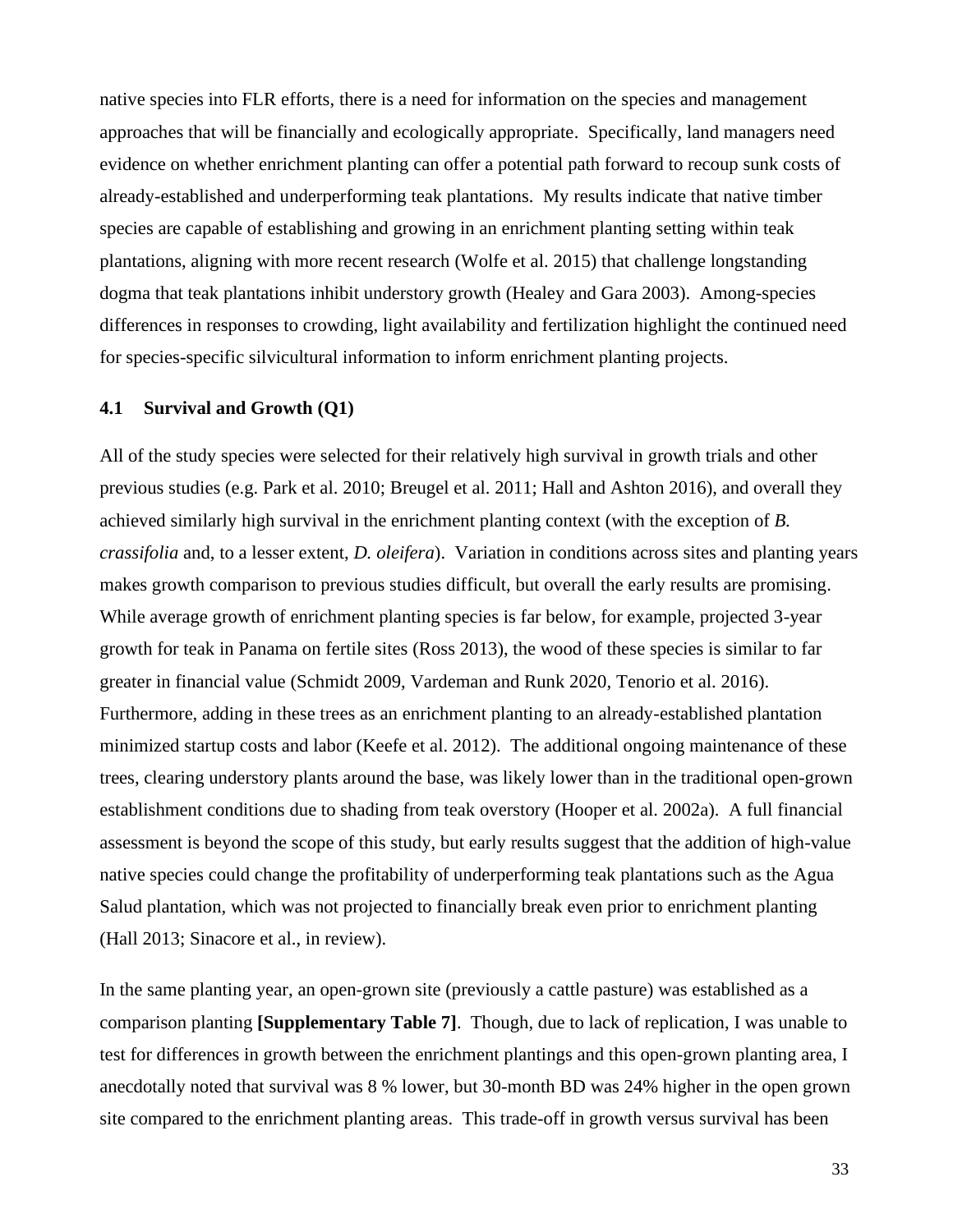widely documented in enrichment planting (i.e. Forrester et al. 2005; Paquette et al. 2006a; Redondo-Brenes and Montagnini 2006), and future research should include a replicated open-grown comparison site to investigate present observations.

In the restoration context, growth is often used as a proxy for fitness and the fastest-growing species and individuals are often assumed to have the highest survival (Charles et al. 2018; Craven et al. 2009). However, I did not find a significant relationship between survival and growth among species. The species that achieved the highest BD growth after 30 months, *H. alchorneoides,* ranked 4 th in survival while the smallest species in absolute growth, *D. oleifera,* ranked 5th. The species with the lowest survival (*B. crassifolia*) had the highest RGR but the two species that tied for 2nd highest RGR (*P. pinnatum* and *D. retusa*) had the 1<sup>st</sup> and 2<sup>nd</sup> highest survival, respectively. And within individual species, the only significant relationship between survival and growth was a positive correlation for *D. oleifera* seedlings; growth did not predict survival for individuals of any other species. This suggests that growth may not be the best predictor of fitness and practitioners should be careful to avoid overreliance on growth as a measure of plant performance. though some level of mortality is acceptable given that pre-commercial thinning is typically necessary in plantations to avoid over-crowding. One caveat to comparing and integrating my research with existing literature relating survival and growth is that seedlings were transplanted, so these results do not reflect germination or initial establishment.

## <span id="page-34-0"></span>**4.2 Effect of Growing Environment (Q2)**

While crowding had a fairly consistent negative effect on growth for all but one species (*D. oleifera*), species responses to light availability ranged widely. Crowding reflects below-ground competition for water and nutrients in addition to light, while light availability is a measure of a strictly aboveground resource. Differences in species responses to crowding versus light suggests that these below-ground interactions may be important and that seedlings are not exclusively light limited. This aligns with a preliminary enrichment planting trial in Agua Salud teak plantations (Marshall et al 2020) which found that crowding explained more variation in enrichment planting growth than light alone, though among-species differences in response to growing environment in the present study caution against over-generalizing. If the negative effects of crowding were driven by nutrient competition, I would expect that the species that responded positively to fertilizer would also have responded negatively to crowding, and this was not always the case. The finding that crowding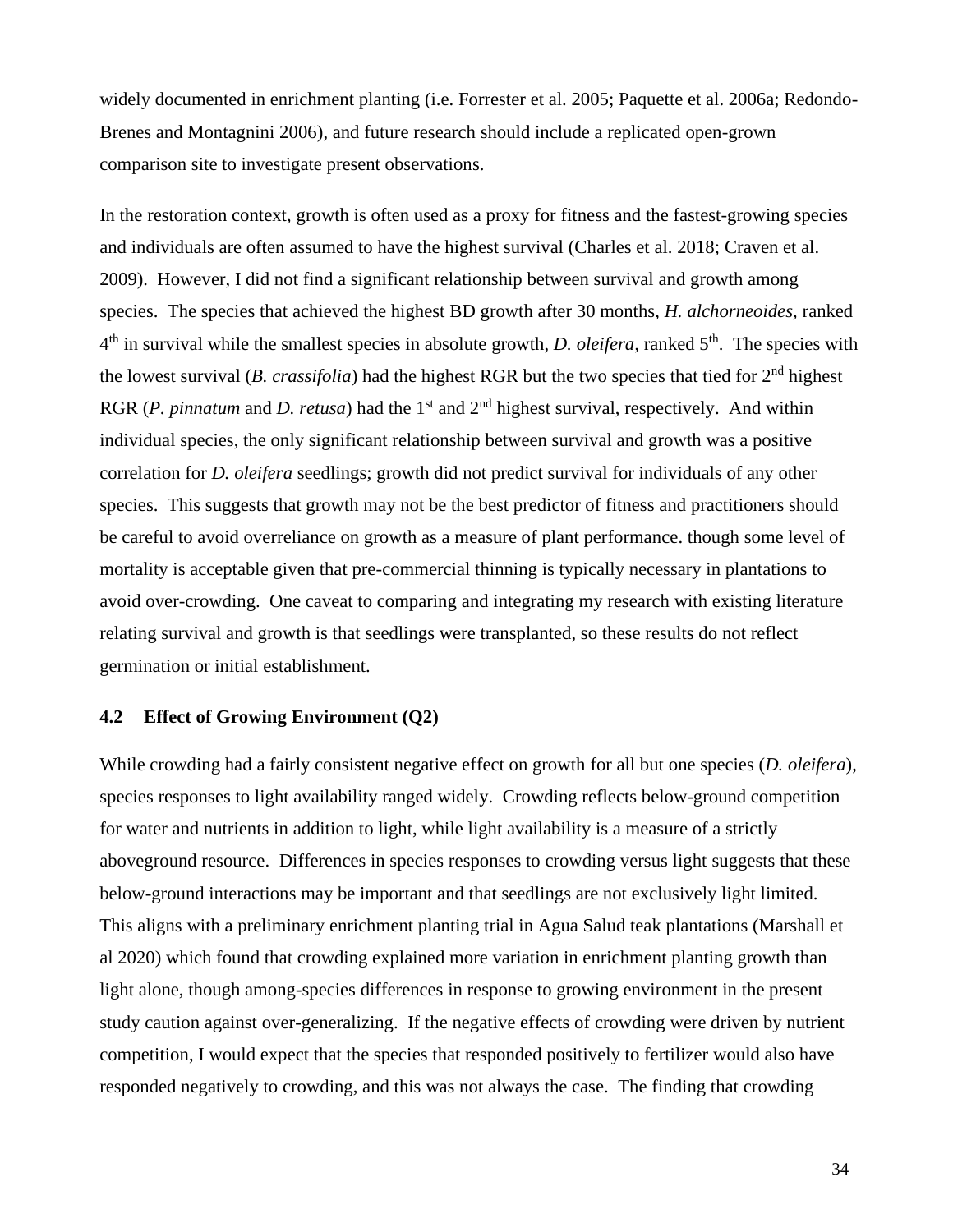effects were not explained by either light or nutrients (fertilization) points to the complexity of resource competition among forest trees.

Shade tolerance based on previous studies and conventional wisdom was not a good predictor of species responses to light availability. The 3 species that did not have a significant positive growth response to light spanned the range of shade tolerance from low (*T. amazonia)* to moderate *(H. alchorneoides)* to high (*D. oleifera*). Interestingly, across all species, trees with the highest growth were in partial shade (0.5-0.75 transmission coefficient). This aligns with previous findings that partial shade rather than fully open grown conditions can be optimal for mid- and later-successional species (Ashton 1995; Marshall et al. 2020)

Interestingly, the effect of planting area on all species together explained less variation in growth than for most species individually, indicating that there was no universal "best" or "worst" planting area for all species. This finding speaks to the complex relationship between site conditions and the unique requirements of different species. *H. alchorneoides* growth was by far the most affected by planting area, whereas *B. crassifolia* was the least-affected, which is consistent with prior findings that this species grows well even on very harsh sites where few other tree species are found (Jimenez Madrigal 2002). While the effect of aspect on light and moisture availability in the tropics is less important than in the Northern hemisphere (Méndez-Toribio et al. 2017), slope position and gradient can be an important factors (Mayoral et al. 2018). These factors, as well as soil nutrient status, were not assessed in my study but are valuable future research directions.

### <span id="page-35-0"></span>**4.3 Effect of Fertilization (Q3)**

The observed growth increase associated with annual fertilization for some of the study species is interesting from both a management and ecological perspective. Among-species differences highlight that growth benefits from application of supplemental fertilization cannot be generalized (Xia and Wan 2008) and should be experimentally evaluated for individual species in field conditions similar to those of management interest (Smethurst 2010).

Strong early growth can give tree seedlings a greater competitive advantage against understory weeds (Craven et al. 2009), thus if fertilizer increases seedling growth it could potentially reduce management effort. In addition, if the positive growth response to fertilizer of *D. retusa, P. pinnatum*  and *T. amazonia* continue over time, trees that receive fertilization could be significantly larger at harvest, thereby increasing profits of these high value of these species. Furthermore, trees could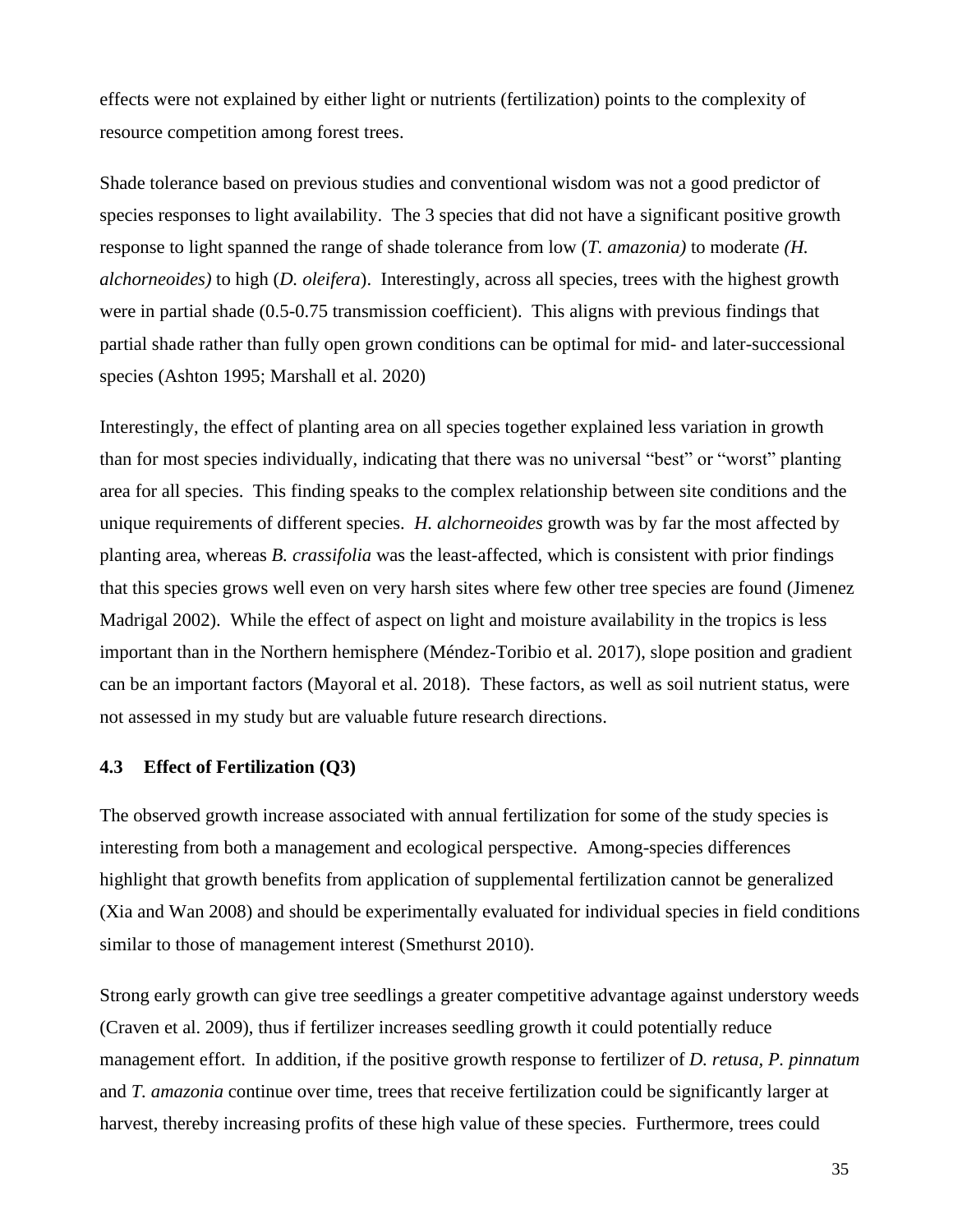reach merchantable harvest size more quickly, benefiting land managers by shortening rotation times for a faster return on investment. I intentionally tested the most affordable and widely-available chemical fertilizer (12-24-12 NPK) in order to assess whether this low-cost option was a worthwhile management investment. At the application rate of 100g annually, the per-tree cost of fertilizing for the first 10 years is 1 kg fertilizer plus labor. Given the high-value wood of study species, very minimal growth increases would be required to break even financially on the investment.

The lack of growth increase from fertilization for half of the species in this study is a notable finding, especially given the low-fertility soils of planting areas in this study. This contrasts with the strong response to fertilizer of many exotic timber species such as teak, even in sites with more productive soils (Kumar BM 2005; Smethurst 2010; Jerez and de Andrade Coutinho 2017). There was also no significant difference in variability in growth between seedlings in fertilized and unfertilized plots. This was surprising given that there were differences in nutrient availability among plots even within the same planting areas. If plot nutrient status was a major driver of differences in growth, one might expect to see lower variability in growth (i.e. more consistent growth) with fertilization. However, I did not find that to be the case. .

The small to insignificant effect size of fertilization for study species not only provides useful and important information for the management of these particular native species, but also ties in to recent research on soil nutrient limitations in tropical forests. Of the 3 macronutrients supplied by the chemical fertilizer, phosphorus is of particular interest given that this is generally considered to be the most limiting nutrient in tropical soils (Hedin et al. 2009) and soil testing confirmed low levels of phosphorus in this study's planting areas. The phosphorus affinity, or growth response to phosphorus availability, of tree species has been identified locally as one of the strongest predictors of tropical forest community composition (Condit et al. 2013; Zalamea et al. 2016). Conveniently, a previous assessment of growth responses to phosphorus availability in lowland tropical forest species in Panama included 5 of the 6 study species (all except *D. retusa*) (Condit et al. 2013). All 3 species that didn't have a significant growth response to fertilization in the present study (*B. crassifolia, D. oleifera,* and *H. alchorneoides*) were also found by Condit et al (2013) to have below-average affinity to phosphorus. Furthermore, *P. pinnatum,* which had by far the largest positive response to fertilizer in this study, was found by Condit et al (2013) to have an above-average phosphorus affinity. The positive fertilizer response of both nitrogen-fixing species, *P. pinnatum* and *D. retusa,*  adds support to the focus on phosphorus (rather than nitrogen) limitation and aligns with previous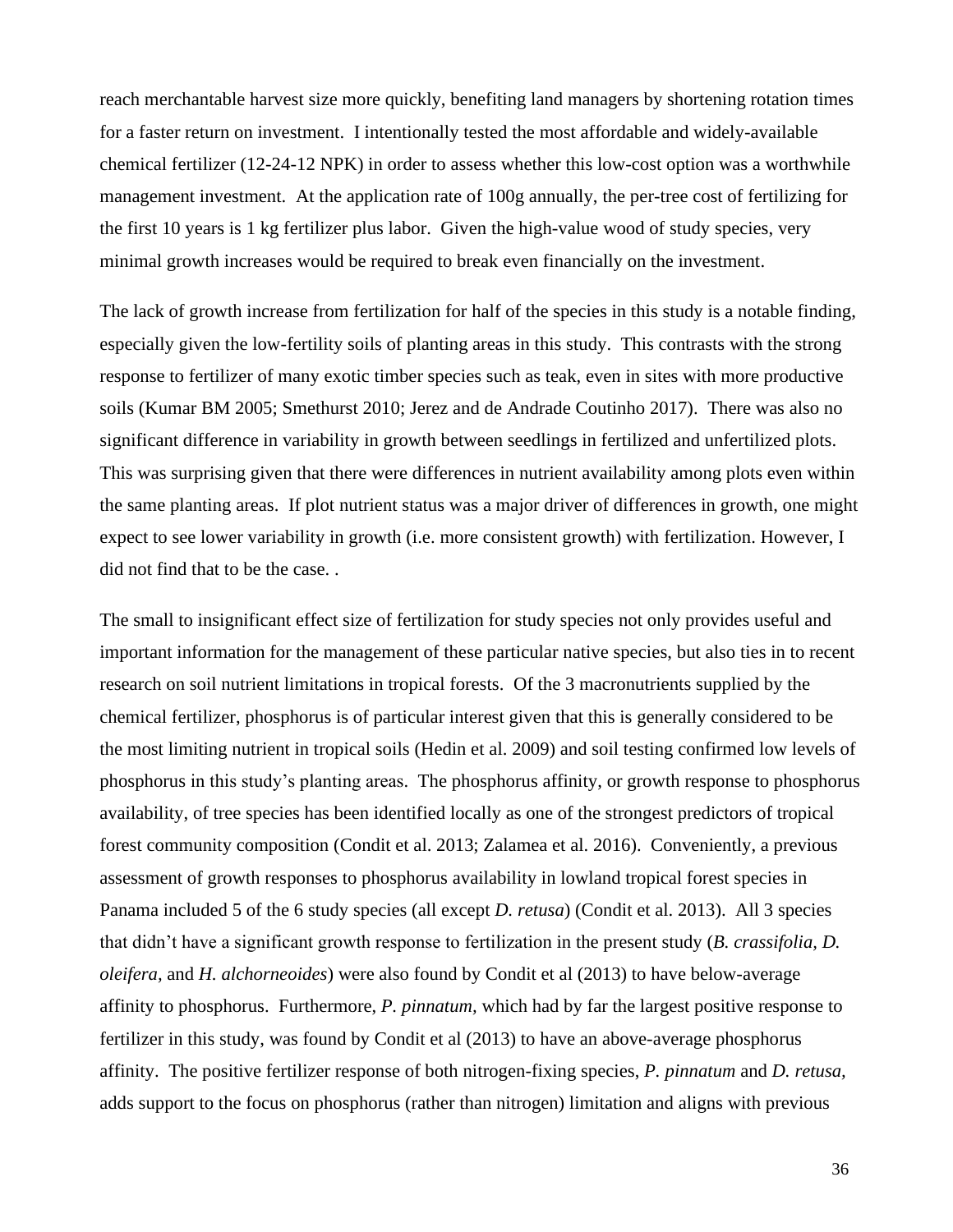findings that low levels of available phosphorous have been found to limit the growth of nitrogenfixing trees (Batterman et al. 2013).

The significant effect of fertilizer on *T. amazonia* growth complicates this tidy story. According to Condit et al (Condit et al. 2013), this species has an especially low phosphorus affinity (i.e. grows well on sites low in phosphorus), and for other pioneer species in Panama, though not *T. amazonia*  specifically, distribution across a natural phosphorus gradient was predictive of growth response to phosphorus (Zalamea et al. 2016). Yet in my study, *T. amazonia* had the second-largest positive response to fertilization. A previous study of *T. amazonia* response to fertilization in Costa Rica (Carpenter et al. 2004) found that, similar to this study, fertilized *T. amazonia* was significantly larger after 2 years. After 8 years, Carpenter et al. (2004) found there was no longer a significant difference between fertilized and unfertilized trees, though there were important differences in soils of the study site and experimental design: different from my study, Carpenter et al. (2004) only applied the fertilizer treatment for the initial 2 years post-planting. The same Costa Rica study also tested interplanting *T. amazonia* with nitrogen-fixing species *Inga edulis* and found this increased *T. amazonia* growth and foliar nitrogen content (Nichols and Carpenter 2006). These findings suggest that nitrogen can be a limiting factor in *T. amazonia* growth, so it's possible that the positive response to fertilization in the present study is due to additional nitrogen availability rather than to phosphorous.

A meta-analysis of growth response to fertilization in tropical seedlings (Lawrence 2003) found that light-demanding species were more likely to respond positively to fertilization compared with shadetolerant species. In my study, shade tolerance (based on previous studies) was not strongly predictive of fertilizer response: whereas the light-demanding species *B. crassifolia* had no response to fertilization, the more shade-tolerant species *P. pinnatum* had the greatest growth response. Regardless of a given species' shade tolerance, the significant light availability X fertilization interaction in the multispecies model suggests that seedlings are better able to utilize additional nutrients at higher light levels. In their review of interacting above- and below-ground resource constraints, Coomes and Grubb (2000) note that the minimum light availability at which seedlings respond to increased nutrient availability varies among species and is related to both shade tolerance and response to nutrient supply. The light levels in their reviewed studies (2-45% of full daylight) fall within the spectrum of light availability tested in my study.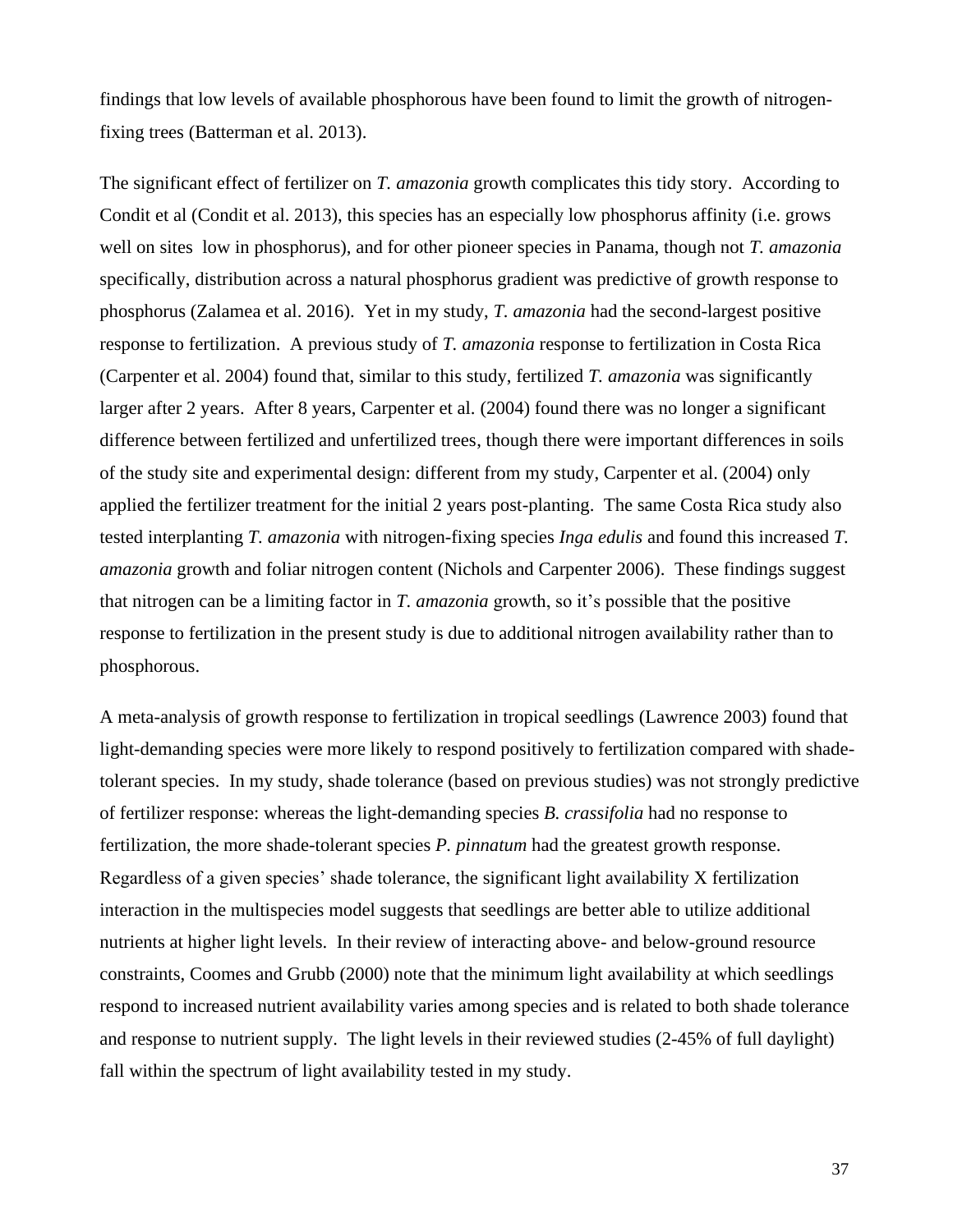#### <span id="page-38-0"></span>**4.4 Performance by Species**

#### *B. crassifolia*

*B. crassifolia* had by far the lowest survival; this is different than the full-sun PRORENA growth trials, where the species achieved moderate to high survivorship (van Breugel et al. 2011). Growth of surviving individuals was strong, however: though it wasn't the largest in absolute measures after 30 months, *B. crassifolia* had the highest RGR of any study species. While the cause of mortality for these seedlings was undetermined, significant foliar damage was observed suggesting that pest and disease may have played a role. Pre-planting seedlings were small and with less woody growth than other species at planting, which could help explain high early mortality but not continued high mortality throughout the study. Additionally, researchers noted prior to planting some trays and individuals showed signs of what appeared to be post-emergence damping-off; seedlings with obvious above-ground signs of disease were avoided but it's possible that below-ground damage was undetected. When collecting root samples from second-year seedlings researchers noted large, unusual galls on *B. crassifolia* roots*,* further suggesting some type of pest. In addition and to the great inconvenience of sampling crews, defoliation by the highly-venomous caterpillar *Megalopyge opercularis* was observed more frequently on *B. crassifolia* than any other species*.* Another possible explanation could be seed source: in Panama cultivated *B. crassifolia* is genetically indistinguishable from native populations, likely because there has been little to no artificial selection (Croft 2012). Given this high genetic diversity and phenotypic variability of the species (Correa A. 2010), it's possible that seedlings in this study came from a population that is less vigorous than the species overall.

*B. crassifolia* is considered to be shade intolerant (Hooper et al. 2002a) and has a lower wood density than my other study species; these characteristics are associated with a syndrome of lower survival but higher growth rate (Ruger et al. 2012), which aligns with what I observed. Given the low shade tolerance of *B. crassifolia*, the relatively weak response to light availability was surprising. In contrast, this species had the highest relative growth response to crowding: Reducing average crowding pressure by half would increase this species' average 30-month BD by an estimated 23% based on coefficient estimates for single-species models*.* The relatively high proportion of growth variation explained by crowding pressure suggests that a resource other than light may be limiting growth of *B. crassifolia*, which is contrary to expectations given that this species is thought to be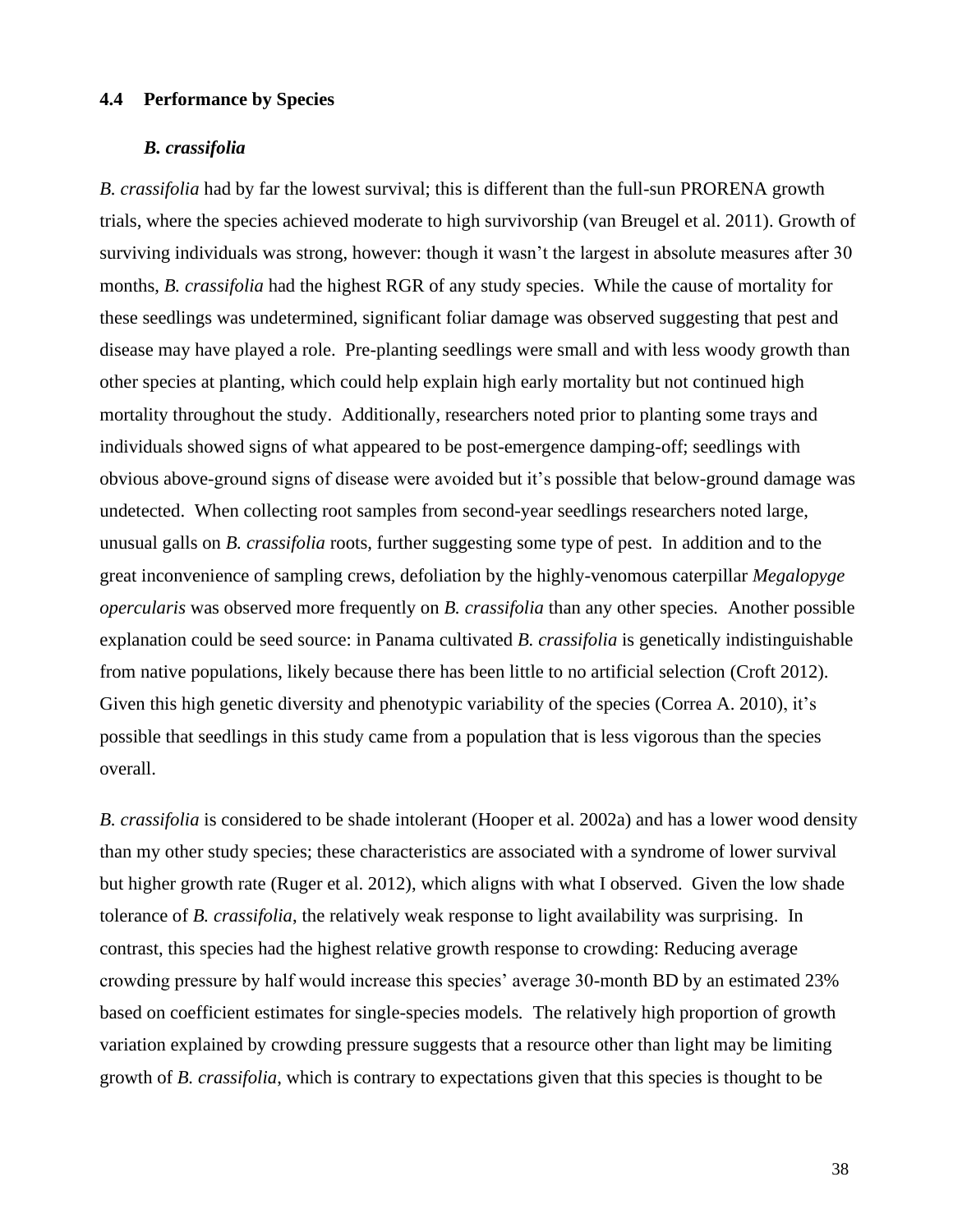highly drought-tolerant (Torres et al. 2018) and performs best in infertile soils (Hall and Ashton 2016).

### *D. retusa*

The strong growth of *D. retusa* in this study (second highest BD and TB after 30 months) aligns with robust performance in a preliminary enrichment planting trial at the Agua Salud research site (Marshall et al. 2020) and other past observations (i.e. Mayoral et al 2017); in another study comparing *D. retusa* and *T. amazonia* growth under similar full-sun, plantation conditions, *D. retusa*  initially outperformed *T. amazonia* but growth slowed considerably after the first two years. This slowdown was not observed in this study: *D. retusa* was the tallest and had the largest TB and second-largest BD after 42-months (*H. alchorneoides* and *P. pinnatum* not included for this final measurement).

Light explained more variation in growth for *D. retusa* (43%) than any other potential predictor for any other species, while crowding explained far less (9%). *D. retusa* performed well despite low fertility and drought conditions in other studies (i.e. Craven et al. 2013; Soderlund 2016; Hall and Ashton 2016), which aligns with my findings that crowding pressure, which reflects competition for belowground resources including water and nutrients, had a relatively small effect. The large response to light availability when separated from other effects of crowding is harder to explain. This contrasts with findings from a preliminary enrichment planting study that *D. retusa* achieved highest growth at intermediate light levels (Marshall et al. 2020). One potential consideration is the branching tendency of this species and the way BD was measured: if there were multiple stems at or below 5 cm height, a single BD measurement was taken below the lowest branching point. This could explain why mean BD was lower for single-stemmed versus multi-stemmed seedlings (pvalue=0.001). I hoped that partial shade would improve growth form and indeed found that mean light availability was lower for single-stemmed trees than trees with multiple stems (p-value<0.001), so it's possible that the increased branching with increased light could explain some of the strong positive correlation between light and BD. Height was not related to light availability (pvalue=0.13), though interestingly multi-stemmed trees were taller on-average than single-stemmed trees (p-value $<0.001$ ).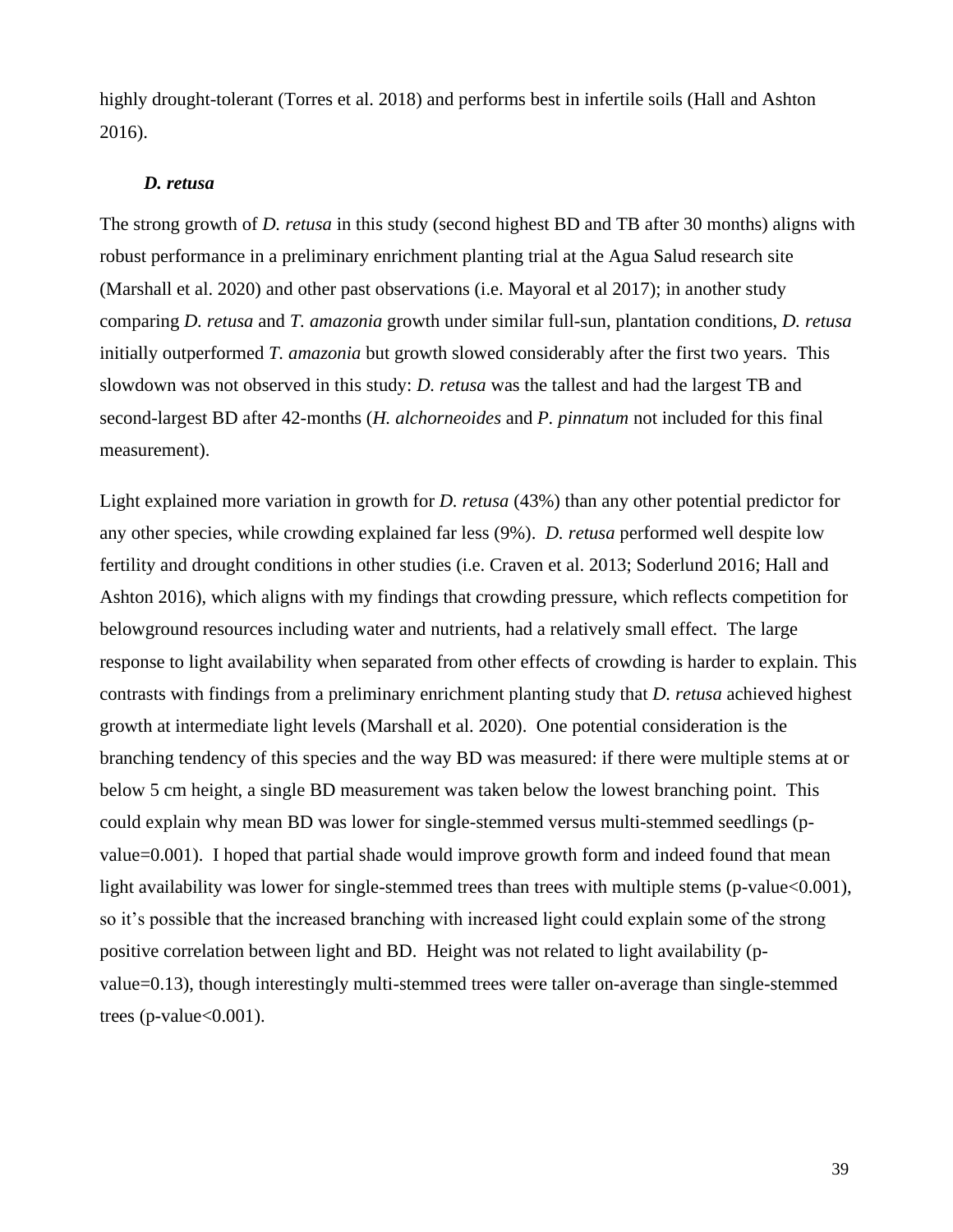#### *D. oleifera*

*D. oleifera* performed poorly relative to other species in this study: survival was the second-lowest (after *B. crassifolia*) and growth was far lower than other species. Interestingly there was a positive correlation between growth and survival across plots for *D. oleifera* seedlings (Adj.  $R^2$ =0.42, pvalue<0.01) but not for any other species (p-values=0.09-0.25); it's possible that both growth and survival were affected by a factor that was not identified in this study, such as a below-ground disease or pest. While *D. oleifera* was by far the smallest after 30 months, in later intervals (18-30 months and 30-42 months) RGR was above-average compared with other species. Given the slowbut-steady growth pattern of this species (Schmidt 2009), low early survival and growth may not be indicative of longer-term performance. This species also has exceptionally high wood density (Tenorio et al. 2016), which is often associated with slower growth (Ruger et al. 2012).

The negative relationship between *D. oleifera* survival and light availability contrasts with previous findings that this species achieves consistent survival across varying light levels (Balderrama and Chazdon 2005). *D. oleifera* was the only species that did not show a significant growth response to either light or crowding, and this contrasts with previous findings. *D. oleifera* is naturally-occurring across a range of light conditions (De Steven 1988; Clark and Clark 1992; Butterfield and Mariano 1995; Schmidt 2009), but a previous study found that growth is maximized at higher light availability (Balderrama and Chazdon 2005). *D. oleifera* responded positively to thinning treatments in singlespecies plantation trials (Schmidt 2009), suggesting some sensitivity to crowding. It's possible that the growth of *D. oleifera* was strongly affected by an unidentified or unmeasured factor such as disease or moisture availability, and therefore the effects of the predictors considered in this study were less evident.

#### *H. alchorneoides*

This species achieved by far the highest growth in all final values at 30 months of growth, though did not have the highest RGR. This aligns with strong performance in previous studies and, more generally, the rapid early growth strategy of emergent species (Butterfield and Mariano 1995; Balderrama and Chazdon 2005; Hall and Ashton 2016). Additionally, *H. alchorneoides* seedlings were the largest on-average at planting, which is known to strongly benefit early establishment and growth (Riikonen and Luoranen 2018). While *H. alchorneoides* is considered to have dense wood (Roque and Leandro 2009), it was on the lower end of these study species (all selected for especially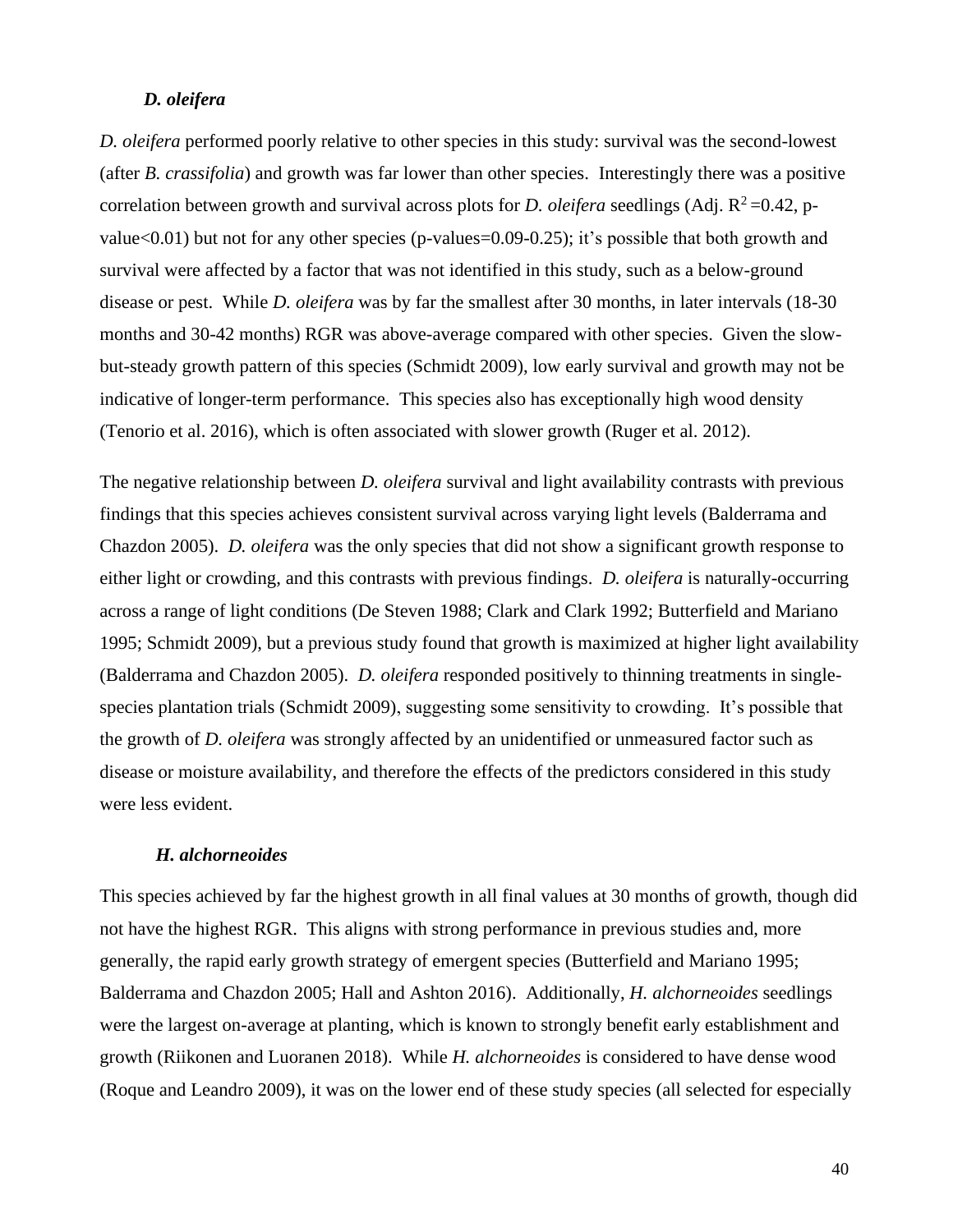high-value timber) and the relatively higher initial growth aligns with this ranking given that denser wood is often associated with slower growth (Ruger et al. 2012).

The negative relationship between light availability and survival for *H. alchorneoides* contrasts with findings from a previous study in Costa Rica (Balderrama and Chazdon 2005) that survival for this species increased at higher light levels. In another Costa Rican study, *H. alchorneoides* achieved consistently high survival across a spectrum of shade conditions including mature forest (Piotto 2007). *H. alchorneoides* was the most affected by crowding: this explained 10% of BD growth variation and reducing average crowding pressure by half would increase average 30-month BD by an estimated 20%. In contrast, the effect of light availability was not significant. Lack of light response is consistent with a previous study in Costa Rica in which *H. alchorneoides* was the only species capable of sustaining growth as an enrichment planting in mature forest conditions and achieved consistently high growth in pasture, secondary and mature forest (Piotto 2007). However, a different Costa Rican study found the opposite: *H. alchorneoides* growth was strongly affected by light availability (Balderrama and Chazdon 2005).

## *P. pinnatum*

*P. pinnatum* achieved the highest survival of any species and slightly above-average growth. High survival aligns with previous findings (Davidson et al. 2002; Hall and Ashton 2016). The exceptionally dense wood of this species (Klitgaard 2005) means that biomass accumulation is higher than for similarly-sized trees of other species. Given that high wood density is associated with lower intrinsic growth rate (Ruger et al. 2012), it's impressive that this species achieved higher-thanaverage growth

*P. pinnatum* growth was more strongly related to light availability than crowding, which was not entirely expected given this species is considered shade-tolerant (Davidson et al. 2002; Klitgaard 2005). Interestingly, in the full-sun comparison site, five of the six species had lower survival but higher growth while *P. pinnatum* was the exception in both cases: survival was 2% higher and growth was the same for full-sun versus enrichment planting seedlings.

#### *T. amazonia*

The relatively unremarkable performance of *T. amazonia* is in itself remarkable given the standout performance of this species in prior studies. Survival was relatively high but *T. amazonia* growth was below-average for all measures compared to other study species. Importantly, though, other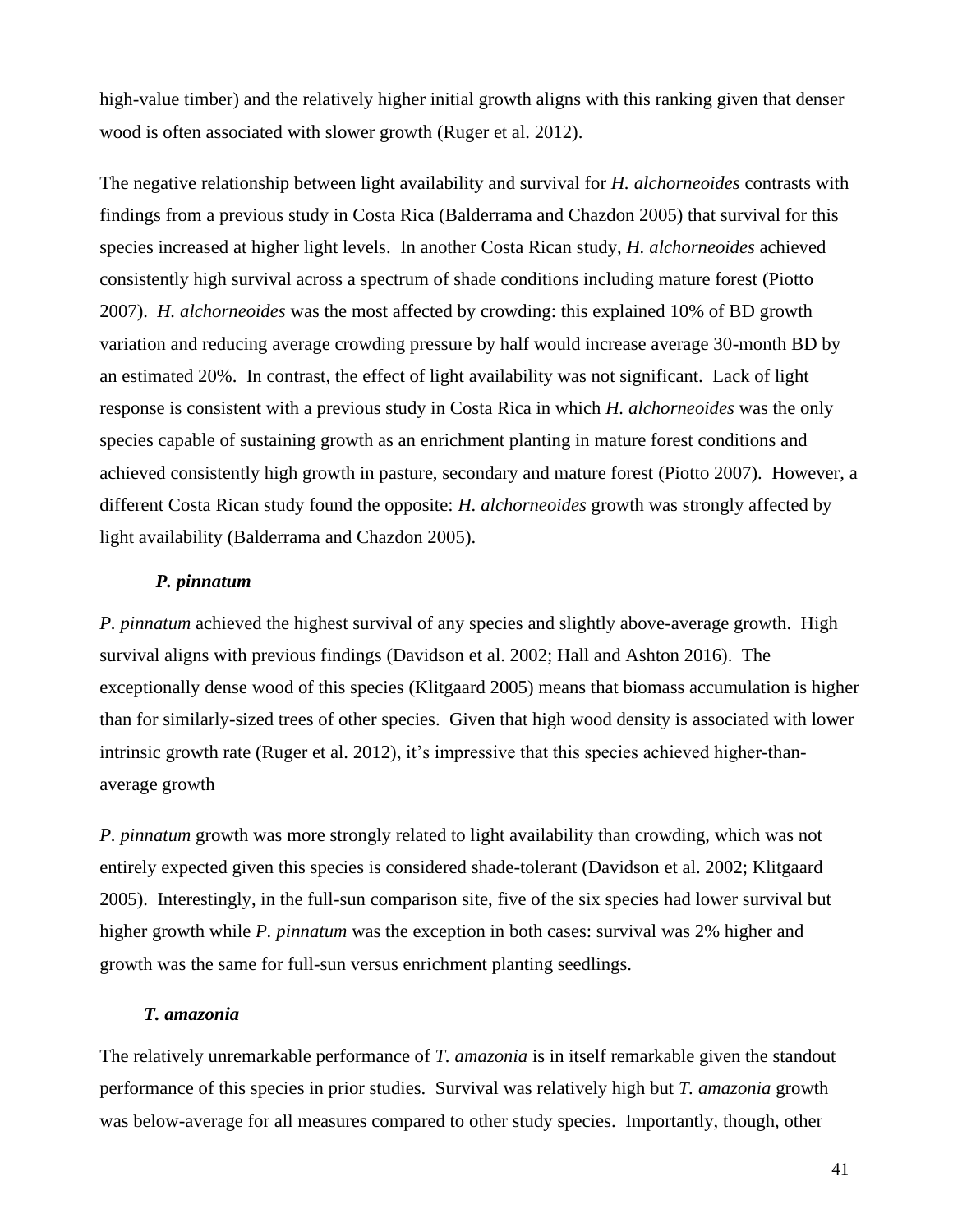studies have noted a rapid increase in growth rates after the initial 2 years (Craven et al. 2011; Sinacore et al. 2019). Even 42-months post-planting, however, *T. amazonia* growth was still below average for all species in my study.

The lack of a significant relationship between *T. amazonia* growth and light availability was especially surprising given that the leaf traits and natural distribution of this species are typical of a more light-demanding species (Craven et al. 2011). This is also different than preliminary enrichment planting results from Marshall et al (2020) that show a positive relationship between light availability and *T. amazonia* growth. Previous research suggests that this species, while a strong competitor, is also sensitive to competitive pressure (Montero et al. 2003; Craven et al. 2009; Mayoral et al. 2017), but my results don't support this: The negative effects of crowding on *T. amazonia* growth were slight, similar to *P. pinnatum, D. retusa,* and *H. alchorneoides.* Given that early growth is not indicative of longer-term trends for this species, it's possible that the effects of light and crowding are not yet apparent for this species but will become more pronounced over time.

## <span id="page-42-0"></span>**4.5 Conclusion**

Results from this study provide critical information for land managers in need of an alternative to the largely unprofitable teak plantations that dominate the PCW (Stefanski et al. 2015) and other areas of the globe. My hope is that these findings support increased integration of culturally, ecologically, and in some cases even economically valuable native species into PCW FLR efforts, thereby encouraging much-needed community participation (Oestreicher et al. 2009). Findings are broadly relevant, even outside the region, for informing the increasingly-popular but under-researched strategy of enrichment planting and the use of native species in FLR efforts (Paquette et al. 2006a; Redondo-Brenes and Montagnini 2006; Hall et al. 2011a, a; Messier et al. 2021). Specifically, understanding enrichment planting dynamics in the early growth period is especially important given that teak (as is often the case with overstory species) are faster-growing and will be harvested prior to the maturation of enrichment planting species. However, while my findings are valuable for the management of early enrichment planting projects, longer-term studies are needed to assess how older, larger trees may respond to growing conditions and fertilizer, and how responses and overall performance vary among-species differences in performance. Additional studies are also necessary to understand the effect of planting year and pre-planting growing conditions. Each species in my study was assessed for a single planting and from planting stock grown by one nursery (though from varied genetic sources); year-to-year weather variation and nursery conditions are important factors that

42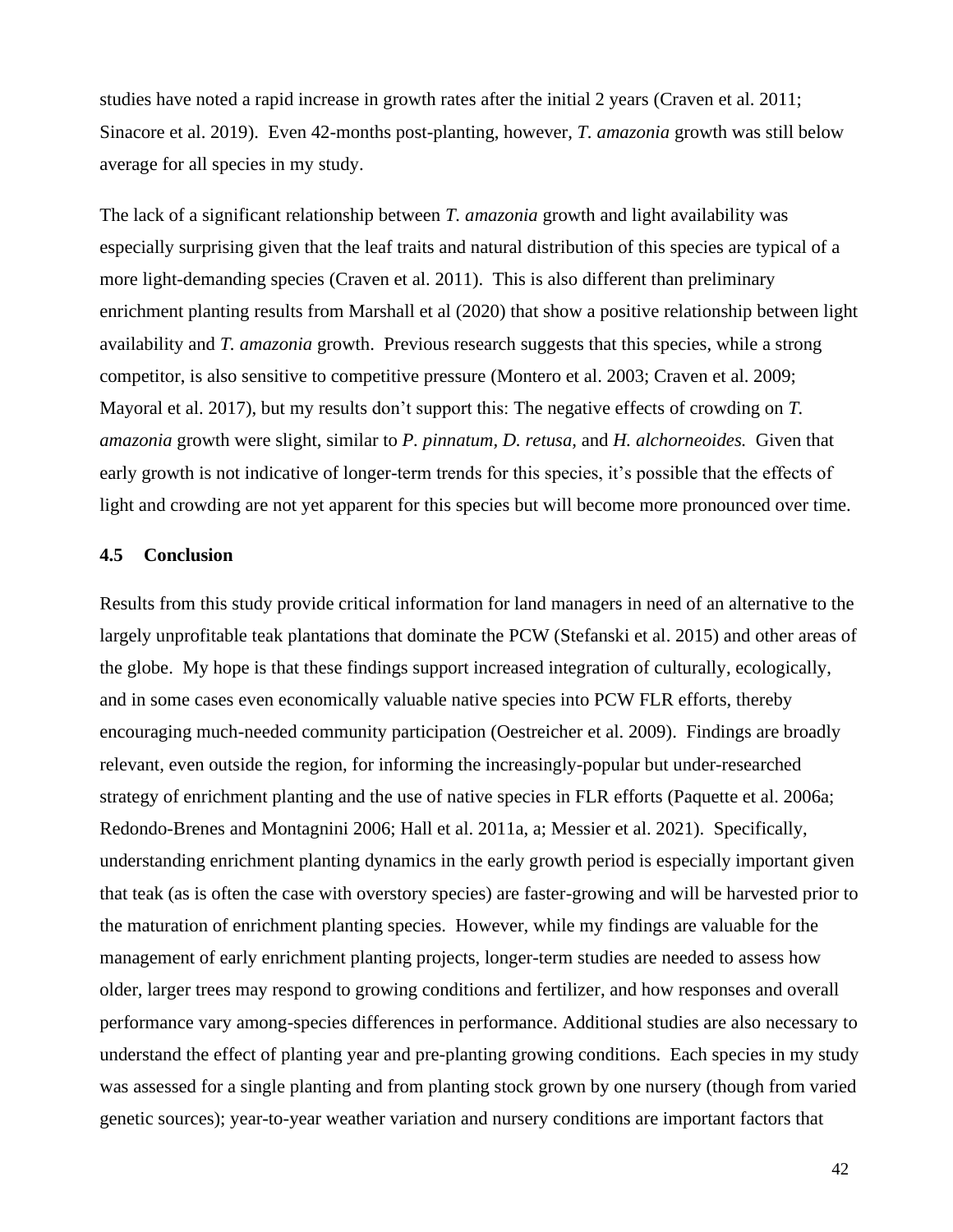may affect performance. These studies are critical for silvicultural guidelines for species with diverse values, such as those selected for this study, and should continue to be a high priority for researchers seeking to inform FLR management in the PCW and elsewhere.

Additionally, this research provides insight into more basic ecological questions related to biotic interactions among forest trees. For example, effects of crowding pressure were not captured by aboveground dynamics (variation in light) alone: some species responded more strongly to just the aboveground effect of light availability, whereas others were most affected by the combined aboveand belowground effects captured in my estimate of crowding pressure. My study did not disentangle belowground competition for water and soil nutrients, and exploring these dynamics is a valuable area of future research for informing enrichment planting management.

The finding that higher phosphorus affinity was generally predictive of positive fertilizer response for my species (except for *T.* amazonia) aligns with the idea that phosphorus is the most limiting nutrient in tropical soils (Hedin et al. 2009) and a major shaping force of these forest communities (Condit et al. 2013; Zalamea et al. 2016). It will be interesting to see whether the early benefits of fertilization continue as trees mature, though even the initial positive response is an important finding for successful management of FLR projects (Charles et al. 2018; Craven et al. 2009). Longer-term measurements will give a better picture of how enrichment planting affects the financial profitability of teak plantations, as well as ecological effects of the resulting increased biodiversity.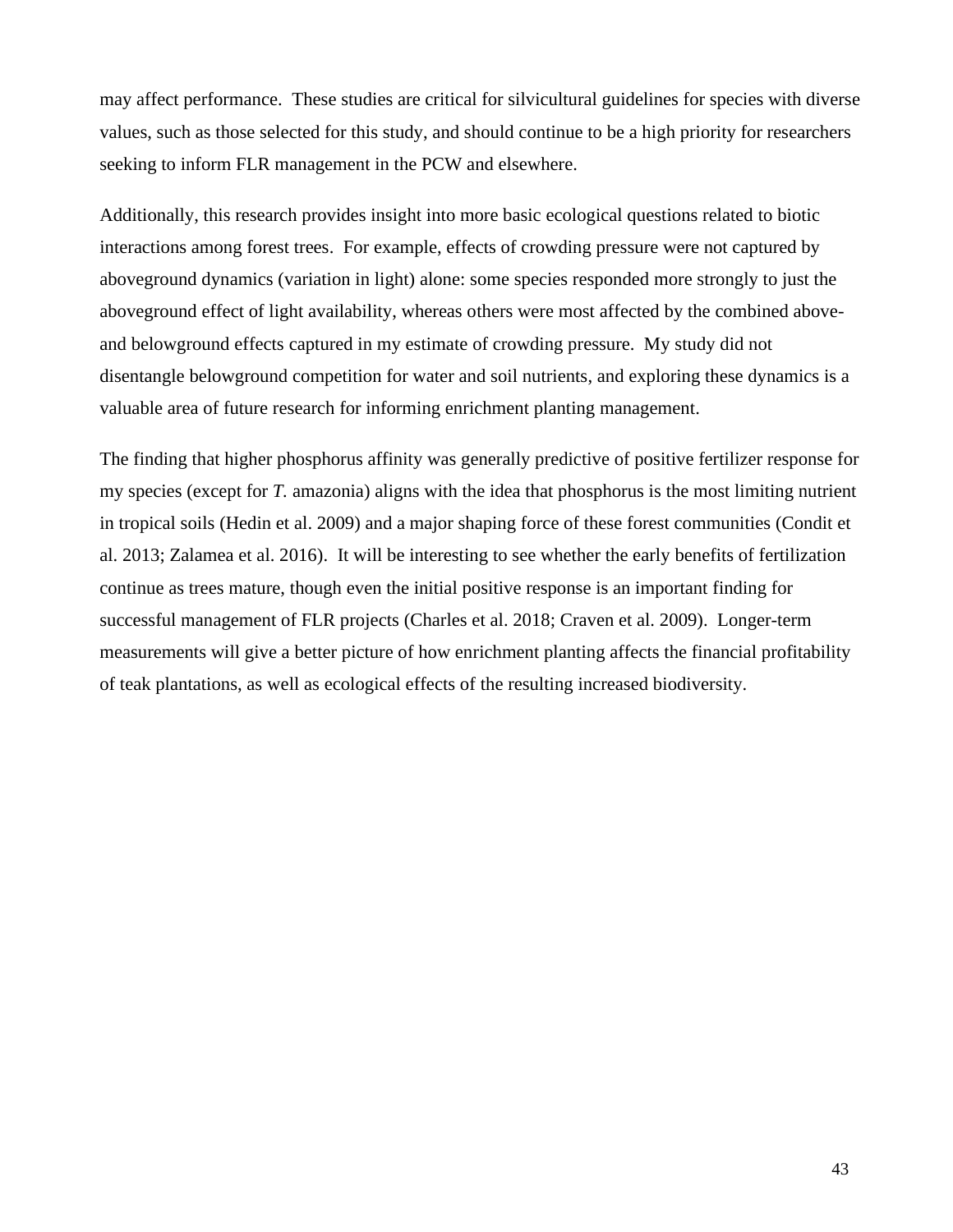# <span id="page-44-0"></span>**5 Bibliography**

- Adamowicz W, Calderon-Etter L, Entem A, et al (2019) Assessing ecological infrastructure investments. Proc Natl Acad Sci 116:5254 LP – 5261. https://doi.org/10.1073/pnas.1802883116
- Aguilar S, Condit R (2001) Use of native tree species by an hispanic community in Panama. Econ Bot 55:223–235. https://doi.org/10.1007/BF02864560
- Albaugh TJ, Allen HL, Dougherty PM, Johnsen KH (2004) Long term growth responses of loblolly pine to optimal nutrient and water resource availability. For Ecol Manage 192:3–19. https://doi.org/10.1016/j.foreco.2004.01.002
- Amazonas NT, Forrester DI, Silva CC, et al (2018) High diversity mixed plantations of Eucalyptus and native trees: An interface between production and restoration for the tropics. For Ecol Manage 417:247–256. https://doi.org/https://doi.org/10.1016/j.foreco.2018.03.015
- Ashton MS (1995) Seedling growth of co-occurring Shorea species in the simulated light environments of a rain forest. For Ecol Manage 72:1–12. https://doi.org/https://doi.org/10.1016/0378-1127(94)03452-3
- Ashton PMS, Gamage S, Gunatilleke IAUN, Gunatilleke CVS (1997) Restoration of a Sri Lankan Rainforest: Using Caribbean Pine Pinus caribaea as a Nurse for Establishing Late-Successional Tree Species. J Appl Ecol 34:915–925. https://doi.org/10.2307/2405282
- Aubin I, Messier C, Bouchard A (2008) Can plantations develop understory biological and physical attributes of naturally regenerated forests? Biol Conserv 141:2461–2476. https://doi.org/https://doi.org/10.1016/j.biocon.2008.07.007
- Autoridad del Canal de Panama (2019) Annual Report 2019. Panama City, Panama
- Balderrama SIV, Chazdon RL (2005) Light-dependent seedling survival and growth of four tree species in Costa Rican second-growth rain forests. J Trop Ecol 21:383–395. https://doi.org/DOI: 10.1017/S026646740500235X
- Barlow J, Gardner TA, Araujo IS, et al (2007) Quantifying the biodiversity value of tropical primary, secondary, and plantation forests. Proc Natl Acad Sci 104:18555 LP – 18560. https://doi.org/10.1073/pnas.0703333104
- Batterman SA, Hall JS, Turner BL, et al (2018) Phosphatase activity and nitrogen fixation reflect species differences, not nutrient trading or nutrient balance, across tropical rainforest trees. Ecol Lett 21:1486–1495. https://doi.org/10.1111/ele.13129
- Batterman SA, Wurzburger N, Hedin LO (2013) Nitrogen and phosphorus interact to control tropical symbiotic N 2 fixation : a test in Inga punctata. J Ecol 101:1400–1408. https://doi.org/10.1111/1365-2745.12138
- Benayas JMR, Newton AC, Diaz A, Bullock JM (2009) Enhancement of Biodiversity and Ecosystem Services by Ecological Restoration: A Meta-Analysis. Science (80- ) 325:1121–1124. https://doi.org/10.1126/science.1172460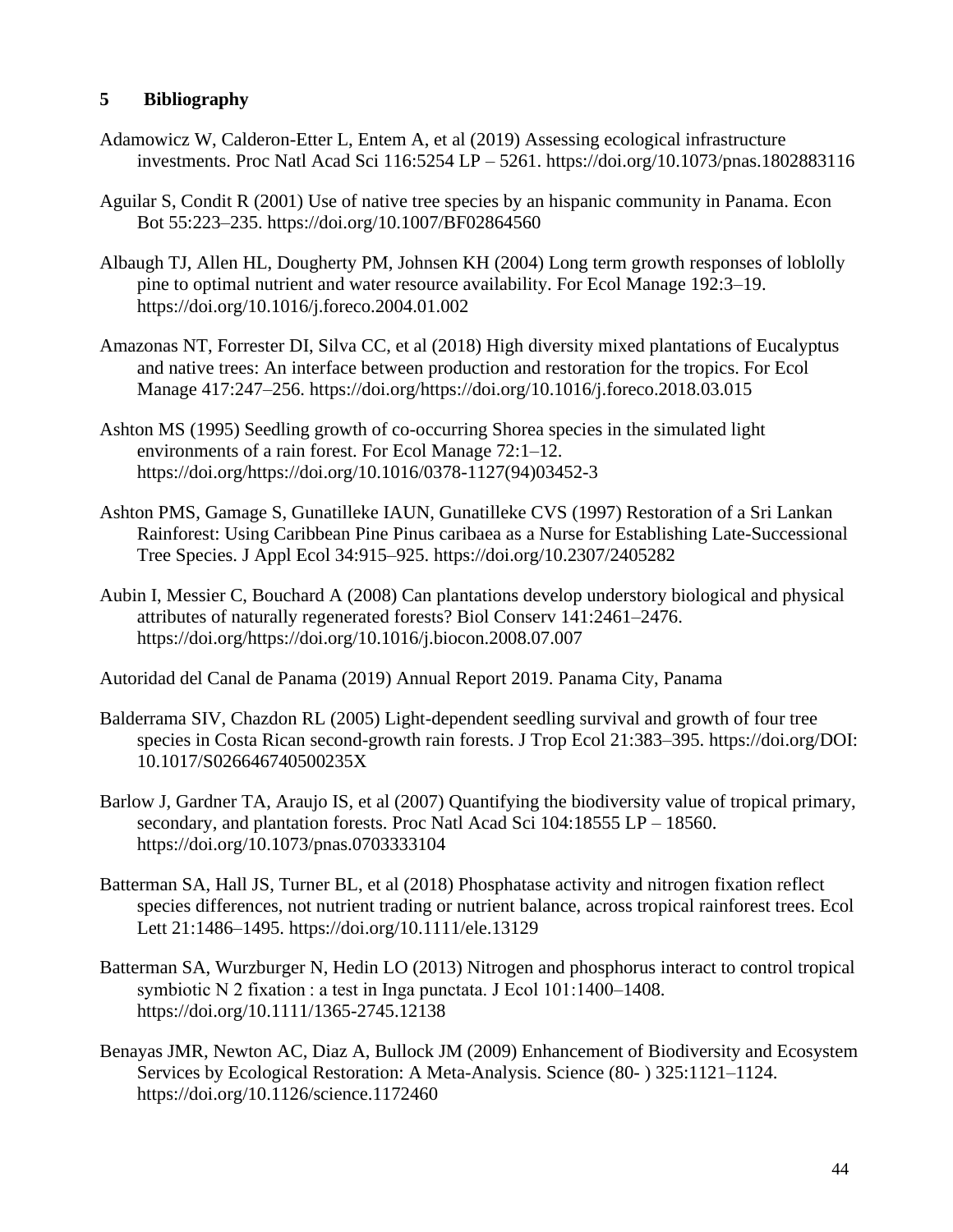- Berger U, Piou C, Schiffers K, Grimm V (2008) Competition among plants: Concepts, individualbased modelling approaches, and a proposal for a future research strategy. Perspect Plant Ecol Evol Syst 9:121–135. https://doi.org/10.1016/j.ppees.2007.11.002
- Brancalion PHS, Viani RAG, Strassburg BBN, Rodrigues RR (2012) Finding the money for tropical forest restoration. Unasylva 63:239
- Bremer LL, Farley KA (2010) Does plantation forestry restore biodiversity or create green deserts? A synthesis of the effects of land-use transitions on plant species richness. Biodivers Conserv 19:3893–3915. https://doi.org/10.1007/s10531-010-9936-4
- Brockerhoff EG, Jactel H, Parrotta JA, et al (2008) Plantation forests and biodiversity: oxymoron or opportunity? Biodivers Conserv 17:925–951. https://doi.org/10.1007/s10531-008-9380-x
- Brown D, Seymour F, Peskett L (2008) How do we achieve REDD co-benefits and avoid doing harm? In: Moving ahead with REDD: issues, options and implications. Center for International Forestry Research (CIFOR), Bogor, Indonesia
- Butterfield RP, Mariano EC (1995) Screening trial of 14 tropical hardwoods with an emphasis on species native to Costa Rica: fourth year results. New For 9:135–145
- Canham CD, LePage PT, Coates KD (2004) A neighborhood analysis of canopy tree competition: effects of shading versus crowding. Can J For Res 34:778–787. https://doi.org/10.1139/x03-232
- Carpenter FL, Nichols JD, Pratt RT, Young KC (2004) Methods of facilitating reforestation of tropical degraded land with the native timber tree, Terminalia amazonia. For. Ecol. Manage. 202:281–291
- Cernusak LA, Aranda J, Marshall JD, Winter K (2007) Large variation in whole-plant water-use efficiency among tropical tree species. www.newphytologist.org New Phytol 173:294–305. https://doi.org/10.1111/j.1469-8137.2006.01913.x
- Chamshama SAO, Hall JB (1987) Effects of site preparation and fertilizer application at planting on Eucalyptus tereticornis at Morogoro, Tanzania. For Ecol Manage 18:103–112. https://doi.org/10.1016/0378-1127(87)90137-X
- Chazdon RL, Broadbent EN, Rozendaal DMA, et al (2016) Carbon sequestration potential of secondgrowth forest regeneration in the Latin American tropics. Sci Adv 2:e1501639. https://doi.org/10.1126/sciadv.1501639
- Chiu A, Snow S Assessment of mixed Terminalia amazonia plantations in tropical-humid forests in Pacific Southwestern Costa Rica
- Cicek E, Yilmaz F, Yilmaz M (2010) Effect of N and NPK fertilizers on early field performance of narrow-leaved ash, Fraxinus angustifolia. Environ Biol 31:109–14. https://doi.org/10.1590/0001-3765201820150519
- Clark DA, Clark DB (1992) Life History Diversity of Canopy and Emergent Trees in a Neotropical Rain Forest. Ecol Monogr 62:315–344. https://doi.org/10.2307/2937114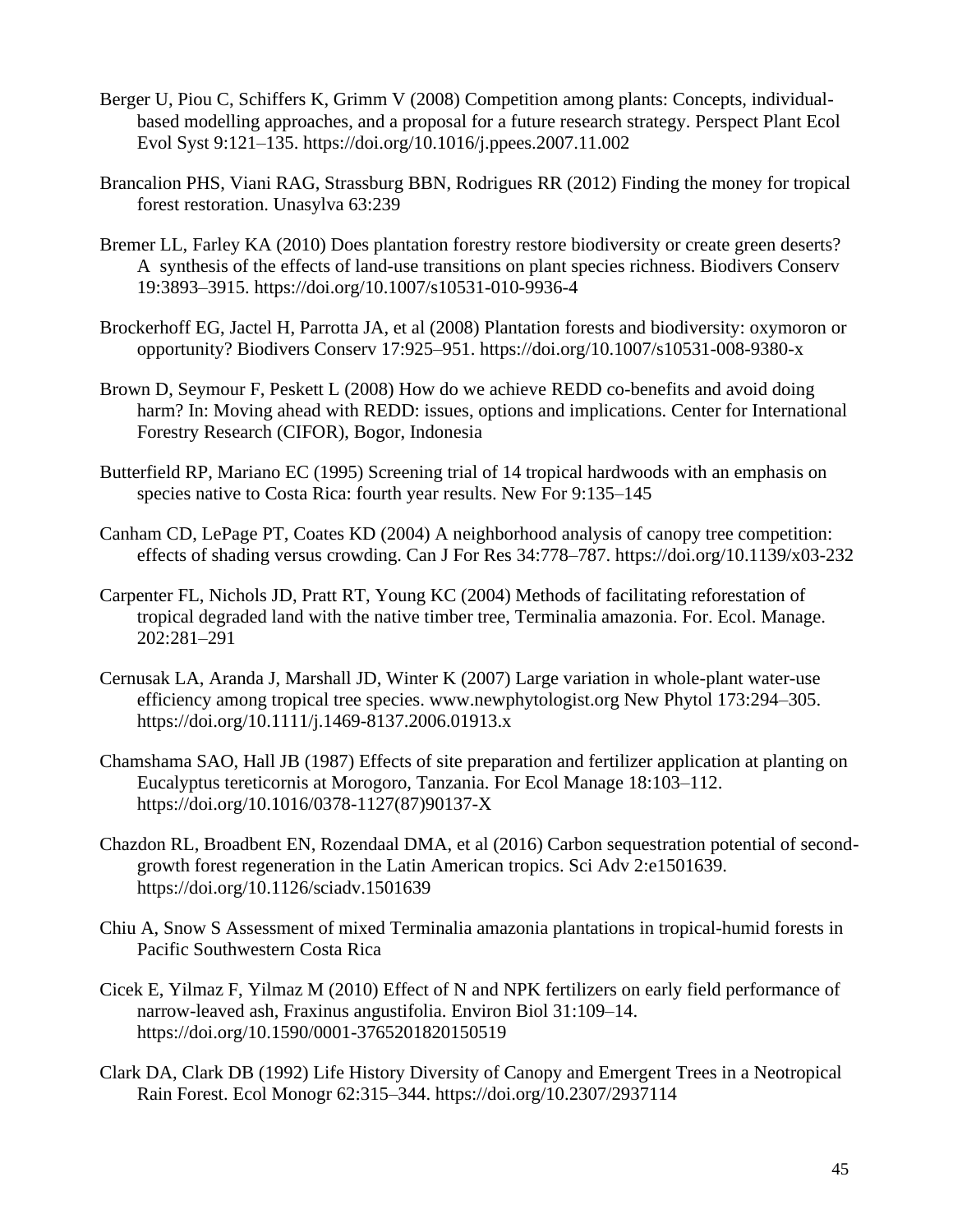- Coates KD, Lilles EB, Astrup R (2013) Competitive interactions across a soil fertility gradient in a multispecies forest. https://doi.org/10.1111/1365-2745.12072
- Cochran PH, Newman RP, Barrett JW (1991) Fertilization and spacing effects on growth of planted ponderosa pine. US Dept. of Agriculture, Forest Service, Pacific Northwest Forest Research Station
- Cole RJJ, Holl KDD, Keene CLL, Zahawi RAA (2011) Direct seeding of late-successional trees to restore tropical montane forest. For Ecol Manage 261:1590–1597. https://doi.org/10.1016/j.foreco.2010.06.038
- Condit R, Engelbrecht BMJ, Pino D, et al (2013) Species distributions in response to individual soil nutrients and seasonal drought across a community of tropical trees. Proc Natl Acad Sci 110:5064 LP – 5068. https://doi.org/10.1073/pnas.1218042110
- Cooke R, Ranere AJ (1992) Prehistoric Human Adaptations to the Seasonally Dry Forests of Panama. World Archaeol 24:114–133
- Coomes DA, Grubb PJ (2000) Impacts of root competition in forests and woodlands: A theoretical framework and review of experiments. Ecol Monogr 70:171–207. https://doi.org/10.1890/0012- 9615(2000)070[0171:IORCIF]2.0.CO;2
- Correa A. MD (2010) Byrsonima crassifolia (L.) Kunth. In: Vozzo JA (ed) Tropical Tree Seed Manual. USDA Forest Service, Washington, DC, DC, pp 342–345
- Coyle DR, Aubrey DP, Coleman MD (2016) Growth responses of narrow or broad site adapted tree species to a range of resource availability treatments after a full harvest rotation. For Ecol Manage 362:107–119. https://doi.org/10.1016/J.FORECO.2015.11.047
- Craven D, Cedeño N, Mariscal E, et al (2011) Amelioration of growing conditions in mixed species plantation of Terminalia Amazonia and nitrogen-fixing Dalbergia Retusa
- Craven D, Hall J, Verjans J-M (2009) Impacts of Herbicide Application and Mechanical Cleanings on Growth and Mortality of Two Timber Species in Saccharum spontaneum Grasslands of the Panama Canal Watershed. Restor Ecol 17:751–761. https://doi.org/10.1111/j.1526- 100X.2008.00408.x
- Craven D, Hall JS, Ashton MS, Berlyn GP (2013) Water-use efficiency and whole-plant performance of nine tropical tree species at two sites with contrasting water availability in Panama. Trees 27:639–653. https://doi.org/10.1007/s00468-012-0818-0
- Croft GKM (2012) Evolution and Ecology During Domestication in the Neotropical Fruit Tree, Byrsonima crassifolia (Malpighiaceae). Washington University in St. Louis
- Cusack D, Montagnini F (2004) The role of native species plantations in recovery of understory woody diversity in degraded pasturelands of Costa Rica. For Ecol Manage 188:1–15. https://doi.org/10.1016/S0378-1127(03)00302-5
- Dale VH, Brown S, Calderón MO, et al (2005) Projected Land-Use Change for the Eastern Panama Canal Watershed and Its Potential Impact BT - The Río Chagres, Panama: A Multidisciplinary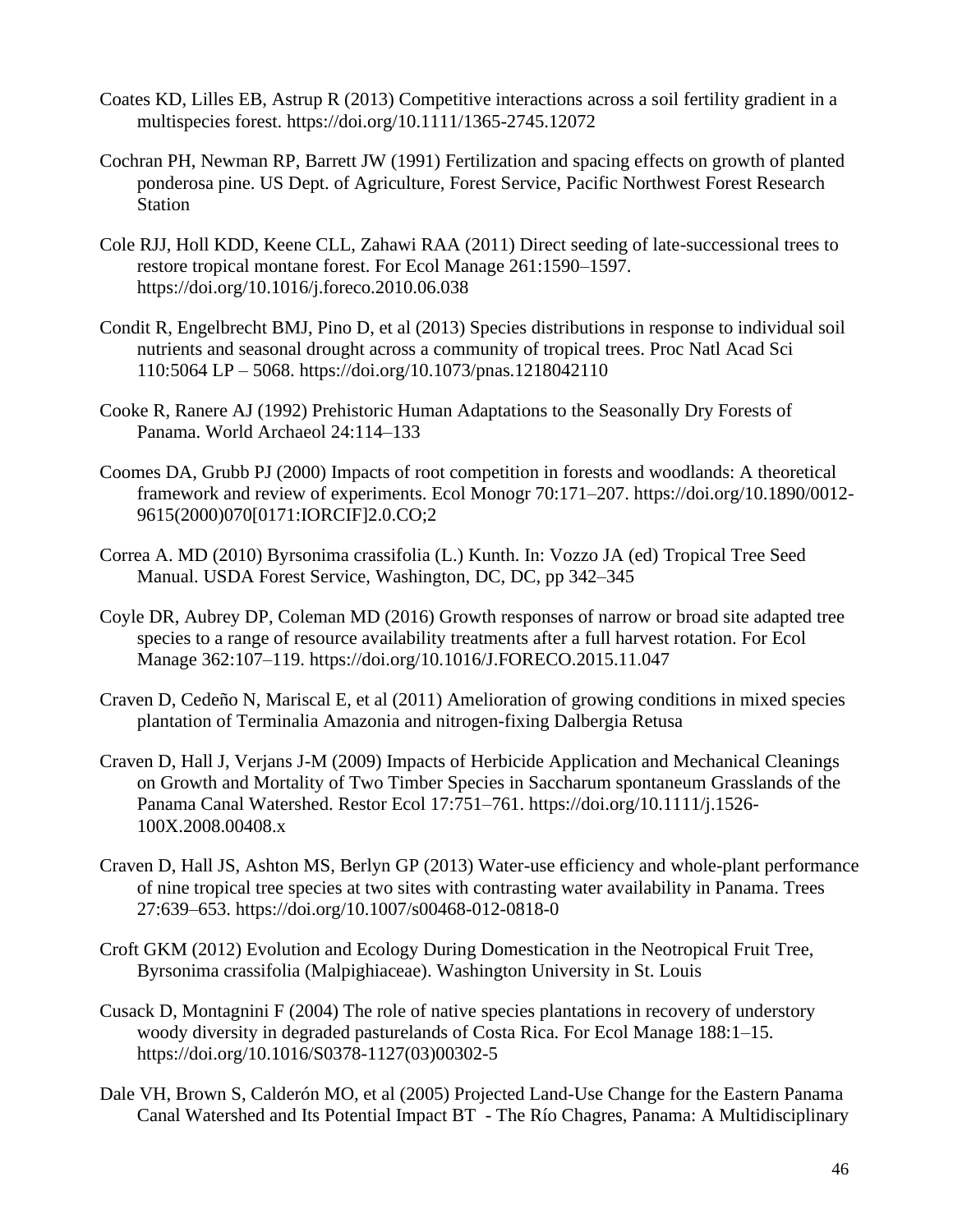Profile of a Tropical Watershed. In: Harmon RS (ed). Springer Netherlands, Dordrecht, pp 337– 345

- Dale VH, Brown S, Calderón MO, et al (2003) Estimating baseline carbon emissions for the eastern Panama Canal watershed. Mitig Adapt Strateg Glob Chang 8:323–348. https://doi.org/10.1023/B:MITI.0000005613.85127.3f
- Dave R, Saint-Laurent C, Murray L, et al (2019) Second Bonn Challenge progress report. Gland, Switzerland
- Davidson R, Mauffette Y, Gagnon D (2002) Light requirements of seedlings: a method for selecting tropical trees for plantation forestry. Basic Appl Ecol 3:209–220
- Davis AS, Jacobs DF, Dumroese RK (2012) Challenging a Paradigm: Toward Integrating Indigenous Species into Tropical Plantation Forestry. Springer, Dordrecht, pp 293–308
- De Los Santos-Posadas HM, Montero-Mata M, Kanninen M (2006) Dynamic dominant height growth curves for Terminalia amazonia (Gmel.) Excell in Costa Rica. Agrociencia 40:521–532
- De Los Santos-Posadas HM, Montero-Mata M, Valdez-Lazalde JR, Kanninen M (2011) Productivity, growth, and timber yield of hyeronima alchorneoides allemao (pilón) plantations in costa rica. Restoring Degrad Landscapes with Nativ Species Lat Am 97–112
- De Steven D (1988) Light gaps and long-term seedling performance of a Neotropical canopy tree (Dipteryx panamensis, Leguminosae). J Trop Ecol 4:407–411. https://doi.org/DOI: 10.1017/S0266467400003084
- Delgado A, Montero M, Murillo O, Castillo M (2003) Crecimiento de especies forestales nativas en la zona norte de Costa Rica. Agron Costarric 27:
- Delignette-Muller ML (2014) fitdistrplus: An R Package for Fitting Distributions
- Duarte O (2011) Nance ( Byrsonima crassifolia (L.) Kunth). Postharvest Biol. Technol. Trop. Subtrop. fruits. 44-52e
- Ewel JJ, Celis G, Schreeg L (2015) Steeply Increasing Growth Differential Between Mixture and Monocultures of Tropical Trees. Biotropica 47:162–171. https://doi.org/10.1111/btp.12190
- Falster DS, Duursma RA, FitzJohn RG (2018) How functional traits influence plant growth and shade tolerance across the life cycle. Proc Natl Acad Sci 115:E6789 LP-E6798. https://doi.org/10.1073/pnas.1714044115
- Fennica S, Seppänen P, Mäkinen A (2020) Comprehensive yield model for plantation teak in Panama. SILVA Fenn 54:25. https://doi.org/10.14214/sf.10309
- Fernández-Moya J, Alvarado A, Forsythe W, et al (2014) Soil erosion under teak (Tectona grandis L.f.) plantations: General patterns, assumptions and controversies. CATENA 123:236–242. https://doi.org/10.1016/j.catena.2014.08.010
- Fichtner A, Forrester DI, Härdtle W, et al (2015) Facilitative-Competitive Interactions in an Old-Growth Forest: The Importance of Large-Diameter Trees as Benefactors and Stimulators for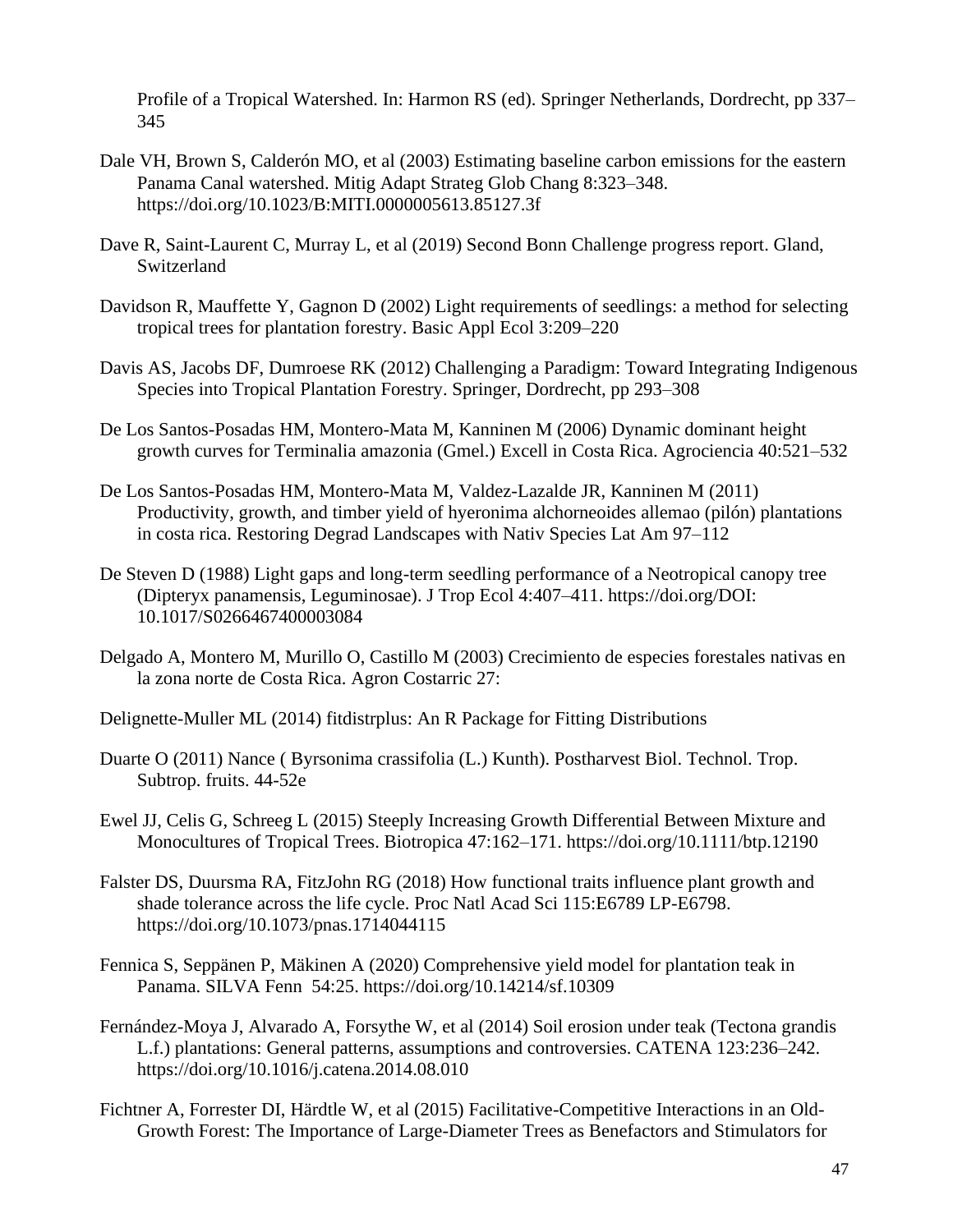Forest Community Assembly. PLoS One 10:e0120335

- Fisher RA (1921) Some remarks on the methods formulated in a recent article on "The quantitative analysis of plant growth." Ann Appl Biol 7:367–372. https://doi.org/10.1111/j.1744- 7348.1921.tb05524.x
- Flores EM (1993) Hyeronima alchorneoides Allemão. In: Seeds Trees Neotropics. pp 514–517
- Flores EM (2009) Terminalia amazonia. pp 748–751
- Fonseca W, Alice FE, Rey-Benayas JM (2012) Carbon accumulation in aboveground and belowground biomass and soil of different age native forest plantations in the humid tropical lowlands of Costa Rica. New For 43:197–211. https://doi.org/10.1007/s11056-011-9273-9
- Forrester DI, Bauhus J, Cowie AL (2005) On the success and failure of mixed-species tree plantations: lessons learned from a model system of Eucalyptus globulus and Acacia mearnsii. For Ecol Manage 209:147–155. https://doi.org/10.1016/J.FORECO.2005.01.012
- Forrester DI, Bauhus J, Cowie AL, Vanclay JK (2006) Mixed-species plantations of Eucalyptus with nitrogen-fixing trees: A review. For Ecol Manage 233:211–230. https://doi.org/10.1016/j.foreco.2006.05.012
- Fournier LA (1993) Platymiscium pinnatum (Jacq.) Dugand. In: Seeds Trees Neotropics. Academia Nacional de Ciencias de Costa Rica, Costa Rica, pp 643–4
- FSC, Indufor, FSC (2012) Strategic Review on the Future of Forest Plantations. 121
- Garen EJ, Saltonstall K, Slusser JL, et al (2011) The tree planting and protecting culture of cattle ranchers and small-scale agriculturalists in rural Panama: Opportunities for reforestation and land restoration. For Ecol Manage 261:1684–1695. https://doi.org/10.1016/j.foreco.2010.10.011
- Garen EJ, Saltonstall K, Slusser JL, et al (2009) An evaluation of farmers' experiences planting native trees in rural Panama : implications for reforestation with native species in agricultural landscapes. Agrofor Syst 76:219–236. https://doi.org/10.1007/s10457-009-9203-4
- Gei MG, Powers JS (2013) Do legumes and non-legumes tree species affect soil properties in unmanaged forests and plantations in Costa Rican dry forests? Soil Biol Biochem 57:264–272. https://doi.org/https://doi.org/10.1016/j.soilbio.2012.09.013
- Georgiadis P, Taeroe A, Stupak I, et al (2017) Fertilization effects on biomass production, nutrient leaching and budgets in four stand development stages of short rotation forest poplar. For Ecol Manage 397:18–26. https://doi.org/10.1016/J.FORECO.2017.04.020
- Giardina C, Ryan M, Binkley D, Fownes J (2003) Primary production and carbon allocation in relation to nutrient supply in a tropical experimental forest. Glob Chang Biol 9:1438–1450
- Griess VC, Knoke T (2011) Can native tree species plantations in Panama compete with Teak plantations? An economic estimation. New For 41:13–39. https://doi.org/10.1007/s11056-010- 9207-y

Griscom HP, Ashton MS (2011) Restoration of dry tropical forests in Central America: A review of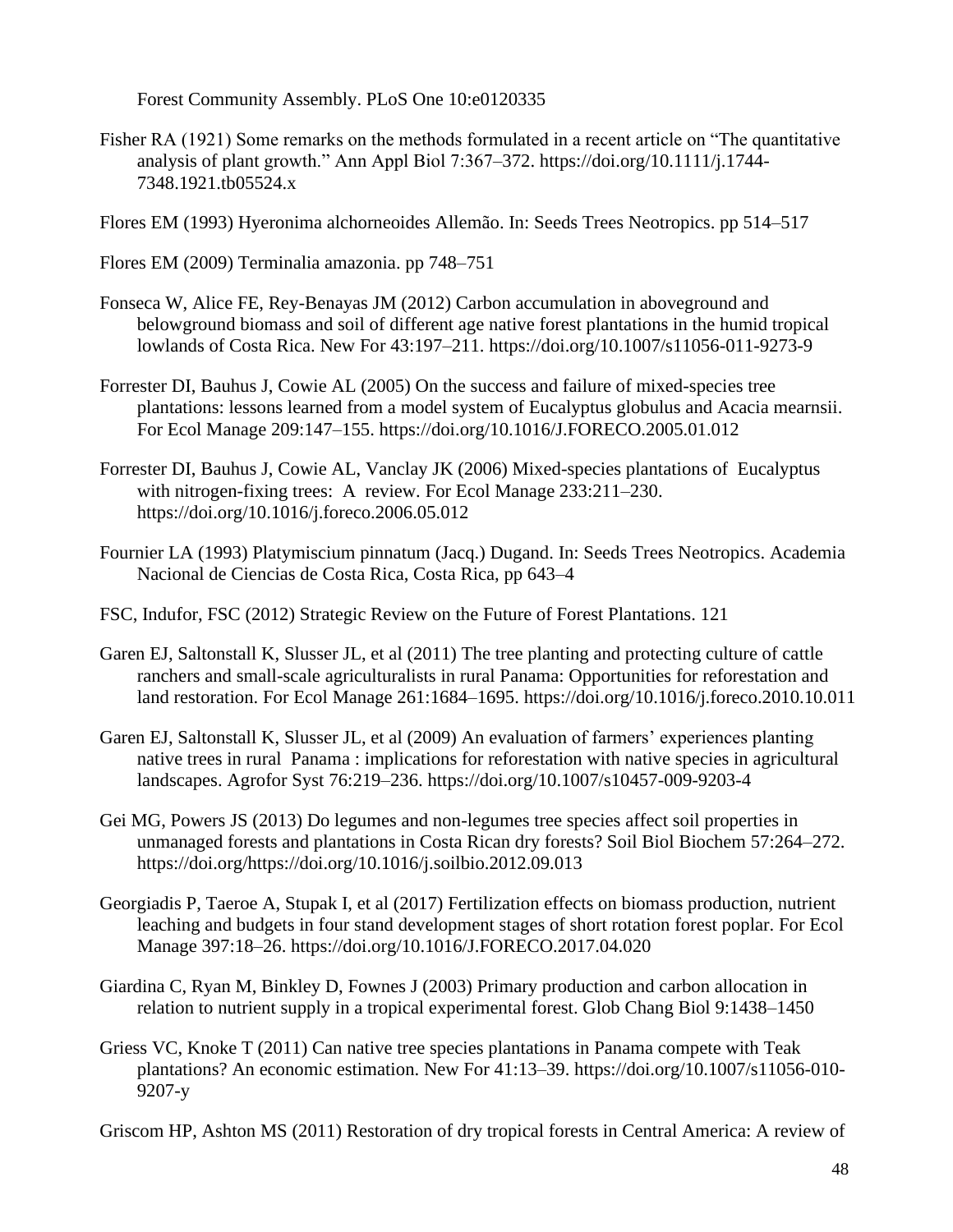pattern and process. For Ecol Manage 261:1564–1579. https://doi.org/10.1016/j.foreco.2010.08.027

- Grueber CE, Nakagawa S, Laws RJ, Jamieson IG (2011) Multimodel inference in ecology and evolution: challenges and solutions. J Evol Biol 24:699–711. https://doi.org/10.1111/j.1420- 9101.2010.02210.x
- Hall JS (2013) Growth and Development of the Agua Salud Teak ( Tectona grandis ) Plantation Four Growing Seasons Post- Establishment
- Hall JS, Ashton MS (2016) Guide to Early Growth and Survival in Plantations of 64 Tree Species Native to Panama and the Neotropics. Smithsonian Tropical Research Institute, Balboa, Ancón, República de Panamá, Ancón, República de Panamá
- Hall JS, Ashton MS, Garen EJ, Jose S (2011a) The ecology and ecosystem services of native trees: Implications for reforestation and land restoration in Mesoamerica. For Ecol Manage 261:1553– 1557. https://doi.org/10.1016/j.foreco.2010.12.011
- Hall JS, Ashton MS, Garen EJ, Jose S (2011b) The ecology and ecosystem services of native trees: Implications for reforestation and land restoration in Mesoamerica . For Ecol Manage 261:1553–1557. https://doi.org/10.1016/j.foreco.2010.12.011
- Hall JS, Love BE, Slusser JL, et al (2011c) Tree plantations on farms: Evaluating growth and potential for success. For Ecol Manage 261:1675–1683. https://doi.org/10.1016/J.FORECO.2010.09.042
- Hall JSJ, Plisinski JSJ, Mladinich SSK, et al Deforestation scenarios show the importance of secondary forest for meeting Panama's carbon goals. Landsc Ecol
- Harrison XA, Donaldson L, Correa-Cano ME, et al (2018) A brief introduction to mixed effects modelling and multi-model inference in ecology. PeerJ 6:e4794. https://doi.org/10.7717/peerj.4794
- Hassler SK, Zimmermann B, van Breugel M, et al (2011) Recovery of saturated hydraulic conductivity under secondary succession on former pasture in the humid tropics. For Ecol Manage 261:1634–1642. https://doi.org/10.1016/j.foreco.2010.06.031
- Healey SP, Gara RI (2003) The effect of a teak (Tectona grandis) plantation on the establishment of native species in an abandoned pasture in Costa Rica. For Ecol Manage 176:497–507
- Hedin LO, Brookshire ENNJNJ, Menge DNLL, Barron AR (2009) The Nitrogen Paradox in Tropical Forest Ecosystems. Annu Rev Ecol Evol Syst 40:613–635. https://doi.org/10.1146/annurev.ecolsys.37.091305.110246
- Helmut J. Geist, Eric F. Lambin, Proximate Causes and Underlying Driving Forces of Tropical Deforestation: Tropical forests are disappearing as the result of many pressures, both local and regional, acting in various combinations in different geographical locations, BioScience, Volume 52, Issue 2, February 2002, Pages 143–150, https://doi.org/10.1641/0006- 3568(2002)052[0143:PCAUDF]2.0.CO;2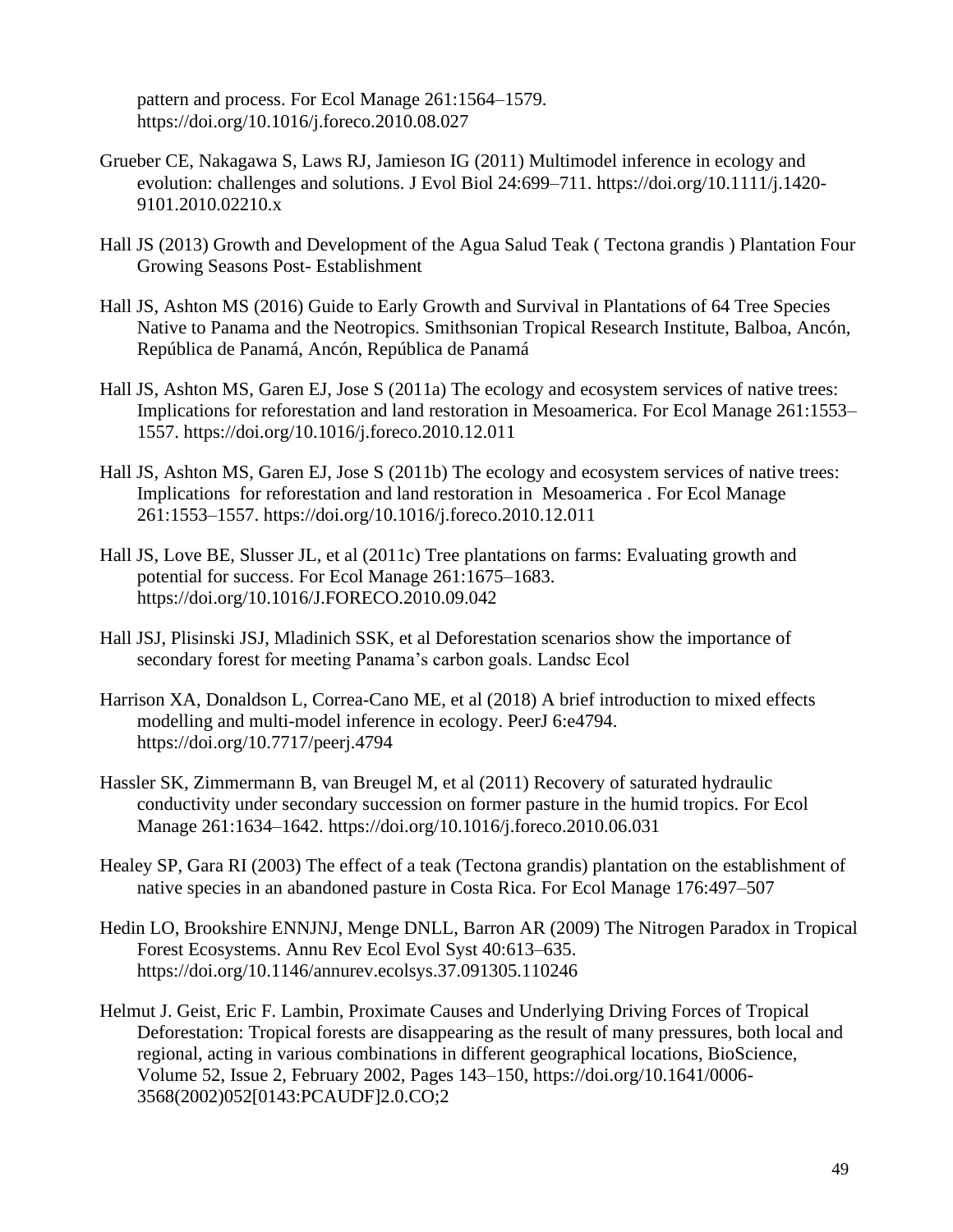- Hooper E, Condit R, Legendre P (2002a) Responses of 20 native tree species to reforestation strategies for abandoned farmland in Panama. Ecol Appl 12:1626–1641. https://doi.org/10.2307/3099927
- Hooper E, Condit R, Legendre P (2002b) Responses of 20 Native Tree Species to Reforestation Strategies for Abandoned Farmland in Panama . Ecol Appl 12:1626–1641. https://doi.org/10.2307/3099927
- Ibáñez R, Condit R, Angehr G, et al (2002) An ecosystem report on the Panama Canal: Monitoring the status of the forest communities and the watershed. Environ Monit Assess 80:65–95. https://doi.org/10.1023/A:1020378926399
- ICRAF (2020) Tree Functional Attributes and Ecological Database Wood Density. http://db.worldagroforestry.org//wd/
- Jactel H, Brockerhoff EG (2007) Tree diversity reduces herbivory by forest insects. Ecol Lett 10:835–848. https://doi.org/10.1111/j.1461-0248.2007.01073.x
- Jerez M, de Andrade Coutinho S (2017) Establishment and Management of Planted Teak Forests. In: The Global Teak Study. Analysis, Evaluation and Future Potential of Teak Resources. International Union of Forest Research Organizations, pp 49–65
- Jimenez Madrigal Q (2002) Arboles maderables de Costa Rica : ecologia y silvicultura = Timber trees of Costa Rica : ecology and silviculture. InBio, Instituto Nacional de Biodiversidad, Santo Domingo, Heredia, Costa Rica
- Kammesheidt L (2011) Guest editorial planting native quality timber trees in South-East Asia: Pipedream or lucrative business? J Trop For Sci 23:
- Keefe K, Alavalapati JAA, Pinheiro C (2012) Is enrichment planting worth its costs? A financial cost–benefit analysis. For Policy Econ 23:10–16. https://doi.org/https://doi.org/10.1016/j.forpol.2012.07.004
- Kelty M, Cameron IANR (1995) Plot designs for the analysis of species interactions in mixed stands. Commonw For Rev 322–332
- Kelty MJ (2006) The role of species mixtures in plantation forestry. For Ecol Manage 233:195–204. https://doi.org/https://doi.org/10.1016/j.foreco.2006.05.011
- Keogh RM (1982) Teak (Tectona grandis Linn. f.) provisional site classification chart for the Caribbean, Central America, Venezuela and Colombia. For Ecol Manage 4:143–153. https://doi.org/https://doi.org/10.1016/0378-1127(82)90011-1
- Kissinger G, Herold M, De Sy VTA-TT- (2012) Drivers of deforestation and forest degradation : a synthesis report for REDD+ policymakers
- Klitgaard BB (2005) Ptatymiscium ( Leguminosae : Dalbergieae ): Biogeography Systematics , Morphology , Taxonomy and Uses . Kew Bull 60:321–400

Korhonen J, Nepal P, Prestemon JP, Cubbage FW (2020) Projecting global and regional outlooks for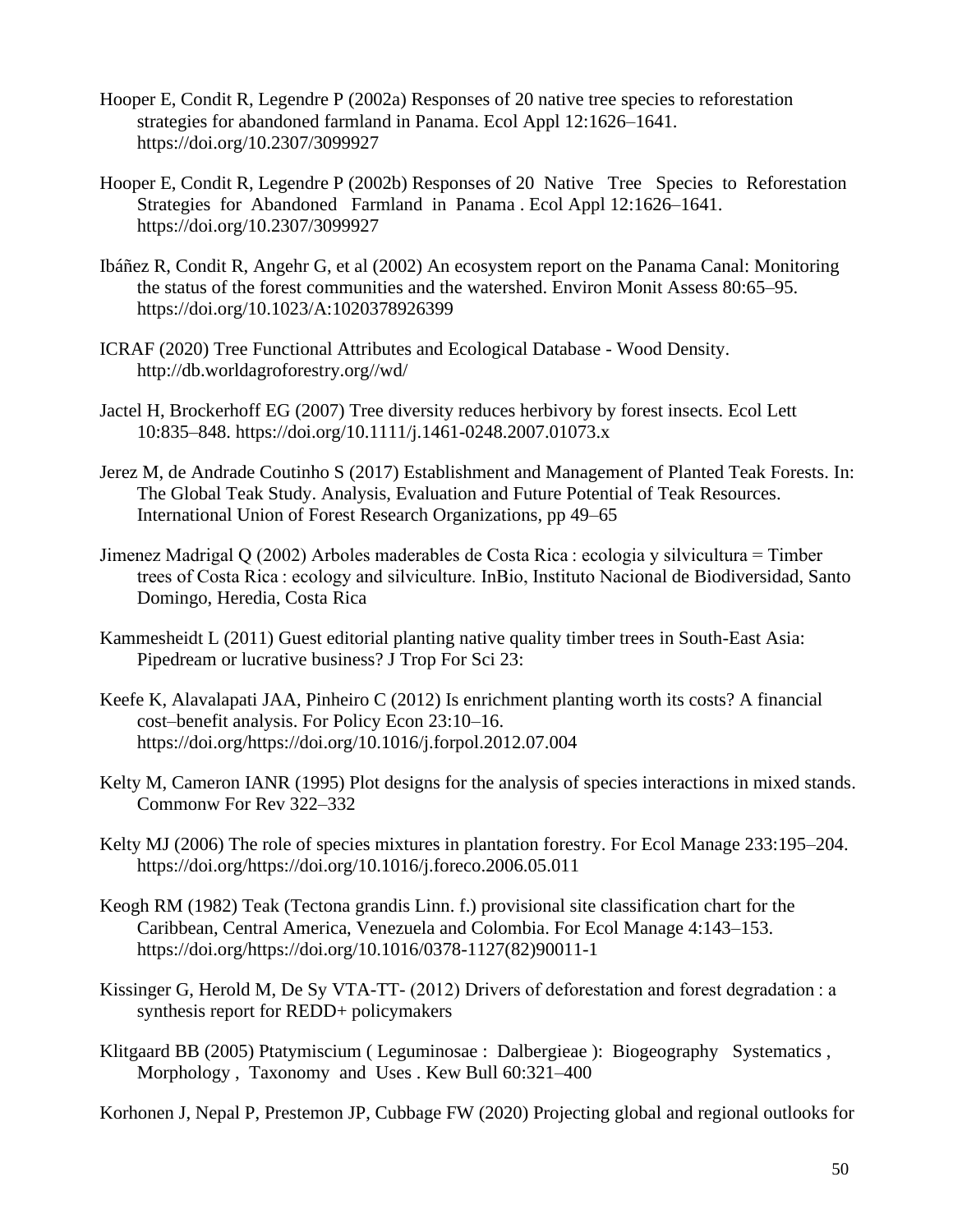planted forests under the shared socio-economic pathways. New For. https://doi.org/10.1007/s11056-020-09789-z

- Kraenzel M, Castillo A, Moore T, Potvin C (2003) Carbon storage of harvest-age teak (Tectona grandis) plantations, Panama. For Ecol Manage 173:213–225. https://doi.org/10.1016/S0378- 1127(02)00002-6
- Kumar BM (2005) Sustainable teak plantations in the tropics: the question of nutrient management. Qual timber Prod Teak from Sustain For Manag 179–187
- Lamb D, Erskine PD, Parrotta JA (2005) Restoration of degraded tropical forest landscapes. Science (80- ) 310:1628–1632
- Lamb D, Stanturf J, Madsen P (2012) What Is Forest Landscape Restoration? BT Forest Landscape Restoration: Integrating Natural and Social Sciences. In: Stanturf J, Lamb D, Madsen P (eds). Springer Netherlands, Dordrecht, pp 3–23
- Laurance WF, Carolina Useche D, Rendeiro J, et al (2012) Averting biodiversity collapse in tropical forest protected areas. Nature 489:290–294. https://doi.org/10.1038/nature11318
- Lawrence D (2003) The response of tropical tree seedlings to nutrient supply: meta-analysis for understanding a changing tropical landscape. J Trop Ecol 19:239–250. https://doi.org/10.1017/S0266467403003274
- Leaky RRB, Tchoundjeu Z, Schreckenberg K, et al (2017) Agroforestry Tree Products (AFTPs): Targeting Poverty Reduction and Enhanced Livelihoods. pp 123–138
- Lefcheck JS (2016) PiecewiseSEM: Piecewise structural equation modelling in R for ecology, evolution, and systematics. Methods Ecol Evol 7:573–579. https://doi.org/10.1111/2041- 210X.12512
- Leopold AC, Andrus R, Finkeldey A, Knowles D (2001) Attempting restoration of wet tropical forests in Costa Rica. For Ecol Manage 142:243–249. https://doi.org/10.1016/S0378- 1127(00)00354-6
- Loreau M, Hector A (2001) Partitioning selection and complementarity in biodiversity experiments. Nature 412:72–76. https://doi.org/10.1038/35083573
- Love B, Spaner D (2005) A Survey of Small-Scale Farmers Using Trees in Pastures in Herrera Province, Panama. J Sustain For 20:37–65. https://doi.org/10.1300/J091v20n03\_03

Lüdecke D (2020) Data Visualization for Statistics in Social Science [R package sjPlot version 2.8.6]

- Mailly D (2017) Hemispherical Photography in Support of Forest Inventory and Silviculture BT Hemispherical Photography in Forest Science: Theory, Methods, Applications. In: Fournier RA, Hall RJ (eds). Springer Netherlands, Dordrecht, pp 227–252
- Marshall A, McLaughlin BP, Zerr C, et al (2020) Early indications of success rehabilitating an underperforming teak (Tectona grandis) plantation in Panama through enrichment planting. New For. https://doi.org/10.1007/s11056-020-09801-6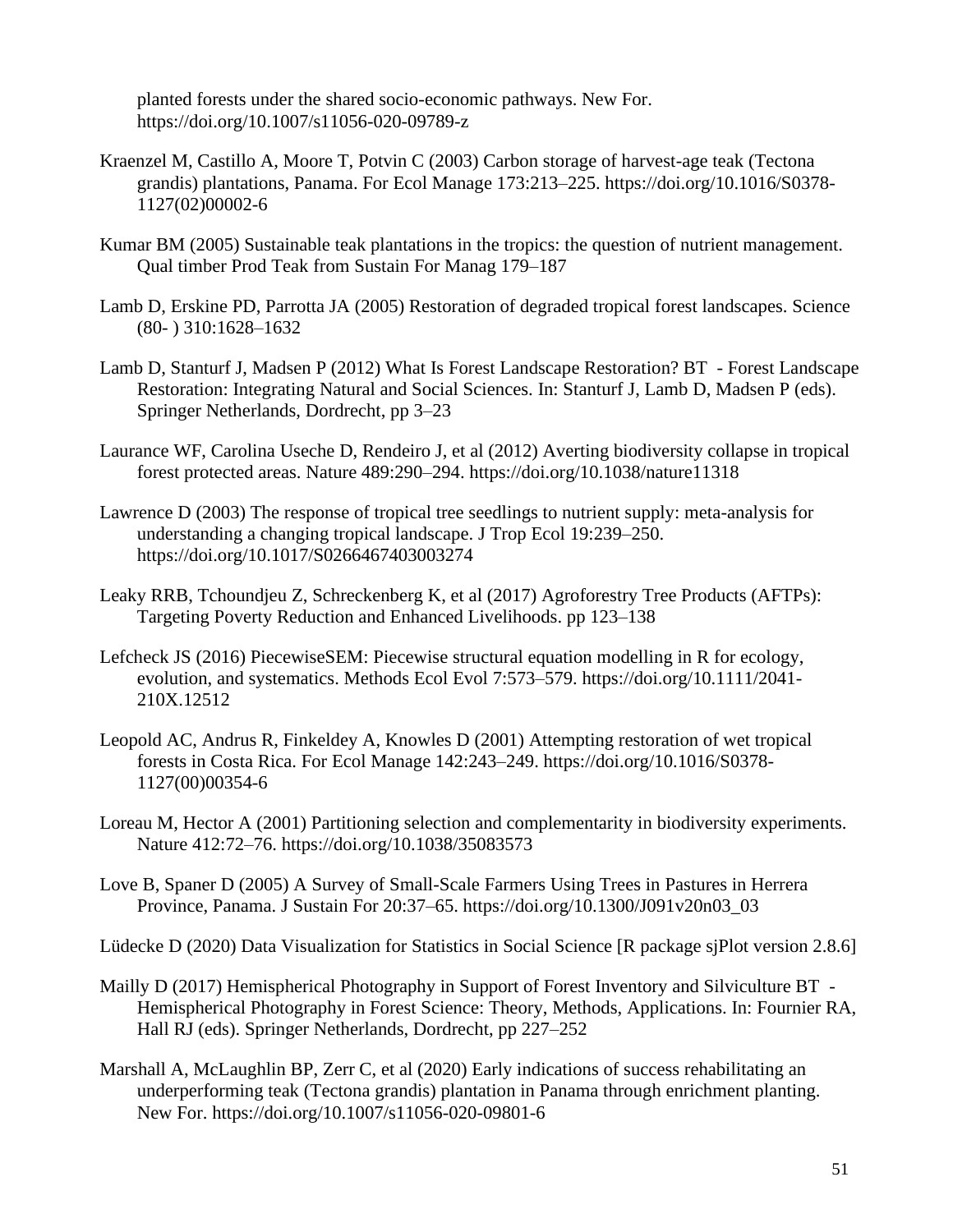- Mayoral C, van Breugel M, Cerezo A, Hall JS (2017) Survival and growth of five Neotropical timber species in monocultures and mixtures. For Ecol Manage 403:1–11. https://doi.org/https://doi.org/10.1016/j.foreco.2017.08.002
- Mayoral C, van Breugel M, Turner B, et al (2018) Effect of microsite quality and species composition on tree growth: A semi empirical modeling approach. For Ecol Manage 432:534– 545. https://doi.org/10.1016/j.foreco.2018.09.047
- McDonald MA, Hofny-Collins A, Healey JR, Goodland TCR (2003) Evaluation of trees indigenous to the montane forest of the Blue Mountains , Jamaica for reforestation and agroforestry. For Ecol Manage 175:379–401
- McFadden TN, Dirzo R (2018) Opening the silvicultural toolbox: A new framework for conserving biodiversity in Chilean timber plantations. For Ecol Manage 425:75–84. https://doi.org/https://doi.org/10.1016/j.foreco.2018.05.028
- Méndez-Toribio M, Ibarra-Manríquez G, Navarrete-Segueda A, Paz H (2017) Topographic position, but not slope aspect, drives the dominance of functional strategies of tropical dry forest trees. Environ Res Lett 12:. https://doi.org/10.1088/1748-9326/AA717B
- Messier C, Bauhus J, Sousa-Silva R, et al (2021) For the sake of resilience and multifunctionality, let's diversify planted forests! Conserv Lett n/a:e12829. https://doi.org/https://doi.org/10.1111/conl.12829
- Millet J, Tran N, Nam V, et al (2012) Enrichment planting of native species for biodiversity conservation in a logged tree plantation in Vietnam
- MINERPA (2021) Población por provincia y distrito. Panama City, Panama
- Montagnini and C.Porras F (1998) Evaluating the role of plantations as carbon sinks: an example of an integraive approach from the humid Tropics. Env.Mgmt.22(3):459 22:459–470
- Montagnini F (2000) Accumulation in above-ground biomass and soil storage of mineral nutrients in pure and mixed plantations in a humid tropical lowland. For Ecol Manage 134:257–270. https://doi.org/https://doi.org/10.1016/S0378-1127(99)00262-5
- Montero M, Kanninen M, Montero M, Kanninen M (2003) Índice de sitio para terminalia amazonia en Costa Rica. Agron Costarric 27:29–35
- Nakagawa S, Johnson PCD, Schielzeth H (2017) The coefficient of determination R2 and intra-class correlation coefficient from generalized linear mixed-effects models revisited and expanded. J R Soc Interface 14:20170213. https://doi.org/10.1098/rsif.2017.0213
- Nakagawa S, Schielzeth H (2013) A general and simple method for obtaining R2 from generalized linear mixed-effects models. Methods Ecol Evol 4:133–142. https://doi.org/10.1111/j.2041- 210x.2012.00261.x
- Nichols JD (1994) Terminalia amazonia ( Gmel .) Exell : development of a native species for reforestation and agroforestry. Commonw For Rev 73:9–13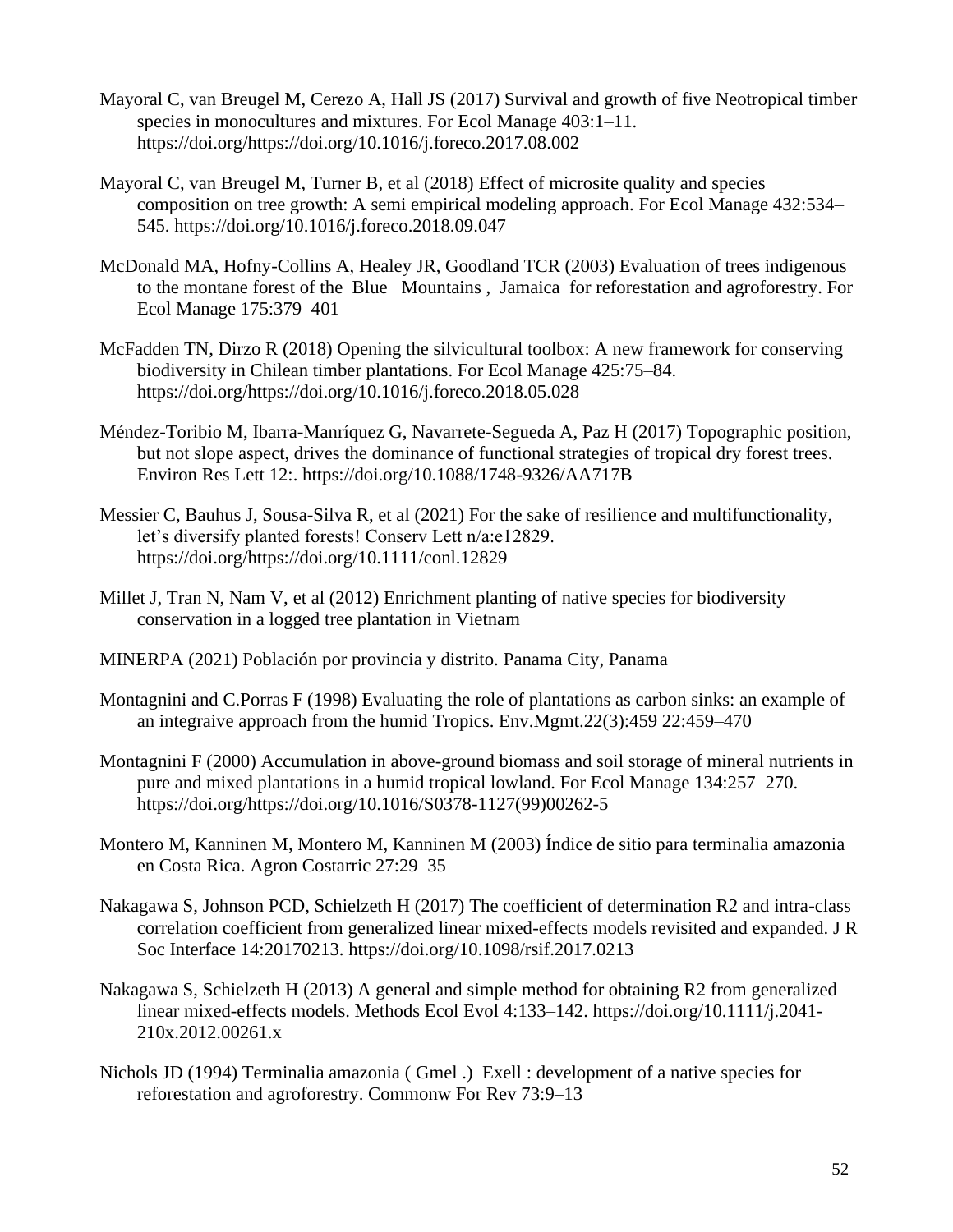- Nichols JD, Carpenter FL (2006) Interplanting Inga edulis yields nitrogen benefits to Terminalia amazonia. For Ecol Manage 233:344–351. https://doi.org/10.1016/J.FORECO.2006.05.031
- Noordwijk M van, Tanika L, Lusiana B (2017) Flood risk reduction and flow buffering as ecosystem services–Part 1: Theory on flow persistence, flashiness and base flow. Hydrol Earth Syst Sci 21:2321–2340
- Oestreicher JS, Benessaiah K, Ruiz-Jaen MC, et al (2009) Avoiding deforestation in Panamanian protected areas: An analysis of protection effectiveness and implications for reducing emissions from deforestation and forest degradation. Glob Environ Chang 19:279–291. https://doi.org/https://doi.org/10.1016/j.gloenvcha.2009.01.003
- Ogden FL, Crouch TD, Stallard RF, Hall JS (2013) Effect of land cover and use on dry season river runoff, runoff efficiency, and peak storm runoff in the seasonal tropics of Central Panama . Water Resour Res 49:8443–8462. https://doi.org/10.1002/2013WR013956
- Oskarsson H, Brynleifsdóttir SJ (2009) The interaction of fertilization in nursery and field on survival, growth and the frost heaving of birch and spruce
- Ouédraogo D-Y, Fayolle A, Daïnou K, et al (2014) Enrichment of Logging Gaps with a High Conservation Value Species (Pericopsis elata) in a Central African Moist Forest. Forests 5:3031–3047. https://doi.org/10.3390/f5123031
- Paquette A, Bouchard A, Cogliastro A (2006) Survival and growth of under-planted trees: A metaanalysis across four biomes. Ecol Appl 16:1575–1589. https://doi.org/10.1890/1051- 0761(2006)016[1575:SAGOUT]2.0.CO;2
- Paquette A, Hawryshyn J, Senikas A, Potvin C (2009) Enrichment Planting in Secondary Forests: a Promising Clean Development Mechanism to Increase Terrestrial Carbon Sinks. Ecol Soc 14:. https://doi.org/10.5751/ES-02781-140131
- Paquette A, Messier C (2010) The role of plantations in managing the world's forests in the Anthropocene. Front Ecol Environ 8:27–34. https://doi.org/10.1890/080116
- Park A, van Breugel M, Ashton MS, et al (2010) Local and regional environmental variation influences the growth of tropical trees in selection trials in the Republic of Panama . For Ecol Manage 260:12–21. https://doi.org/10.1016/j.foreco.2010.03.021
- Parrotta JA, Turnbull JW, Jones N (1997) Catalyzing native forest regeneration on degraded tropical lands. For Ecol Manage 99:1–7. https://doi.org/https://doi.org/10.1016/S0378-1127(97)00190-4
- Paul GS, Montagnini F, Berlyn GP, et al (2012) Foliar herbivory and leaf traits of five native tree species in a young plantation of Central Panama . New For Dordr 43:69–87. https://doi.org/http://dx.doi.org/10.1007/s11056-011-9267-7
- Payn T, Carnus J-M, Freer-Smith P, et al (2015) Changes in planted forests and future global implications. For Ecol Manage 352:57–67. https://doi.org/10.1016/J.FORECO.2015.06.021
- Peña-Arancibia JL, Bruijnzeel LA, Mulligan M, van Dijk AIJM (2019) Forests as 'sponges' and 'pumps': Assessing the impact of deforestation on dry-season flows across the tropics. J Hydrol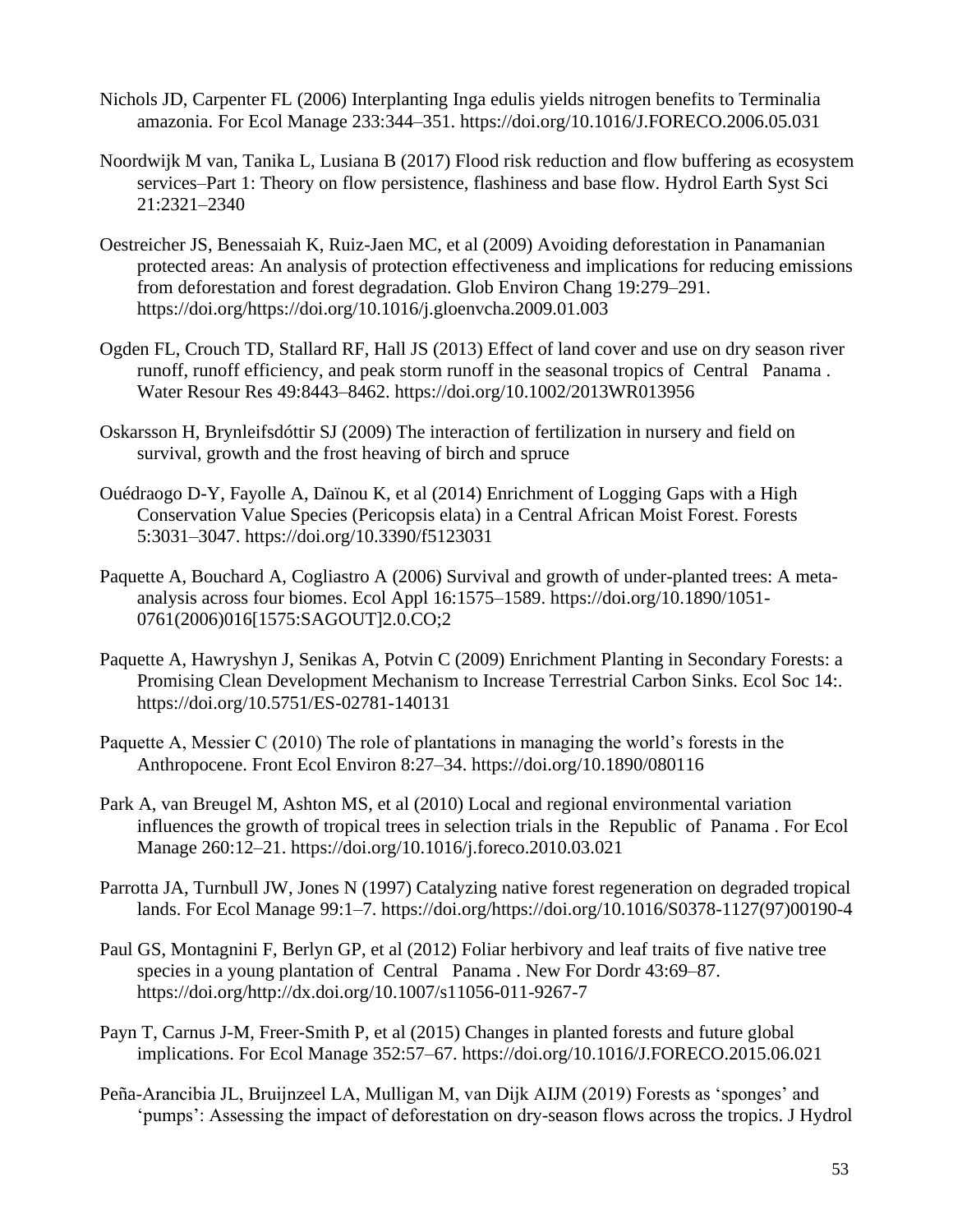574:946–963. https://doi.org/https://doi.org/10.1016/j.jhydrol.2019.04.064

- Pérez-Harguindeguy N, Díaz S, Garnier E, et al (2013) New handbook for standardised measurement of plant functional traits worldwide. Aust J Bot 61:167–234. https://doi.org/10.1071/BT12225
- Pérez D, Helsingin yliopisto (2005) Stand growth scenarios for Tectona grandis plantations in Costa Rica . University of Helsinki, Helsinki
- Piotto D (2007) Growth of native tree species planted in open pasture, young secondary forest and mature forest in humid tropical Costa Rica . J Trop For Sci 92–102
- Piotto D, Craven D, Montagnini F, et al (2010) Silvicultural and economic aspects of pure and mixed native tree species plantations on degraded pasturelands in humid Costa Rica . New For 39:369–385. https://doi.org/10.1007/s11056-009-9177-0
- Piotto D, Víquez E, Montagnini F, Kanninen M (2004) Pure and mixed forest plantations with native species of the dry tropics of Costa Rica : a comparison of growth and productivity. For Ecol Manage 190:359–372. https://doi.org/10.1016/j.foreco.2003.11.005
- Plath M, Mody K, Potvin C, Dorn S (2011) Establishment of native tropical timber trees in monoculture and mixed-species plantations: Small -scale effects on tree performance and insect herbivory. For Ecol Manage 261:741–750. https://doi.org/10.1016/j.foreco.2010.12.004
- Quesada-Ávila G, Turner B, Hall J No Evidence that the Valuable Timber Species, Dalbergia retusa, Enhances Nutrient Cycling and Uptake by Neighbouring Timber Species. J Sustain For
- Ramos J, del Amo S (1992) Enrichment planting in a tropical secondary forest in Veracruz, Mexico. For Ecol Manage 54:289–304. https://doi.org/https://doi.org/10.1016/0378-1127(92)90018-5
- Rappaport D, Montagnini F (2014) Tree species growth under a rubber (Hevea brasiliensis) plantation: native restoration via enrichment planting in southern Bahia, Brazil. New For 45:715–732. https://doi.org/10.1007/s11056-014-9433-9
- Redondo-Brenes A (2007) Growth, carbon sequestration, and management of native tree plantations in humid regions of Costa Rica . New For 34:253–268. https://doi.org/10.1007/s11056-007- 9052-9
- Redondo-Brenes A, Montagnini F (2006) Growth, productivity, aboveground biomass, and carbon sequestration of pure and mixed native tree plantations in the Caribbean lowlands of Costa Rica. For Ecol Manage 232:168–178. https://doi.org/10.1016/J.FORECO.2006.05.067
- Riikonen J, Luoranen J (2018) Seedling Production and the Field Performance of Seedlings. Forests 9:740. https://doi.org/10.3390/f9120740
- Roman F, De Liones R, Sautu A, et al (2012) Guía para La Propagación de 120 Especies de Árboles Nativos de Panamá y el Neotropico
- Roque R, Leandro L (2009) Wood characteristics of Terminalia amazonia, Vochysia guatemalensis and Hyeronima alchorneoides planted in Costa Rica. 30:78–87
- Ross L (2013) Plan de Reforestacion y Manjeo Forestal de 30 Hectareas con Tectona grandis.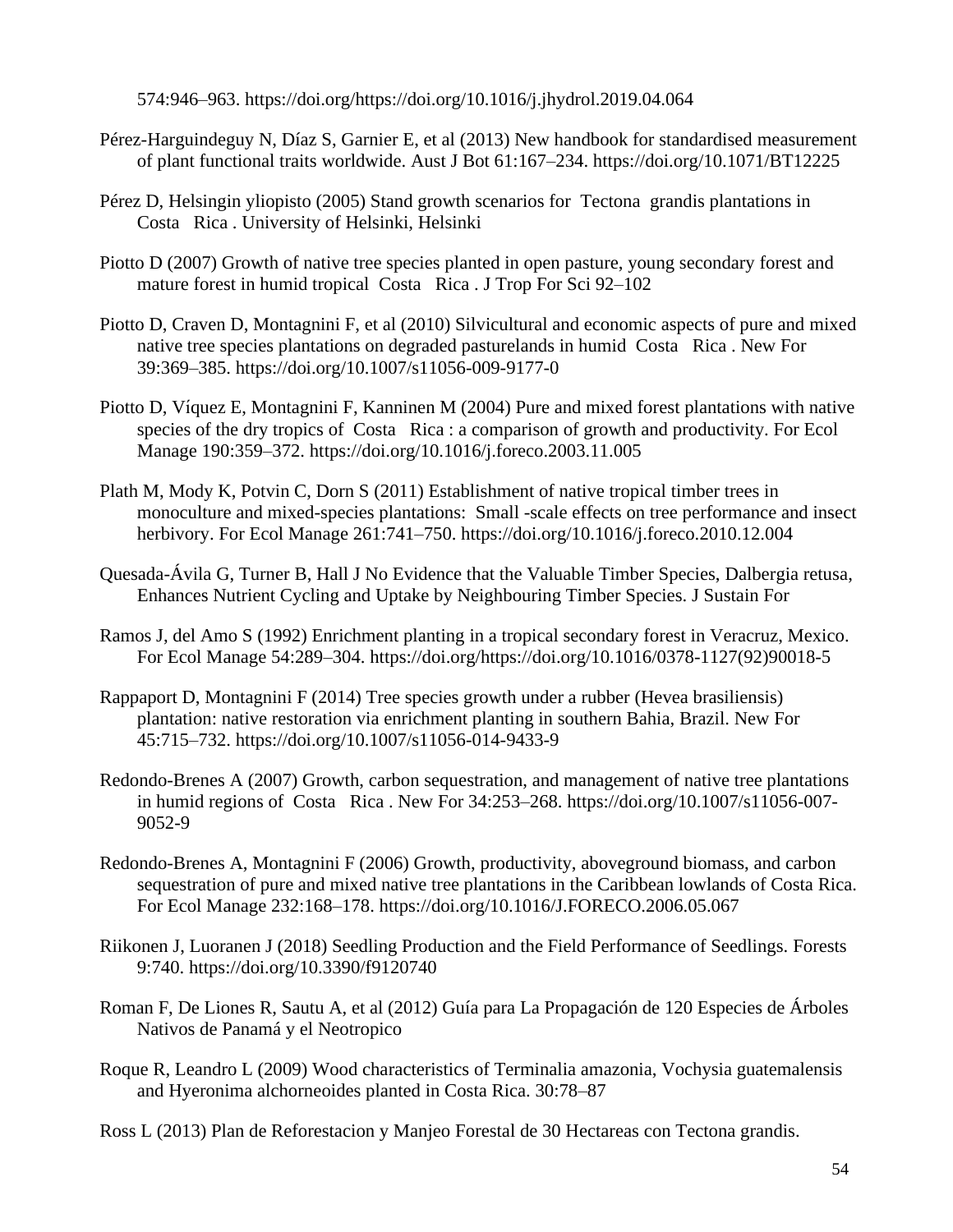Frijolito, Colon (Panama)

- Ruger NR, Wirth C, Wright SJ, Condit R (2012) Functional traits explain light and size response of growth rates in tropical tree species. Ecology 93:2626–2636
- Santiago LS, Wright SJ, Harms KE, et al (2012) Tropical tree seedling growth responses to nitrogen, phosphorus and potassium addition: Tropical tree seedling N - P - K responses. J Ecol 100:309–316. https://doi.org/10.1111/j.1365-2745.2011.01904.x
- Schmidt F (2009) The effect of site selection on the growth of Dipteryx panamensis in timber plantations in Costa Rica and Panama Master of Science in Tropical Forestry and Management. University of Technology, Dresden, Germany
- Schneider T, Ashton MS, Montagnini F, Milan PP (2014) Growth performance of sixty tree species in smallholder reforestation trials on Leyte , Philippines . New For 45:83–96. https://doi.org/10.1007/s11056-013-9393-5
- Schweizer D, Brancalion PHS (2020) Rescue tree monocultures! A phylogenetic ecology approach to guide the choice of seedlings for enrichment planting in tropical monoculture plantations. Restor Ecol 28:166–172. https://doi.org/10.1111/rec.13064
- Shyamsundar P, Ahlroth S, Kristjanson P, Onder S (2018) Understanding Forests' Contribution to Poverty Alleviation
- Sinacore, K., García EH, Howard T, et al Towards effective reforestation: growth and commercial value of four commonly planted tropical timber species on infertile soils in Panama. New For
- Sinacore K (2018) Variation in plant water use, growth, and water-use efficiency of planted mixtures and monocultures: toward proper species selection for reforestation efforts in the seasonally dry tropics. University of New Hampshire, Durham
- Sinacore K, Asbjornsen H, Hernández-Santana V, Hall J (2019) Drought Differentially Affects Growth, Transpiration, and Water Use Efficiency of Mixed and Monospecific Planted Forests. Forests 10:153. https://doi.org/10.3390/f10020153
- Sinacore K, Hall JS, Potvin C, et al (2017) Unearthing the hidden world of roots: Root biomass and architecture differ among species within the same guild. PLoS One 12:e0185934. https://doi.org/10.1371/journal.pone.0185934
- Smethurst PJ (2010) Forest fertilization: Trends in knowledge and practice compared to agriculture. Plant Soil 335:83–100. https://doi.org/10.1007/s11104-010-0316-3
- Soderlund S (2016) Inter- and Intra-specific variability in functional traits of seedlings planted in successional tropical dry forest. Swedish University of Agricultural Sciences
- Stallard RF, Ogden F, Elsenbeer H, Hall J (2010) Panama Canal Watershed Experiment: Agua Salud Project. Water Resour IMPACT 12:17–20
- Stape JL, Binkley D, Ryan MG (2008) Production and carbon allocation in a clonal Eucalyptus plantation with water and nutrient manipulations. For Ecol Manage 255:920–930.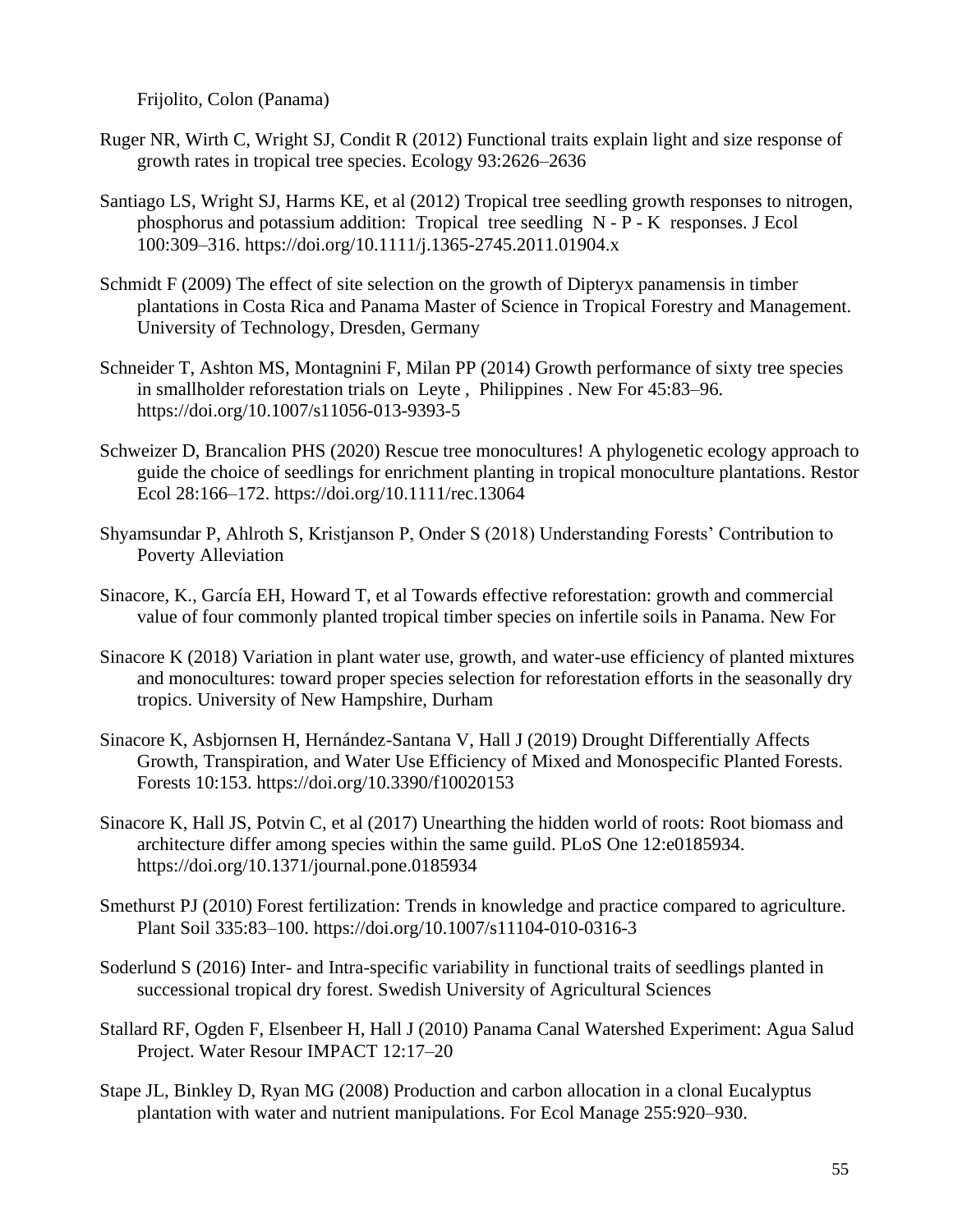https://doi.org/10.1016/j.foreco.2007.09.085

- Stefanski SF, Shi X, Hall JS, et al (2015) Teak–cattle production tradeoffs for Panama Canal Watershed small scale producers. For Policy Econ 56:48–56. https://doi.org/10.1016/j.forpol.2015.04.001
- Tenorio C, Moya R, Salas C, et al (2016) Evaluation of wood properties from six native species of forest plantations in Costa Rica. Bosque 37:71–84. https://doi.org/10.4067/S0717- 92002016000100008
- Tilkia F, Fisherb RF (1998) Tropical leguminous species for acid soils: studies on plant form and growth in Costa Rica. For Ecol Manage 108:175–192. https://doi.org/10.1016/S0378- 1127(98)00225-4
- Torres R, Salazar-Garcia S, Ibarra-Estrada M (2018) Seasonal variation of transpiration of Nance (Byrsonima crassifolia L.) HBK selections under subtropical conditions climate: basic study // Variación estacional de la transpiración de selecciones de Nanche (Byrsonima crassifolia L.) HBK en condiciones de . Kriter Rev Filos 5:320. https://doi.org/10.15741/revbio.05.01.08
- Treseder KK (2008) Nitrogen additions and microbial biomass: a meta-analysis of ecosystem studies. Ecol Lett 11:1111–1120. https://doi.org/10.1111/j.1461-0248.2008.01230.x
- UNEPWCMC (2015) Overview of Dalbergia spp. from South and Central America- a basic review. Cambridge
- UNODC (2020) World Wildlife Crime Report Trafficking in protected species. New York
- van Breugel M, Craven D, Lai HR, et al (2019) Soil nutrients and dispersal limitation shape compositional variation in secondary tropical forests across multiple scales. J Ecol 107:566– 581. https://doi.org/10.1111/1365-2745.13126
- van Breugel M, Hall JS, Craven DJ, et al (2011) Early growth and survival of 49 tropical tree species across sites differing in soil fertility and rainfall in Panama . For Ecol Manage 261:1580–1589. https://doi.org/10.1016/j.foreco.2010.08.019
- Vardeman E, Runk JV (2020) Panama's illegal rosewood logging boom from Dalbergia retusa. Glob Ecol Conserv e01098. https://doi.org/https://doi.org/10.1016/j.gecco.2020.e01098
- Villacís J, Casanoves F, Hang S, et al (2016) Selection of forest species for the rehabilitation of disturbed soils in oil fields in the Ecuadorian Amazon. Sci Total Environ 566–567:761–770. https://doi.org/https://doi.org/10.1016/j.scitotenv.2016.05.102
- Wang QK, Wang SL, Liu YX (2008) Responses to N and P fertilization in a young Eucalyptus dunnii plantation: Microbial properties, enzyme activities and dissolved organic matter. Appl Soil Ecol 40:484–490. https://doi.org/10.1016/j.apsoil.2008.07.003
- Wishnie MH, Dent DH, Mariscal E, et al (2007) Initial performance and reforestation potential of 24 tropical tree species planted across a precipitation gradient in the Republic of Panama . For Ecol Manage 243:39–49. https://doi.org/10.1016/j.foreco.2007.02.001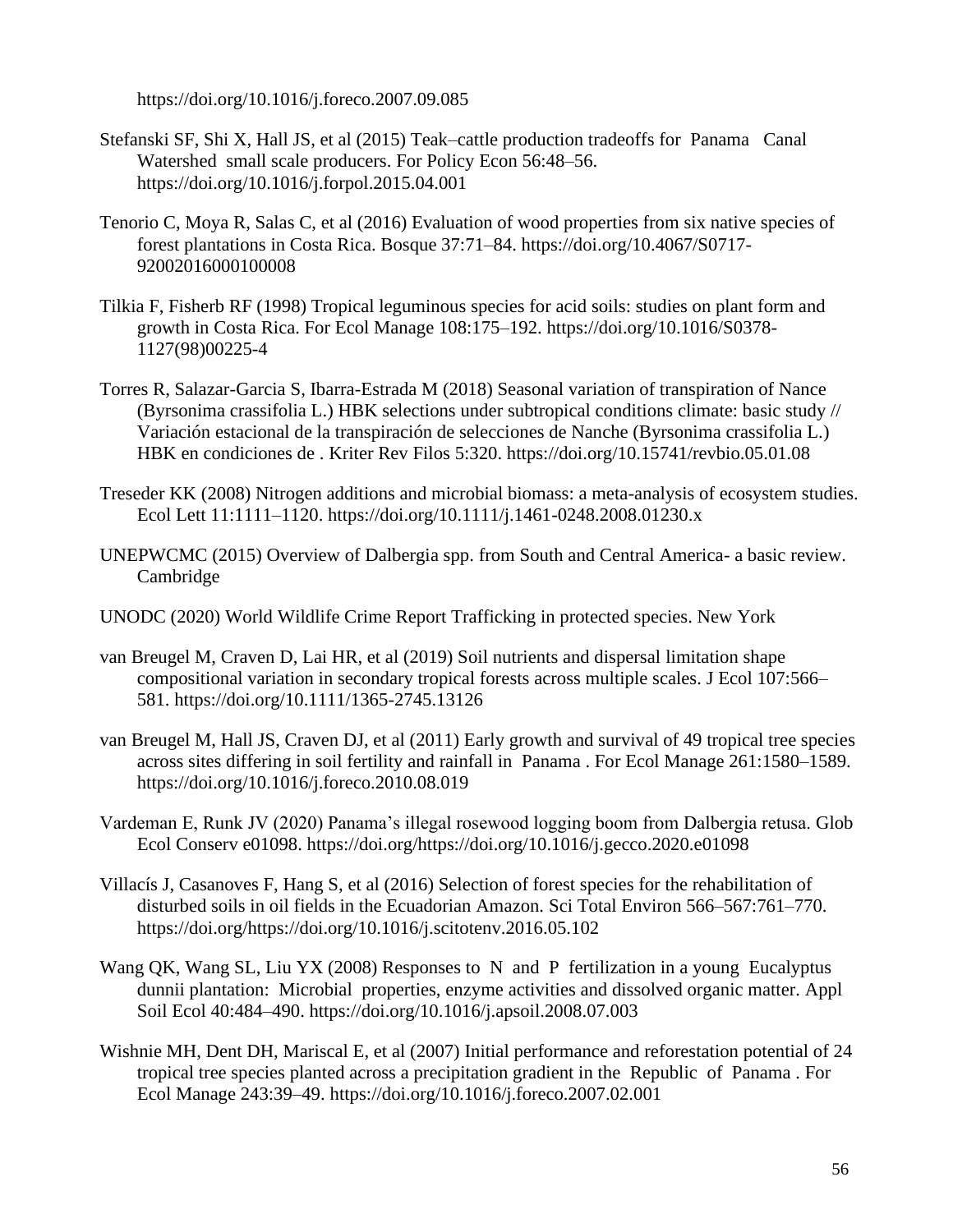- Wolfe BT, Dent DH, Deago J, Wishnie MH (2015) Forest regeneration under Tectona grandis and Terminalia amazonia plantation stands managed for biodiversity conservation in western Panama. New For 46:157–165. https://doi.org/10.1007/s11056-014-9448-2
- Wright SJ, Yavitt JB, Wurzburger N, et al (2011) Potassium, phosphorus, or nitrogen limit root allocation, tree growth, or litter production in a lowland tropical forest. Ecology 92:1616–1625. https://doi.org/10.1890/10-1558.1
- Xia J, Wan S (2008) Global response patterns of terrestrial plant species to nitrogen addition. New Phytol 179:428–439. https://doi.org/10.1111/j.1469-8137.2008.02488.x
- Yang Y, Huang S (2014) Suitability of five cross validation methods for performance evaluation of nonlinear mixed-effects forest models - a case study. Forestry 87:654–662. https://doi.org/10.1093/forestry/cpu025
- Zalamea P-C, Turner BL, Winter K, et al (2016) Seedling growth responses to phosphorus reflect adult distribution patterns of tropical trees. New Phytol 212:400–408. https://doi.org/10.1111/nph.14045
- Zanne, A.E., Lopez-Gonzalez, G., Coomes, D.A., Ilic, J., Jansen, S., Lewis, S.L., Miller, R.B., Swenson, N.G., Wiemann, M.C., and Chave J (2009) Global wood density database
- Zhang M, Liu N, Harper R, et al (2017) A global review on hydrological responses to forest change across multiple spatial scales: Importance of scale, climate, forest type and hydrological regime. J Hydrol 546:44–59. https://doi.org/https://doi.org/10.1016/j.jhydrol.2016.12.040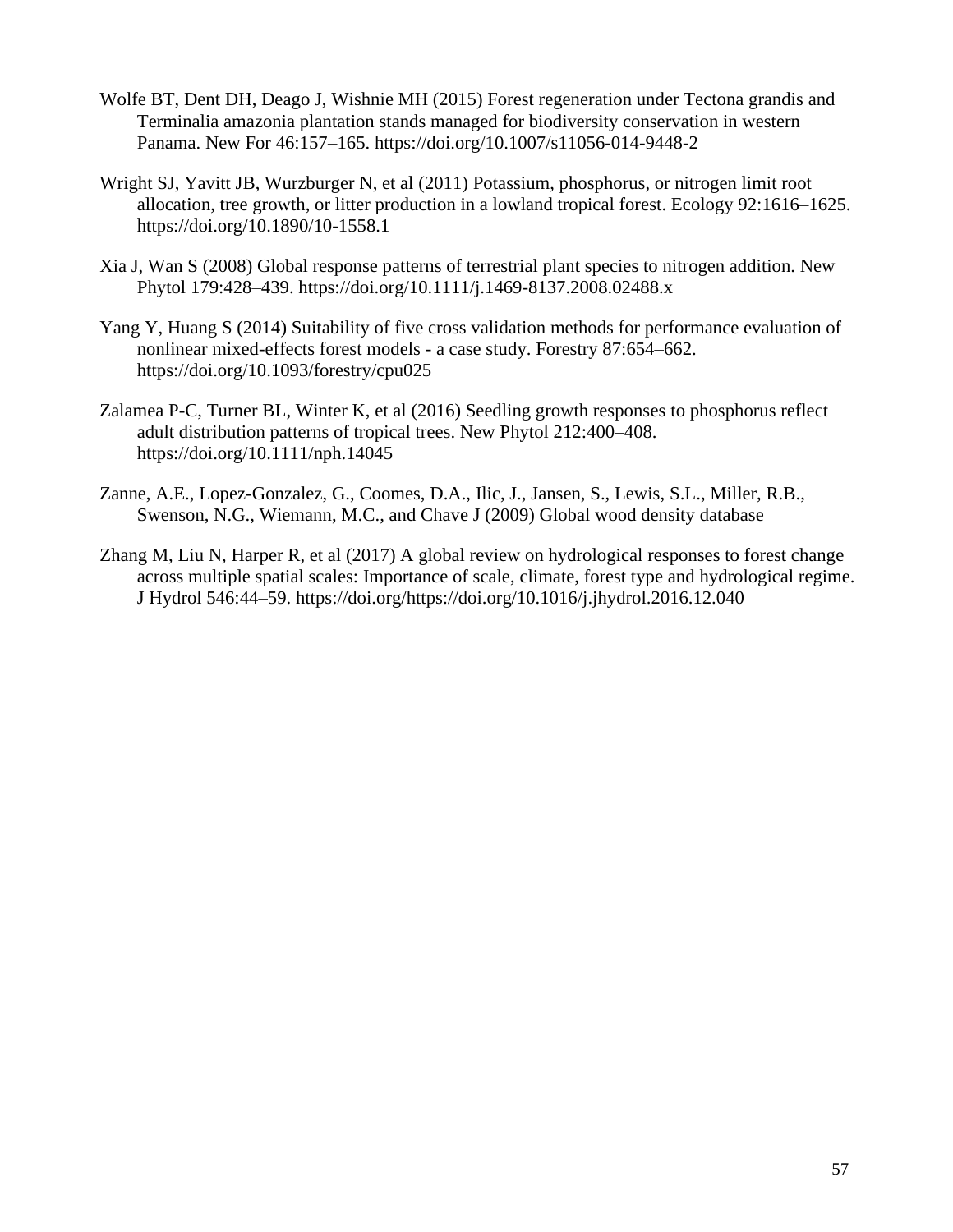# **6 Supplementary Materials**

## *Supplementary Table 1*

Pre-planting measurements were collected for 10 representative seedlings of each enrichment planting species. Stem length (cm) was measured from root collar to farthest extent of main photosynthetic tissue) and root collar diameter (mm) is the average of 2 measurements taken opposite one another with digital calipers. To assess total dry biomass (g), 10 individuals of each species were harvested and cleaned, and all plant parts (above- and belowground) were dried and weighed.

| <b>Species</b>        | n  | Stem Length<br>(cm) | Root collar<br>(mm) | Dry biomass<br>(g) |
|-----------------------|----|---------------------|---------------------|--------------------|
| <b>B.</b> crassifolia | 10 | 31.74               | 3.88                | 1.08               |
| D. oleifera           | 10 | 35.34               | 3.92                | 1.51               |
| D. retusa             | 10 | 34.26               | 3.71                | 3.28               |
| H. alchorneoides      | 10 | 35.52               | 4.42                | 5.26               |
| P. pinnatum           | 10 | 35.92               | 4.26                | 1.92               |
| T. amazonia           | 10 | 35.00               | 4.20                | 3.99               |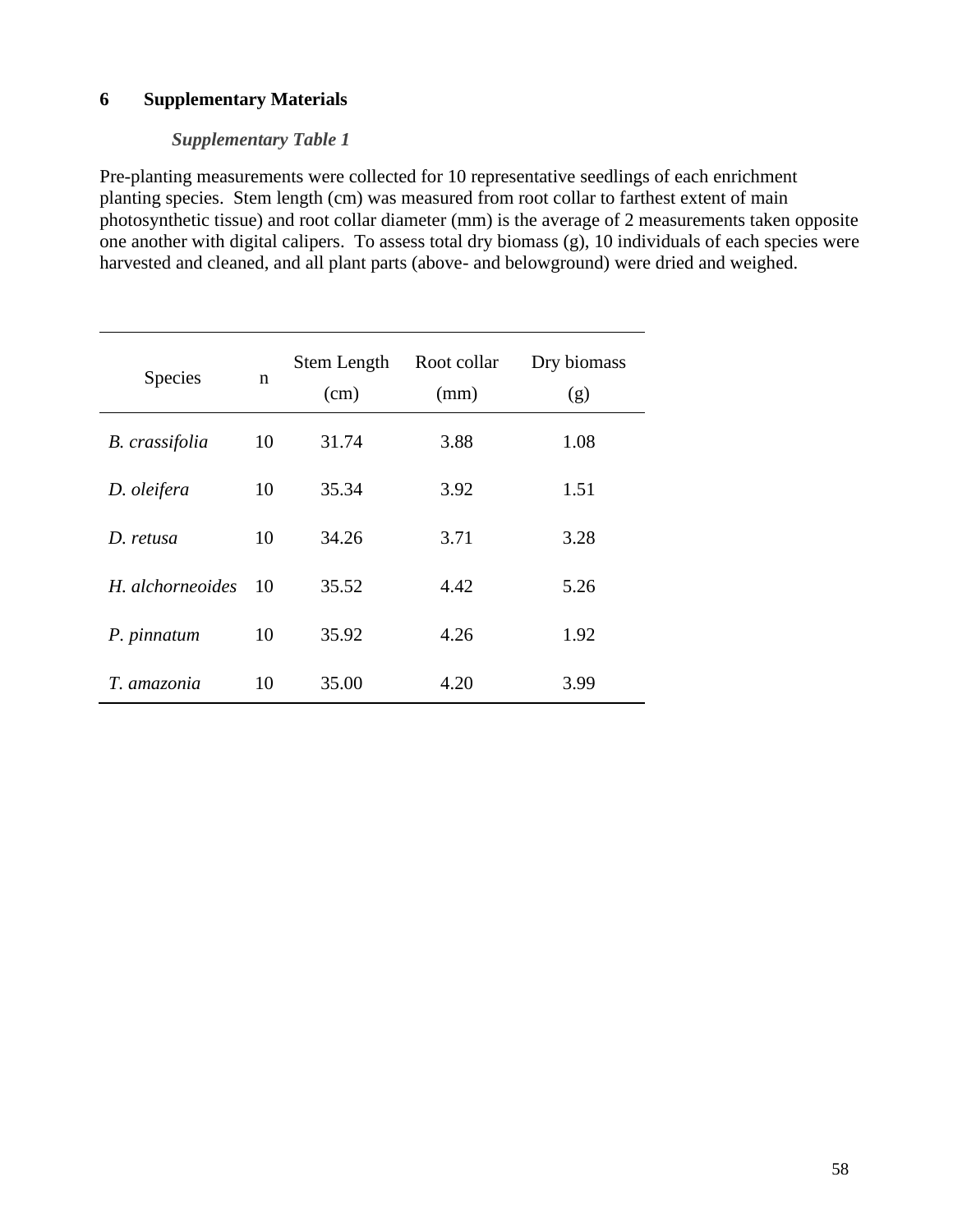## *Supplementary Table 2*

Means (standard errors) are from plot-level data at 42 months post-planting, measurements and calculations are the same as Table 4 for 30-month data. 42-month measurements are not available for *H. alchorneoides* or *P. pinnatum* because of later planting date. Both control and treatment fertilization groups for each species are displayed here on separate rows.

| <b>Species</b>        | Fertilization    | $\boldsymbol{n}$ | BD(cm)     | Height(m)  | TB(kg)      |
|-----------------------|------------------|------------------|------------|------------|-------------|
| <b>B.</b> crassifolia | Control          | 20               | 3.72(0.26) | 1.62(0.13) | 10.68(1.39) |
| B. crassifolia        | Treatment        | 16               | 4.03(0.31) | 1.80(0.15) | 12.52(1.64) |
| D. retusa             | Control          | 22               | 3.67(0.20) | 2.34(0.13) | 11.92(1.14) |
| D. retusa             | Treatment        | 22               | 3.88(0.16) | 2.60(0.12) | 12.96(0.89) |
| D. oleifera           | Control          | 22               | 2.20(0.17) | 1.62(0.17) | 5.3(0.71)   |
| D. oleifera           | Treatment        | 22               | 2.55(0.24) | 1.85(0.22) | 7.4(1.01)   |
| T. amazonia           | Control          | 22               | 2.66(0.11) | 1.77(0.07) | 5.96(0.5)   |
| T. amazonia           | Treatment        | 23               | 3.08(0.13) | 2.12(0.10) | 7.85(0.62)  |
| <b>Overall</b>        | <b>Control</b>   | 86               | 3.05(0.09) | 1.85(0.06) | 8.42(0.47)  |
| <b>Overall</b>        | <b>Treatment</b> | 83               | 3.34(0.09) | 2.12(0.07) | 9.99(0.47)  |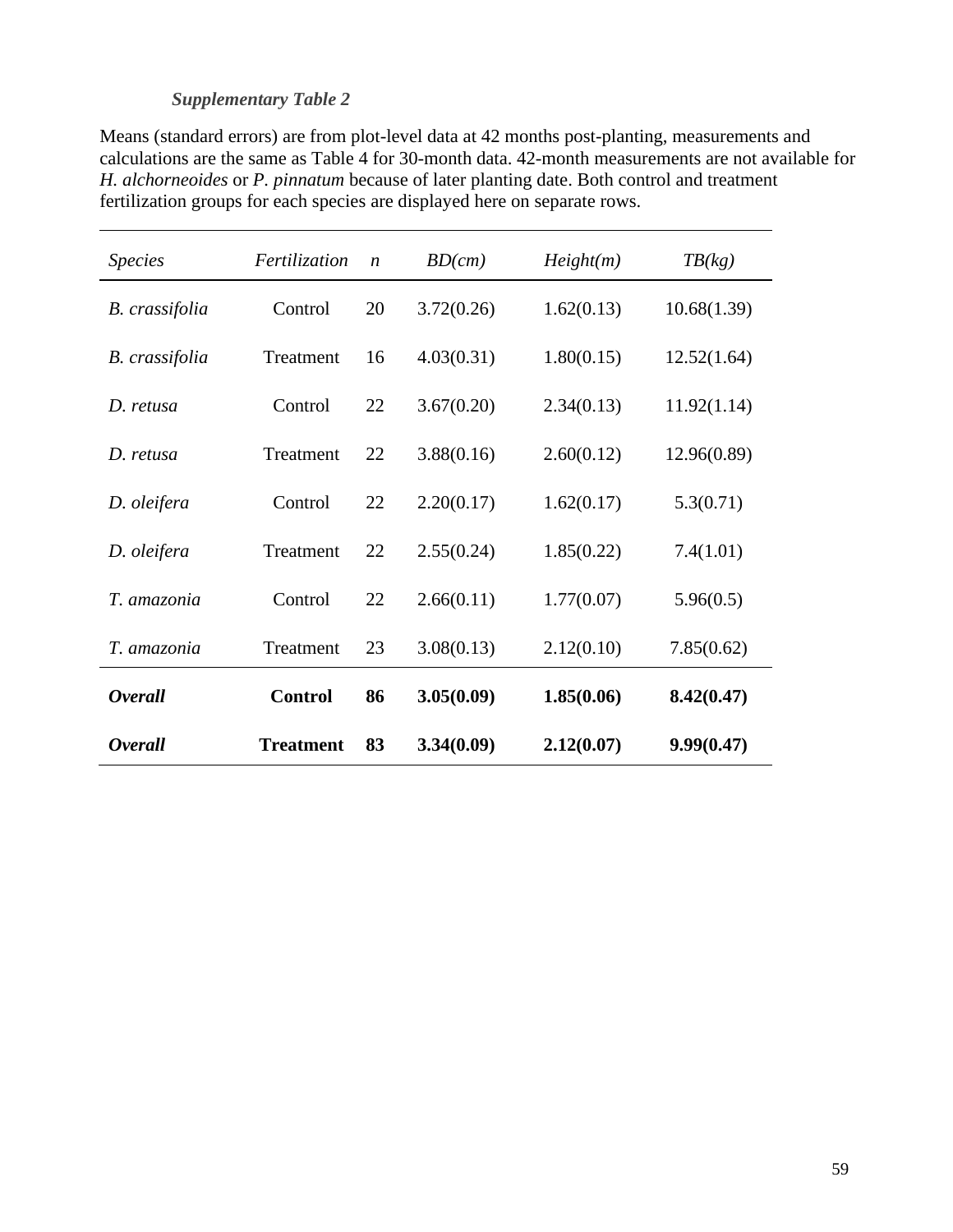## **Supplementary Table 3**

Multispecies LMMs were constructed to consider the effects of either crowding or light availability on enrichment planting growth for all species together; these models were constructed similarly to single-species LMMs (Table 5, A and B) and additionally included species as a fixed effect. Fixed effects estimates were calculated for a no-intercept model (no "default" species), whereas an intercept model was used to calculate ICC and marginal/conditional  $\mathbb{R}^2$  values.

|                              |           | <b>Crowding Pressure</b>  |                  |           | <b>Light Availability</b> |                 |
|------------------------------|-----------|---------------------------|------------------|-----------|---------------------------|-----------------|
| Predictors                   | Estimates | ${\cal C\hspace{-.1em}I}$ | $\boldsymbol{p}$ | Estimates | ${\cal C\hspace{-.1em}I}$ | $p_{\parallel}$ |
| Spp. [B. crassifolia]        | 3.02      | $2.54 - 3.50$             | $0.001$          | 1.82      | $1.16 - 2.49$             | < 0.001         |
| Spp. [D. retusa]             | 3.30      | $2.83 - 3.78$             | $0.001$          | 2.05      | $1.39 - 2.70$             | $0.001$         |
| Spp. [D. oleifera]           | 1.83      | $1.37 - 2.30$             | $0.001$          | 0.56      | $-0.09 - 1.22$            | 0.092           |
| Spp. [H. alchorneoides]      | 3.64      | $3.17 - 4.11$             | $0.001$          | 2.35      | $1.68 - 3.02$             | $0.001$         |
| Spp. [P. pinnatum]           | 3.31      | $2.82 - 3.80$             | $0.001$          | 2.09      | $1.43 - 2.74$             | $0.001$         |
| Spp. [T. amazonia]           | 2.53      | $2.04 - 3.02$             | $0.001$          | 1.28      | $0.63 - 1.92$             | $0.001$         |
| Fertilization                | 0.23      | $0.04 - 0.42$             | 0.017            | 0.24      | $0.05 - 0.43$             | 0.014           |
| Crowding pressure            | $-1.54$   | $-2.69 - -0.40$           | 0.009            |           |                           |                 |
| Light availability           |           |                           |                  | 1.65      | $0.58 - 2.72$             | 0.003           |
| Random effect- Planting Area |           |                           |                  |           |                           |                 |
| $\sigma^2$                   | 0.53      |                           |                  |           |                           |                 |
| ICC                          | 0.16      |                           |                  |           |                           |                 |
| ${\bf N}$                    | $6$ AREA  |                           |                  |           |                           |                 |

n 239 Marginal  $R^2/$ 0.407 / 0.501

Conditional  $\mathbb{R}^2$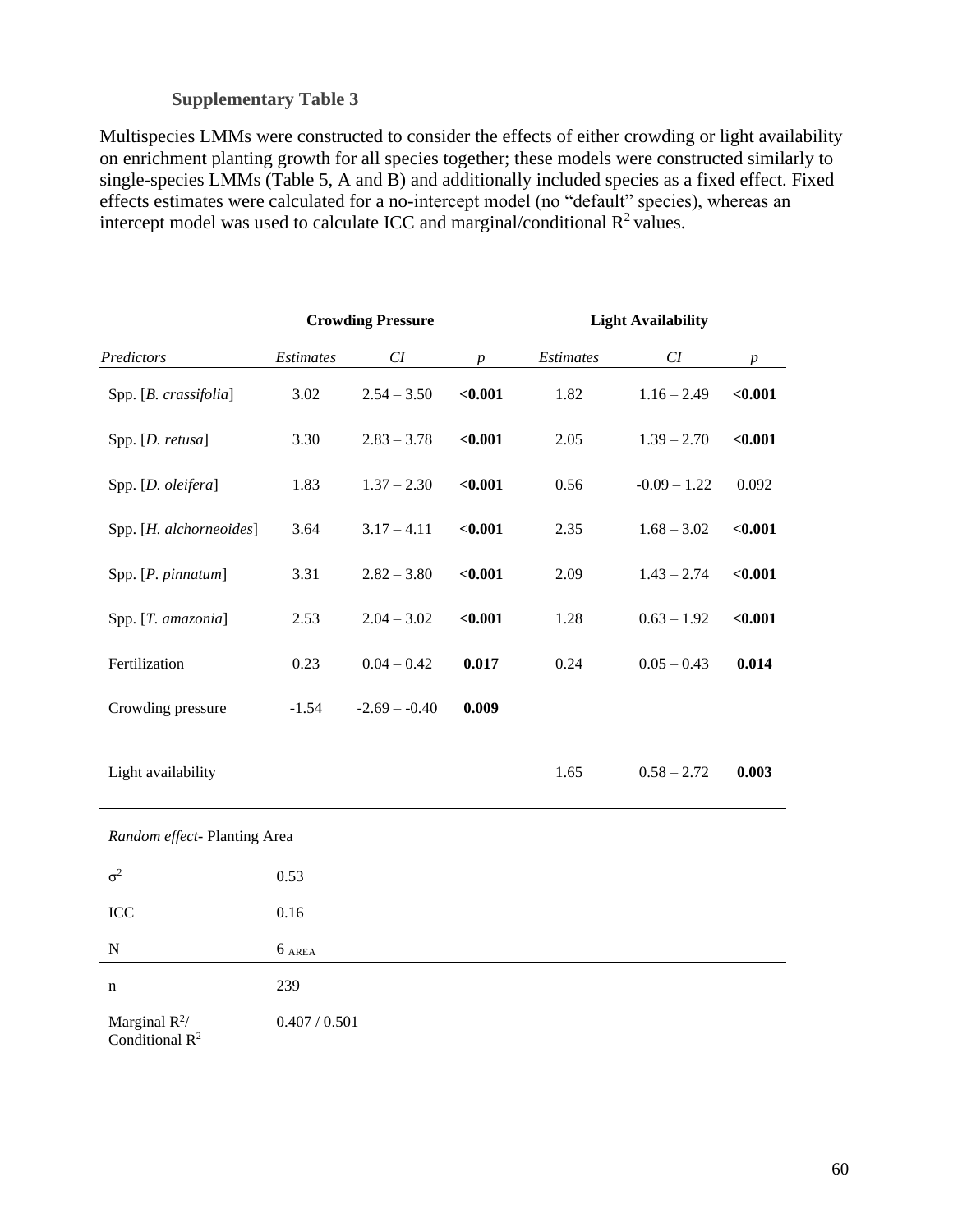# **Supplementary Table 4**

Confidence intervals (CI) for single-species LMM fixed effects estimates (*β* ) were omitted from **Tables 5 A and B** due to space constraints and are presented here for both crowding pressure **(A)** and light availability **(B)** estimates.

|                      |         | <b>B.</b> crassifolia |                                  | D. retusa           |      | D. oleifera      |         | H.alchorneoides     |        | P. pinnatum         |         | T. amazonia         |
|----------------------|---------|-----------------------|----------------------------------|---------------------|------|------------------|---------|---------------------|--------|---------------------|---------|---------------------|
| Predictors           | ß       | CI                    | β                                | CI                  | ß    | CI               | ß       | CI                  | β      | CI                  | β       | CI                  |
| (Intercept)          | 3.95    | $2.95 -$<br>4.94      | 3.45                             | $2.84 -$<br>4.07    | 1.43 | $0.66 -$<br>2.19 | 4.76    | $3.17 -$<br>6.35    | 3.62   | $2.73 -$<br>4.51    | 2.45    | $2.03 -$<br>2.87    |
| Fertilization        | 0.14    | $-0.30-$<br>0.58      | 0.22                             | $-0.08-$<br>0.51    | 0.23 | $-0.15-$<br>0.60 | $-0.02$ | $-0.58-$<br>0.54    | 0.52   | $0.11 -$<br>0.93    | 0.32    | $0.09 -$<br>0.56    |
| Crowding<br>pressure | $-4.73$ | $-8.13-$<br>$-1.33$   | $\overline{\phantom{a}}$<br>2.11 | $-3.97-$<br>$-0.25$ | 0.09 | $-2.21-$<br>2.39 | $-5.38$ | $-9.40-$<br>$-1.36$ | $-3.1$ | $-5.94-$<br>$-0.33$ | $-1.43$ | $-2.66-$<br>$-0.21$ |

## **4A**

**4B**

|                       |      | <b>B.</b> crassifolia |      | D. retusa        |         | D. oleifera      |         | H.alchorneoides  |      | P. pinnatum      |      | T. amazonia      |
|-----------------------|------|-----------------------|------|------------------|---------|------------------|---------|------------------|------|------------------|------|------------------|
| Predictors            | β    | CI                    | ß    | CI               | β       | CI               | β       | CI               | β    | CI               | β    | CI               |
| (Intercept)           | 1.12 | $-0.49-$<br>2.72      | 0.95 | $0.19 -$<br>1.72 | 2.01    | $0.85 -$<br>3.16 | 2.82    | $0.43 -$<br>5.22 | 1.28 | $0.22 -$<br>2.34 | 1.49 | $0.77 -$<br>2.21 |
| Fertilization         | 0.22 | $-0.23-$<br>0.66      | 0.26 | $0.02 -$<br>0.50 | 0.19    | $-0.17-$<br>0.56 | $-0.05$ | $-0.69-$<br>0.59 | 0.63 | $0.26 -$<br>1.00 | 0.27 | $0.03 -$<br>0.51 |
| Light<br>availability | 3.21 | $-0.00-$<br>6.43      | 3.77 | $2.35 -$<br>5.19 | $-1.12$ | $-3.26-$<br>1.01 | 1.09    | $-2.79-$<br>4.98 | 2.85 | $1.00 -$<br>4.70 | 1.22 | $-0.17-$<br>2.61 |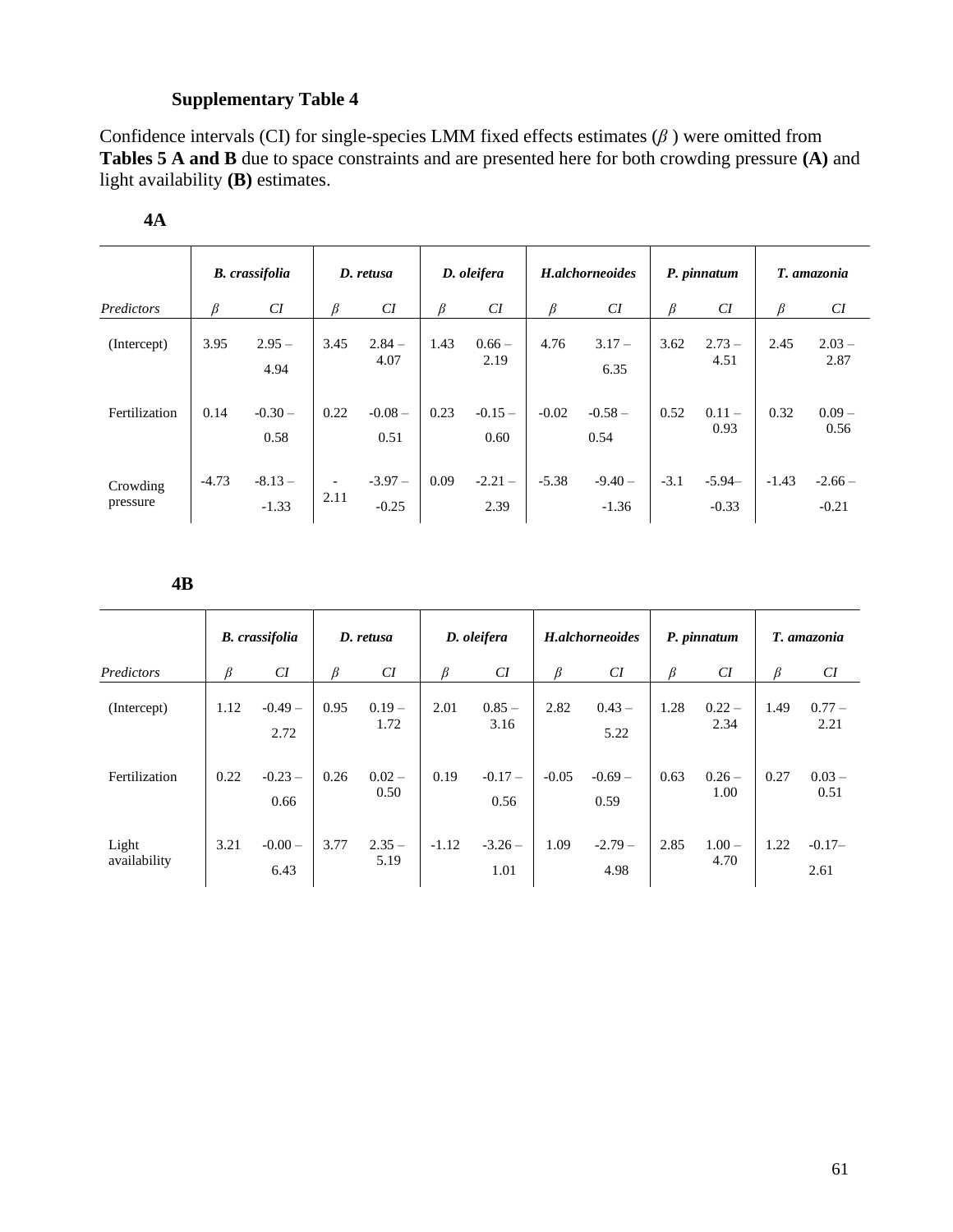# **6.1 Supplementary Table 7**

Achieved survival and growth and percent difference of full-sun comparison site versus enrichment planting areas. Means were compared for survival (%) and basal diameter (BD, 30-month, cm) and relative growth rate of BD (RGR, from 6-30 months). Negative percentages indicate mean for full sun was lower.

| <b>Species</b>   | Fertilization    | Full-sun<br>Survival | Survival<br>$\%$<br>difference | Full-sun<br><b>BD</b> | $BD\%$<br>difference | Full-<br>sun<br><b>RGR</b> | RGR %<br>difference |
|------------------|------------------|----------------------|--------------------------------|-----------------------|----------------------|----------------------------|---------------------|
| B. crassifolia   | Control          | 0.44                 | $-6%$                          | 4.255                 | 61%                  | 0.84                       | 18%                 |
| B. crassifolia   | Treatment        | 0.58                 | 49%                            | 3.23                  | 9%                   | 0.77                       | 0%                  |
| D. retusa        | Control          | 0.9                  | $-7%$                          | 2.995                 | 3%                   | 0.72                       | 33%                 |
| D. retusa        | Treatment        | 0.86                 | $-9%$                          | 3.702                 | 18%                  | 0.75                       | 32%                 |
| D. oleifera      | Control          | 0.53                 | $-27%$                         | 2.665                 | 84%                  | 0.82                       | 67%                 |
| D. oleifera      | Treatment        | 0.5                  | $-30%$                         | 1.906                 | 13%                  | 0.68                       | 26%                 |
| H. alchorneoides | Control          | 0.78                 | $-11%$                         | 3.491                 | 2%                   | 0.6                        | 18%                 |
| H. alchorneoides | Treatment        | 0.94                 | 3%                             | 5.047                 | 48%                  | 0.71                       | 37%                 |
| P. pinnatum      | Control          | 1                    | 2%                             | 2.746                 | $0\%$                | 0.58                       | 7%                  |
| P. pinnatum      | Treatment        | 0.94                 | $-4%$                          | 2.962                 | $-12%$               | 0.76                       | 21%                 |
| T. amazonia      | Control          | 0.9                  | $-2\%$                         | 2.582                 | 24%                  | 0.56                       | 14%                 |
| T. amazonia      | Treatment        | 0.92                 | $-3%$                          | 3.189                 | 35%                  | 0.68                       | 28%                 |
| <b>Overall</b>   | <b>Control</b>   | 0.76                 | $-8%$                          | 3.12                  | 24%                  | 0.69                       | 28%                 |
| <i>Overall</i>   | <b>Treatment</b> | 0.79                 | $-5%$                          | 3.34                  | 20%                  | 0.72                       | 22%                 |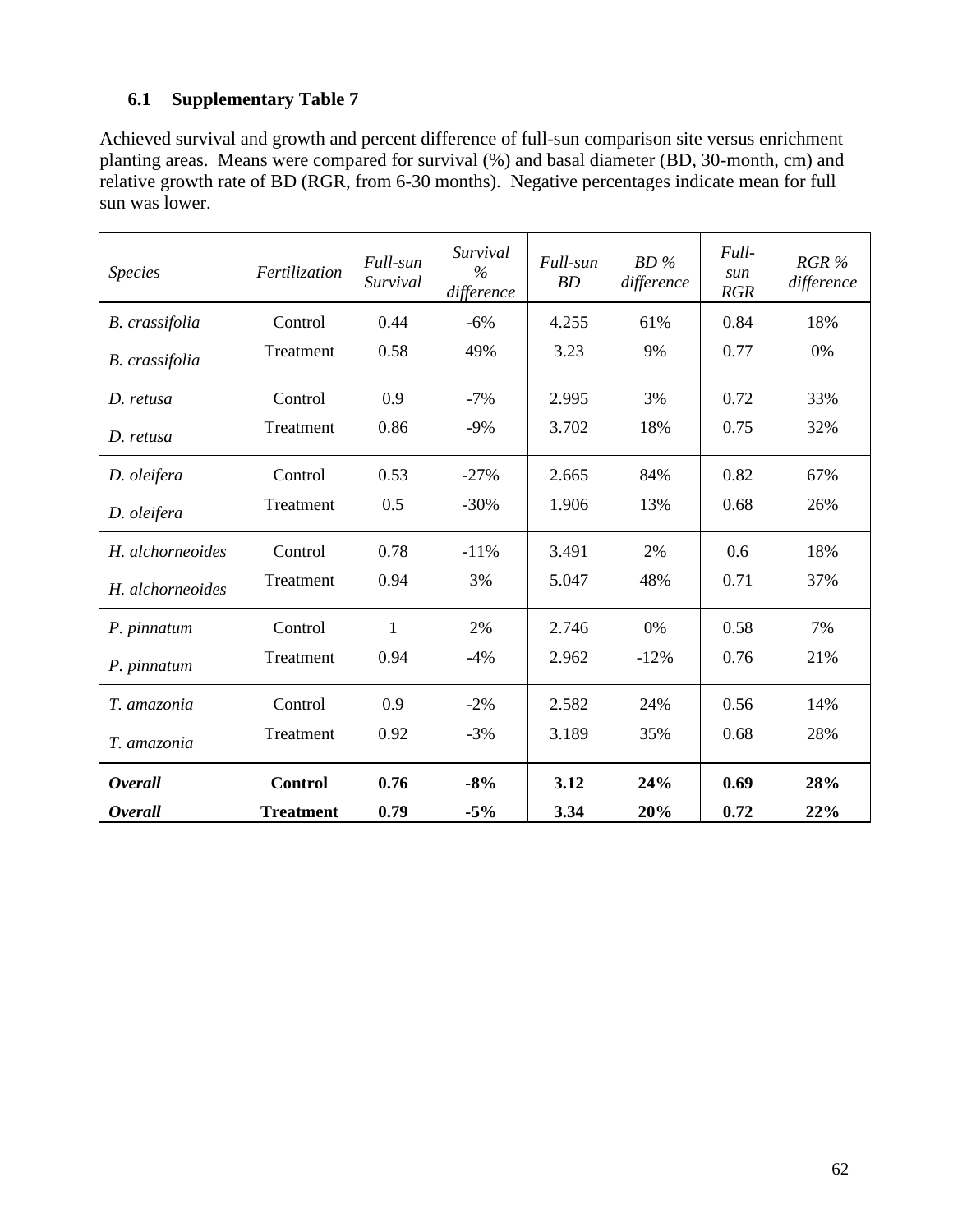# *7 Supplementary Figures*

# *Supplementary Figure 1*

A representation of the arrangement of six 12-seedling plots (dotted white lines show borders). In an effort to maximize planting space, the 12-seedling plots were arranged contiguously, with 6-m spacing between seedlings in adjacent plots as well as within plots. Seedlings were most often planted in 3 rows of 4, but due to topography and plot edges, plot shape was frequently irregular.

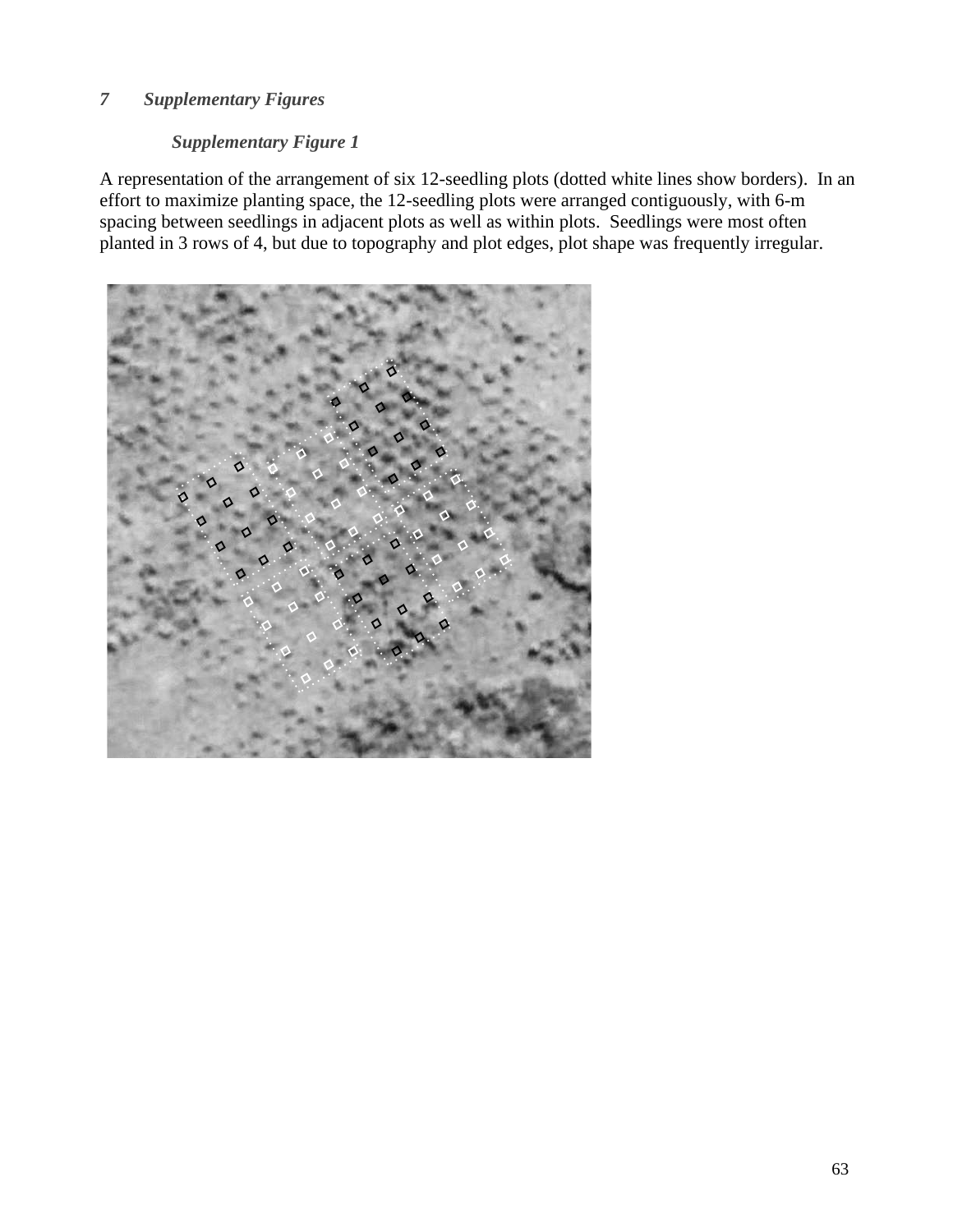# *Supplementary Figure 2*

Relationship between plot means of crowding pressure and light availability (transmission coefficient), with separate graphs for each of the 6 planting areas. Across all plots in all planting areas there was a negative relationship between light availability and crowding pressure (Adj  $R^2$ =0.27, p-value<0.01).



Relationship between crowding and light availability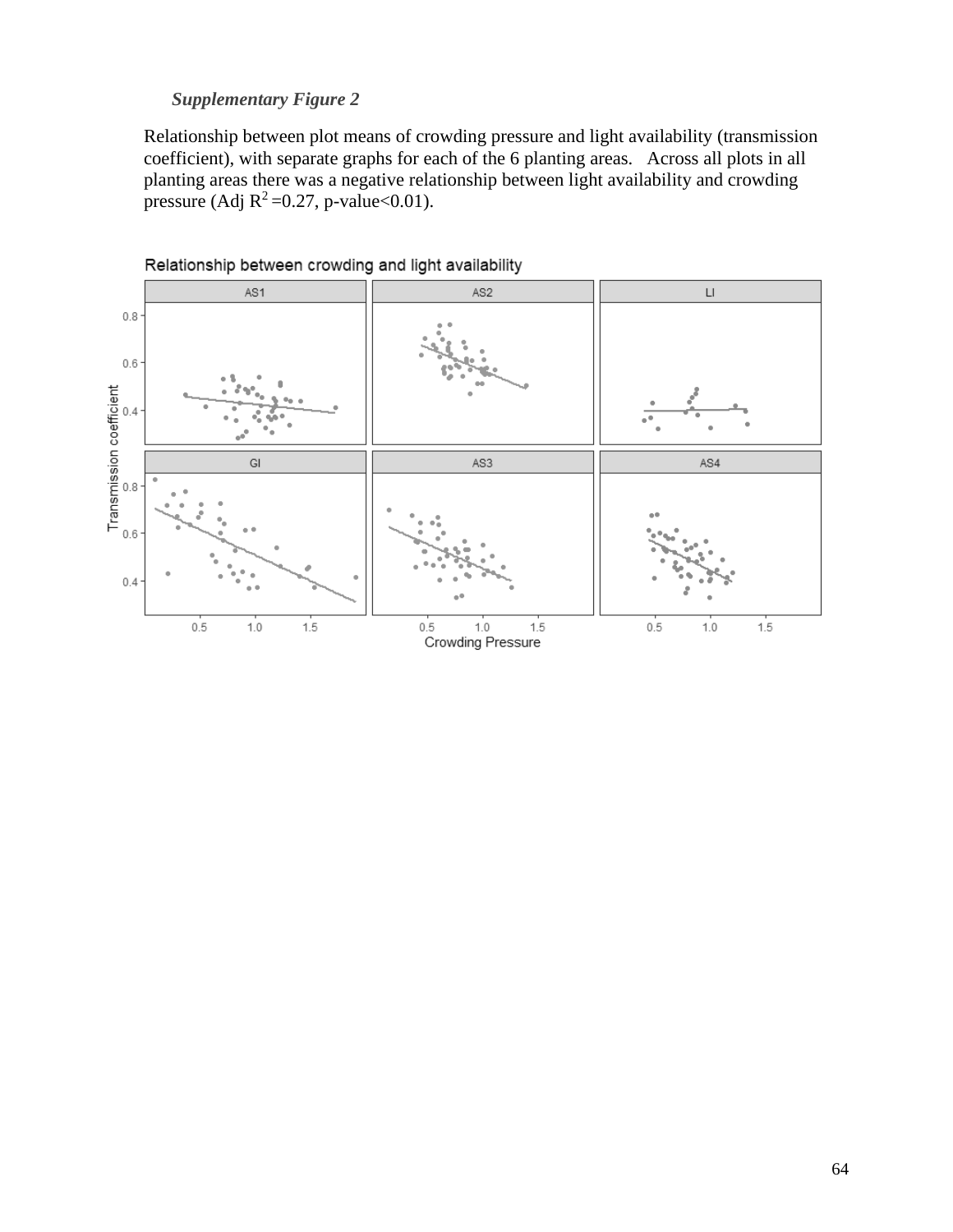# *Supplementary Figure 3*

Distribution of enrichment planting basal diameter (30-month, cm) within all planting areas, separated by species. These distributions were used along with other diagnostics to confirm LMM assumptions.

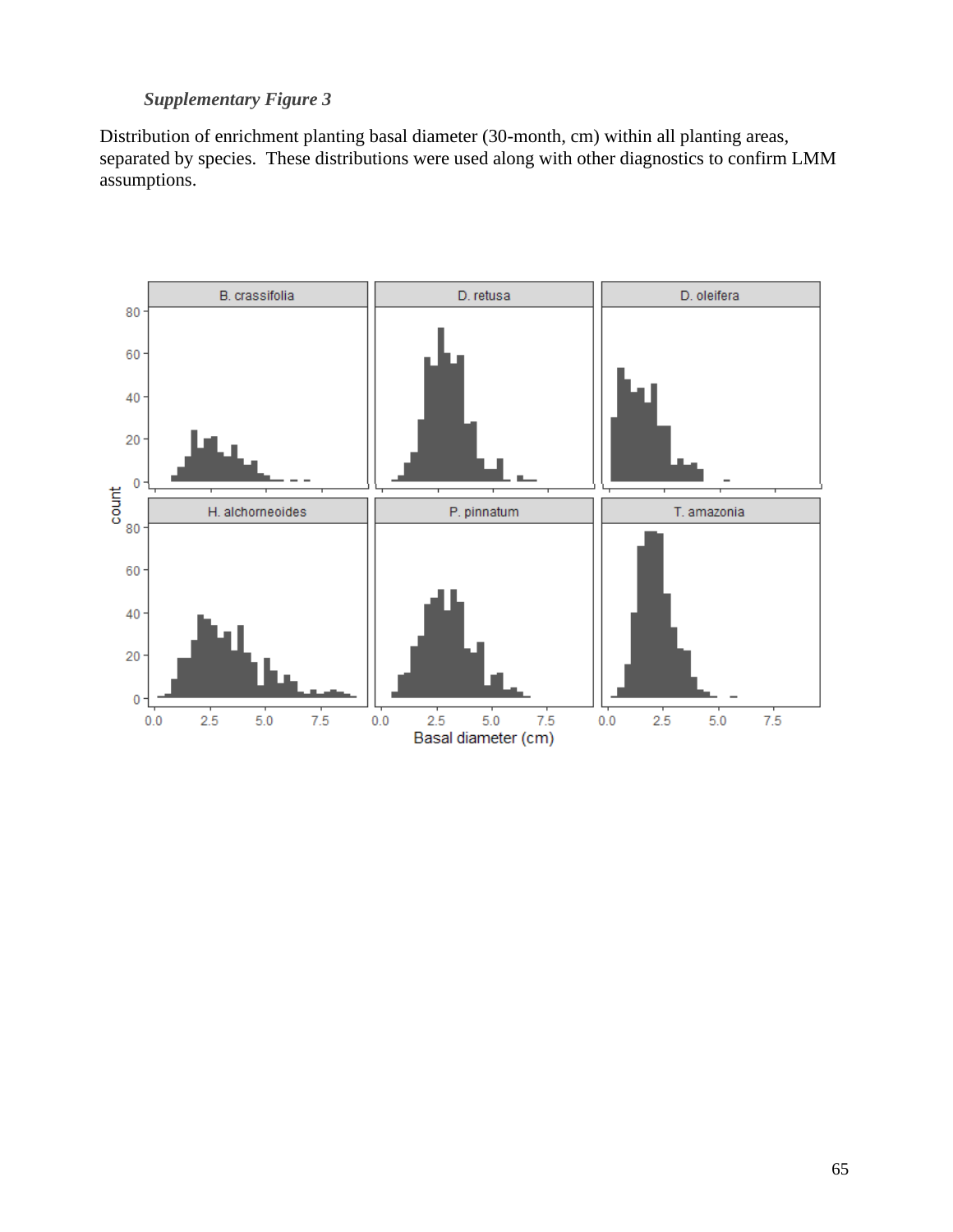# *Supplementary Figure 4*

Distribution of growing environment measurements of crowding pressure from teak (A) and transmission coefficient (B) within all planting areas.